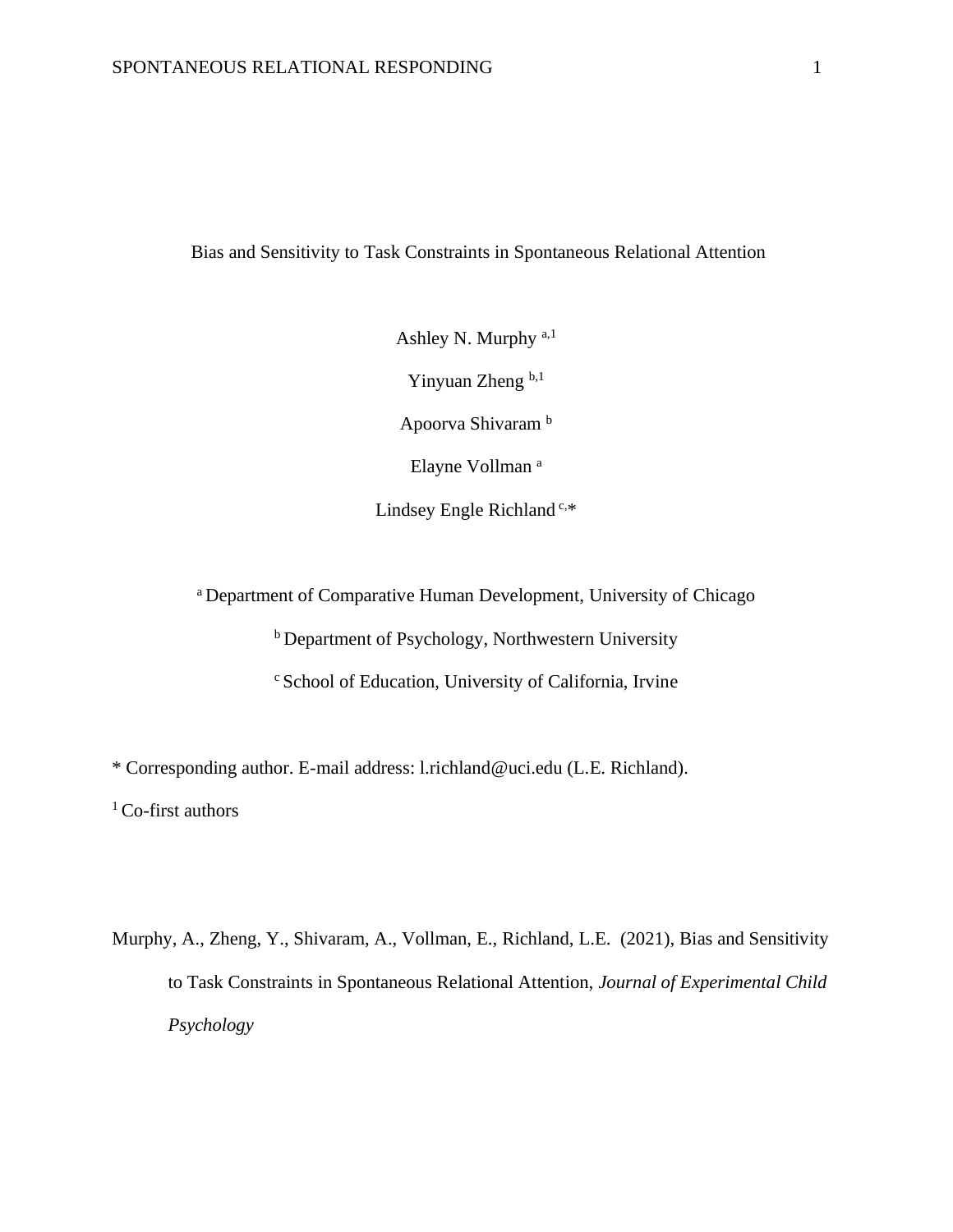#### Abstract

Two studies examined factors that predicted children's tendencies to match objects versus relations across scenes when no instruction was given. Study 1 examined a) age and b) nationality as a proxy for cultural differences in experiences with relations. The results showed that Chinese and U.S. children across ages all showed an initial bias to match objects versus relations across scenes. However, older children in both regions were more likely to notice features of the task that indicated relational matches were a more reliable solution and shifted their responding toward relations over time. Study 2 replicated the object mapping bias and age effects within U.S. children while also examining the impact of directly manipulating children's relational experiences. Before the main scene mapping task children did a relation-generation task known to prime attention to relations (Simms & Richland, 2019). This did not override the initial bias toward object mapping, but magnified the role of age, making older children increasingly sensitive to task features that prompted relational matches, further shifting their responding toward relations over time.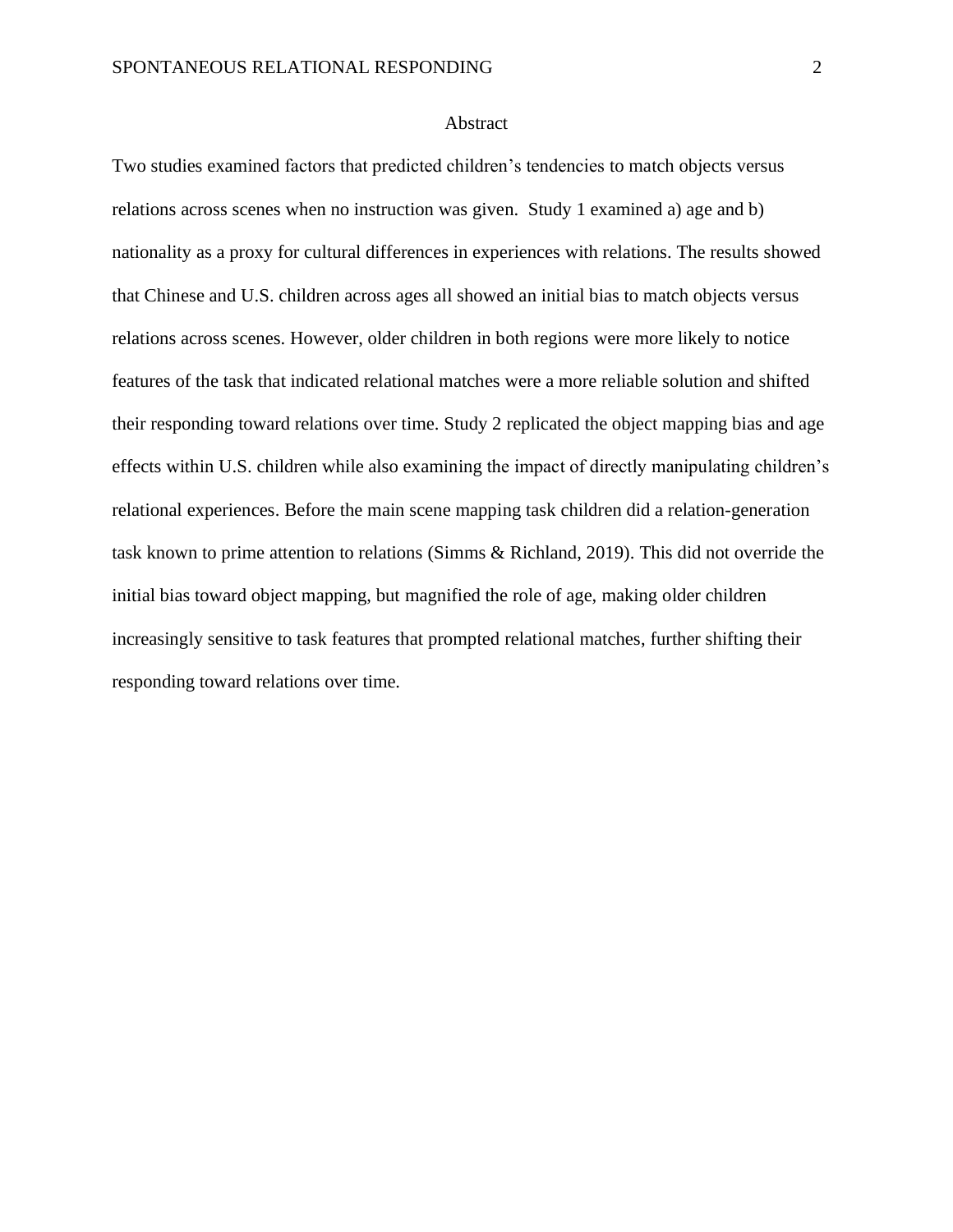Bias and Sensitivity to Task Constraints in Spontaneous Relational Attention

Analogical reasoning, the ability to identify and reason on the basis of relational similarities between distinct sets of relationships (Gentner, 1983), is a powerful cognitive process involved in problem solving and creative thinking (see Alexander, 2016; Gentner, 2003; Richland & Begolli, 2016). This cognitive skill underpins higher-order thinking abilities such as making generalizations, inferences, and categorizations (for discussion see Richland & Simms, 2015), and attending to relations also supports individuals in recognizing the constraints of a context and adapting their prior knowledge to new situations (Brown & Kane, 1988; Holyoak & Thagard, 1995) or academic and real world tasks (Bain, 2008; Richland & Begolli, 2016; Treagust et al., 1992). Accordingly, the ability to notice and reason on the basis of relationships (described as drawing connections) has been identified as an important area of focus for improving students' academic and personal success (National Research Council, 2013).

At the same time, the mechanisms that support youth in successfully using analogical reasoning skills in everyday settings are not well understood. Importantly, few studies have differentiated between *ability* to successfully reason analogically when opportunities present themselves, and *tendencies* to notice and use relational similarities in those situations when it's not explicitly required. Most developmental studies have focused on *ability* to reason analogically, with age (Richland, Morrison & Holyoak, 2006), knowledge (Gentner & Rattermann, 1991; Goswami & Brown, 1990), and Executive Function (EF) cognitive resources (Simms, Frausel & Richland, 2018) contributing to this ability. As described in more detail below, these mechanisms seem to function as thresholds, such that without them, reasoners will tend to focus on objectbased similarity matching.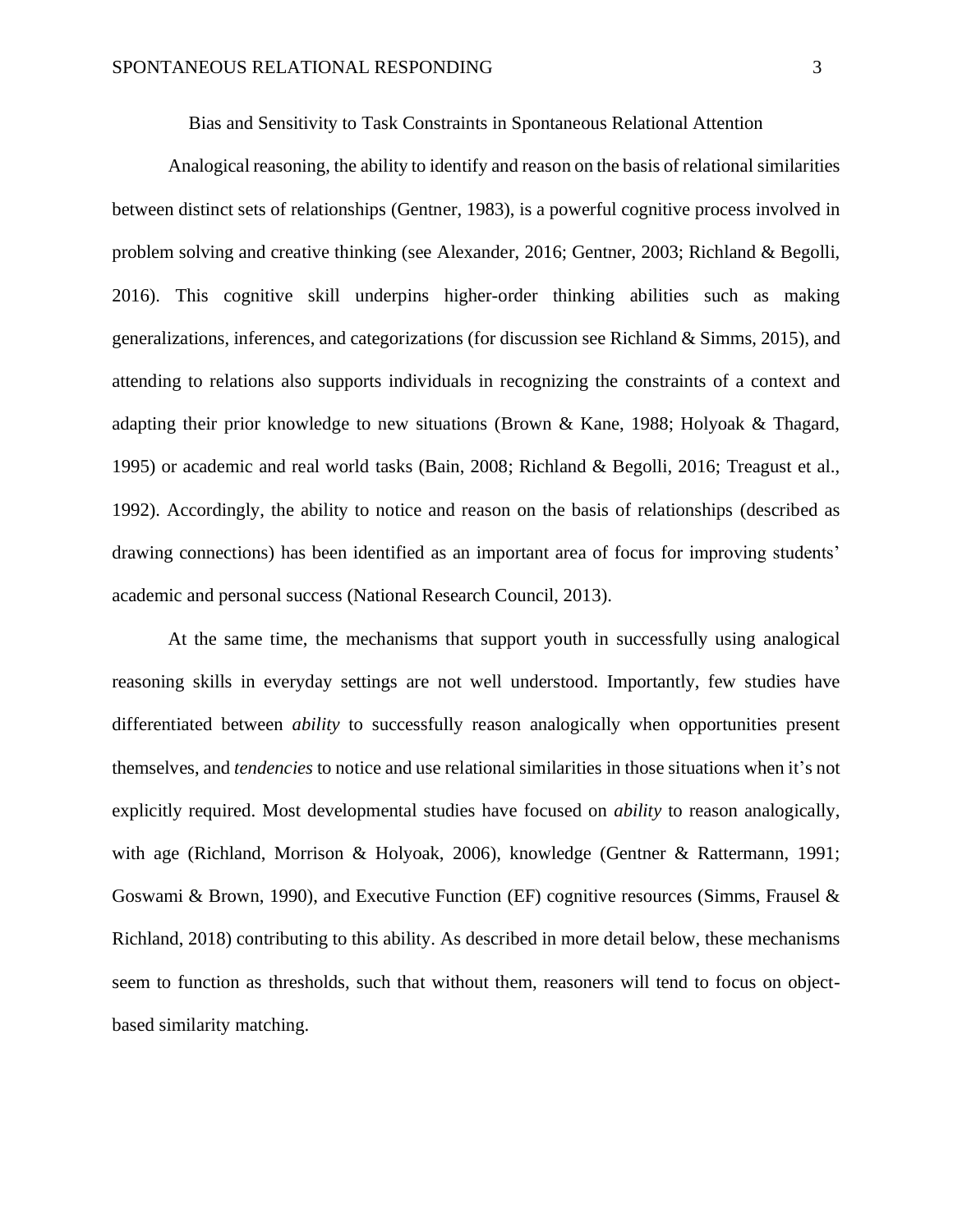In contrast, the current study aims to begin elucidating children's spontaneous tendencies to attend to relational versus featural similarities without experimenter instruction. The field has not provided strong data to determine whether meeting those thresholds of knowledge and cognitive ability would mean that children will automatically reason relationally, or whether there are other factors that systematically impact this likelihood. The conditions that can lead children to become more relational, sometimes described as inducing "relational mindsets" (Vendetti, Wu & Holyoak, 2014), are not yet well understood (though see Simms & Richland, 2019; Walker et al, 2018).

In the current study, we examined the impact of factors including age, culture (operationalized as nationality), and prior task experiences to determine how and when children's mindsets became more relational. We specifically examined children's choices in a task to match objects across scenes where relational and object similarity were competing, but children of all ages would understand the core relations depicted in the scenes. Examining relationships among relational mindsets and age, social, and task contexts can provide novel insights into how children's spontaneous engagement in relational reasoning may differ from the literature on developmental reasoning patterns that derive from tasks where children are explicitly instructed to use analogy.

#### **Analogical Reasoning Development**

The developmental literature on relational reasoning has so far shown a relatively clear developmental trajectory. When asked to make a relational comparison between representations, or given an opportunity to draw on one representation to generate inferences about another, younger children tend to find the task more challenging when the featural similarities are not aligned with the intended mapping of the relational similarities (e.g., Gentner & Toupin, 1986),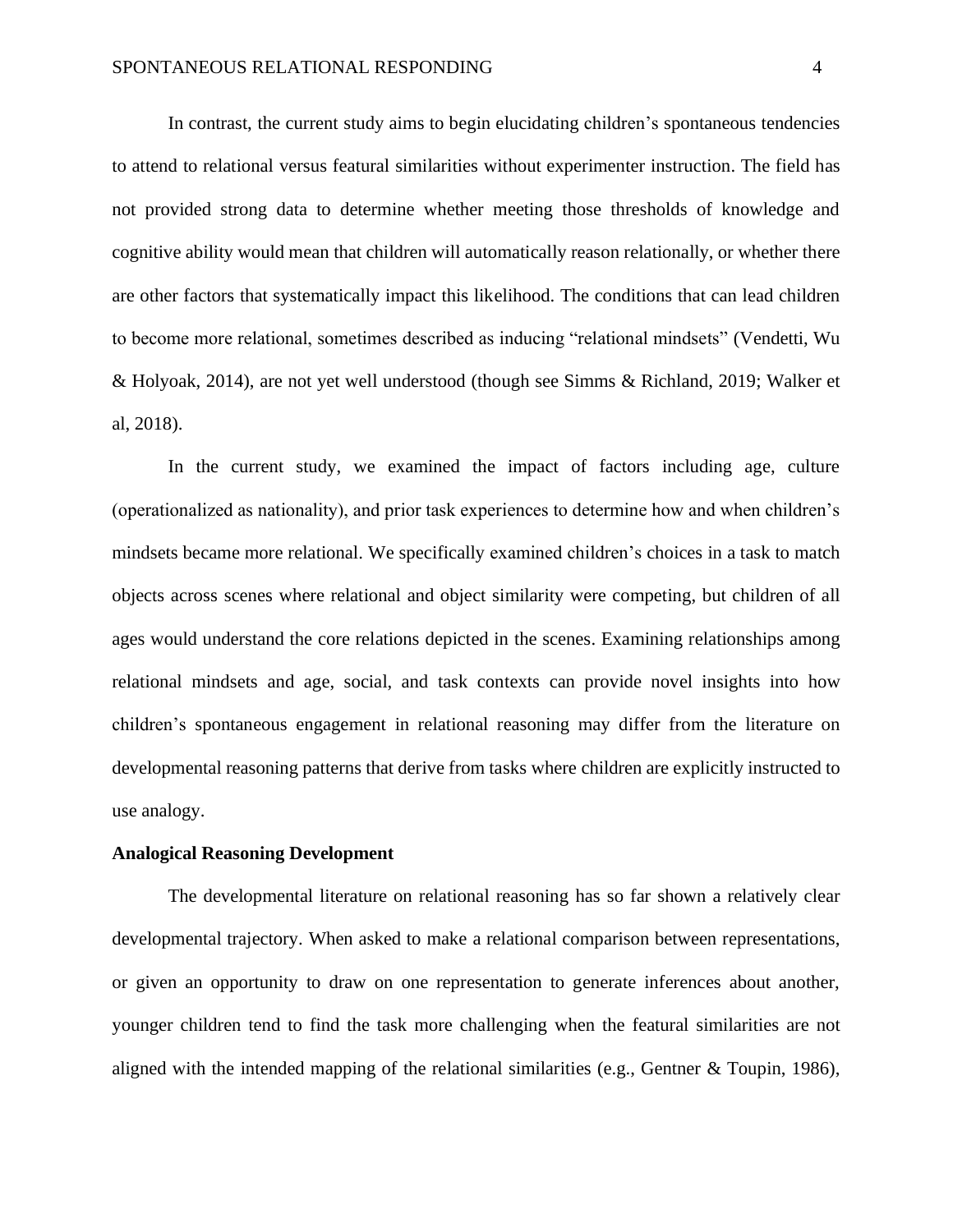suggesting that object similarity is highly salient to young children (e,g, see Gentner & Clement, 1988; Richland, Morrison & Holyoak, 2006). However, as children grow older, they are more likely to attend to the structural relationships of contexts and reason about the underlying relational similarities between representations (Brown, 1989; Daehler & Chen, 1993; Gentner & Toupin, 1986; Gentner & Ratterman, 1991; Rattermann & Gentner, 1998; Richland, Morrison & Holyoak, 2006; Thibaut, French, & Vezneva, 2010). This change in focus from featural similarities to relational similarities has been described as the *relational shift*  (Gentner, 1988; Gentner & Rattermann, 1991; Gentner & Toupin, 1986).

The accretion in knowledge that naturally occurs with age has been posited to contribute to this relational shift. Children can complete A is to B as C is to ? analogy tasks with familiar relations (e.g. melting) but fail with unfamiliar relations (e.g. steering) (Goswami & Brown, 1990). Thus, when completing analogy tasks involving domain-specific knowledge, children and even adults with high domain knowledge are more likely to focus on the relational similarities between the representations whereas children and individuals with low-domain knowledge tend to focus on similarities between objects and/or object properties (Gentner & Ratternann, 1991; Goswami, 2002; Loewenstein, Thompson, & Gentner, 1999). Indeed, expertise has been characterized as the ability and tendency to encode and represent knowledge based on deep relational structure as opposed to surface details about object features (Chi, Feltovich & Glaser, 1981; Goldwater & Schalk, 2016).

Cognitive abilities have also been identified to correlate with accuracy and complexity of relational thinking, even in cases where the knowledge demands of a problem are held constant (Richland et al., 2006; Simms, Frausel, & Richland, 2018; Thibaut, French, & Vezneva, 2010). Analogical reasoning relies upon both working memory and the inhibitory control systems within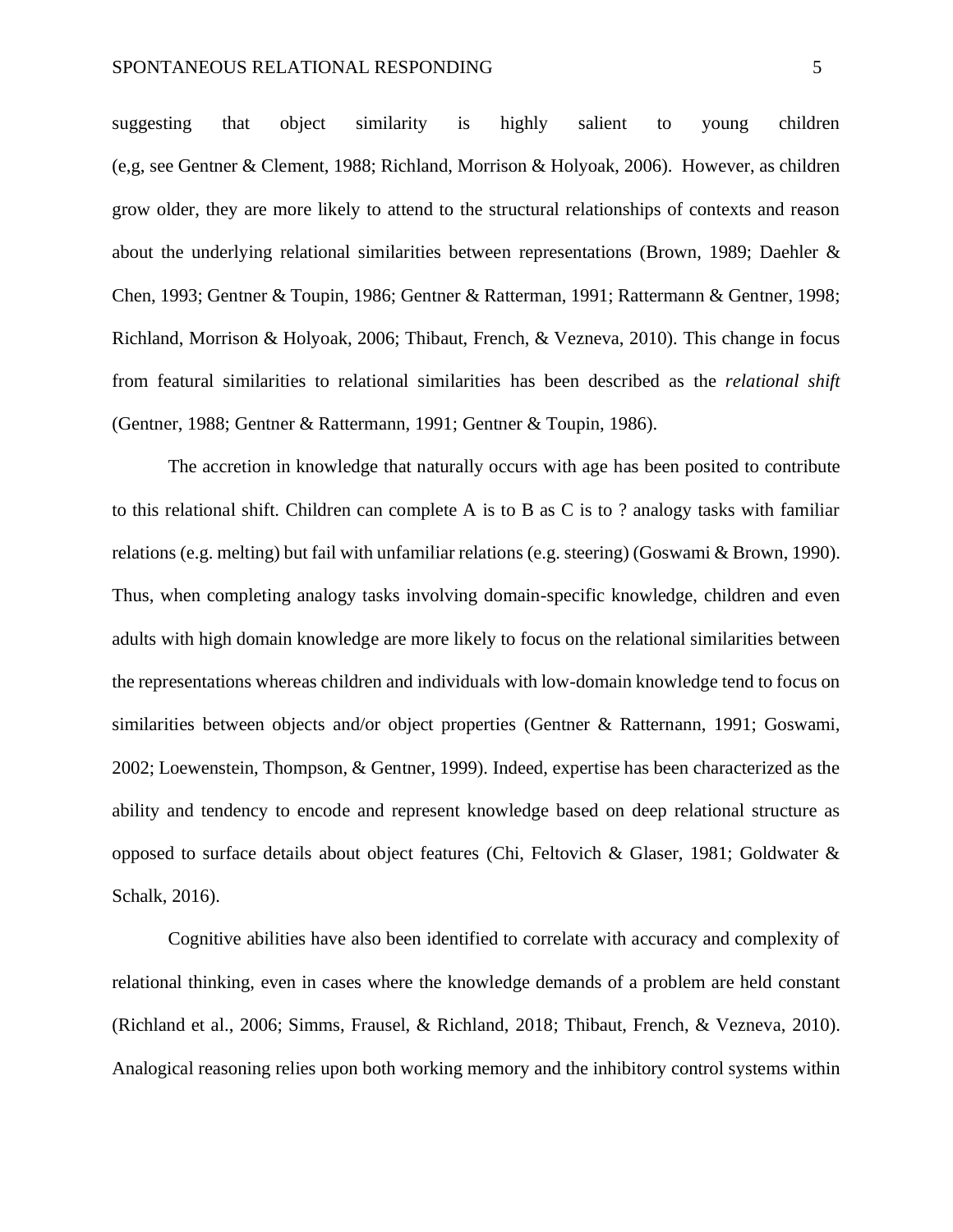Executive Functions (EFs), which are rapidly developing throughout adolescence (Luciana & Nelson, 1998), and individual differences in these EFs predict differences in analogical reasoning ability (Morrison, 2005; Simms, Frausel & Richland, 2018; Waltz, Lau, Grewal, & Holyoak, 2000).

Working memory is employed as a cognitive resource to hold and manipulate a mental representation of the relations in mind in order to make the comparison. Greater WM is required to handle greater complexity of relations that will be mapped structurally (see Halford, 1993; Bunch & Andrews, 2012; Todd, Andrews, & Conlon, 2019), meaning that as one's cognitive resources mature, children are able to handle increasingly complex relations. This may further vary by types of EF demand, such that in addition to the traditional "cool" executive function, "hot" EF involving affective reward systems may potentiate earlier ability to handle more complex relations. Bunch and Andrews (2012), find that 4- and 5-year-olds performed better on ternary-relational items in hot than cool tasks matched on complexity, presumably because of the differential rates of maturation in the underlying neural regions responsible for hot and cool executive functions. Inhibitory control is further posited to support relational reasoning based on reasoners' ability to control prepotent responses to distracting stimuli or attention to information that is irrelevant to a task, such as irrelevant surface similarity when one is intending to reason analogically (Morrison et al, 2005; Richland et al., 2007). Both ability to handle distraction and relational complexity increase as children mature (Richland et al, 2006; Halford, Andrews, & Wilson, 2014) and decline as older adults age (Todd, Andrews, & Conlon, 2019), mirroring the rise and decline of EFs, providing further support for the argument that executive function development plays a critical role in the developmental trajectory of relational thinking.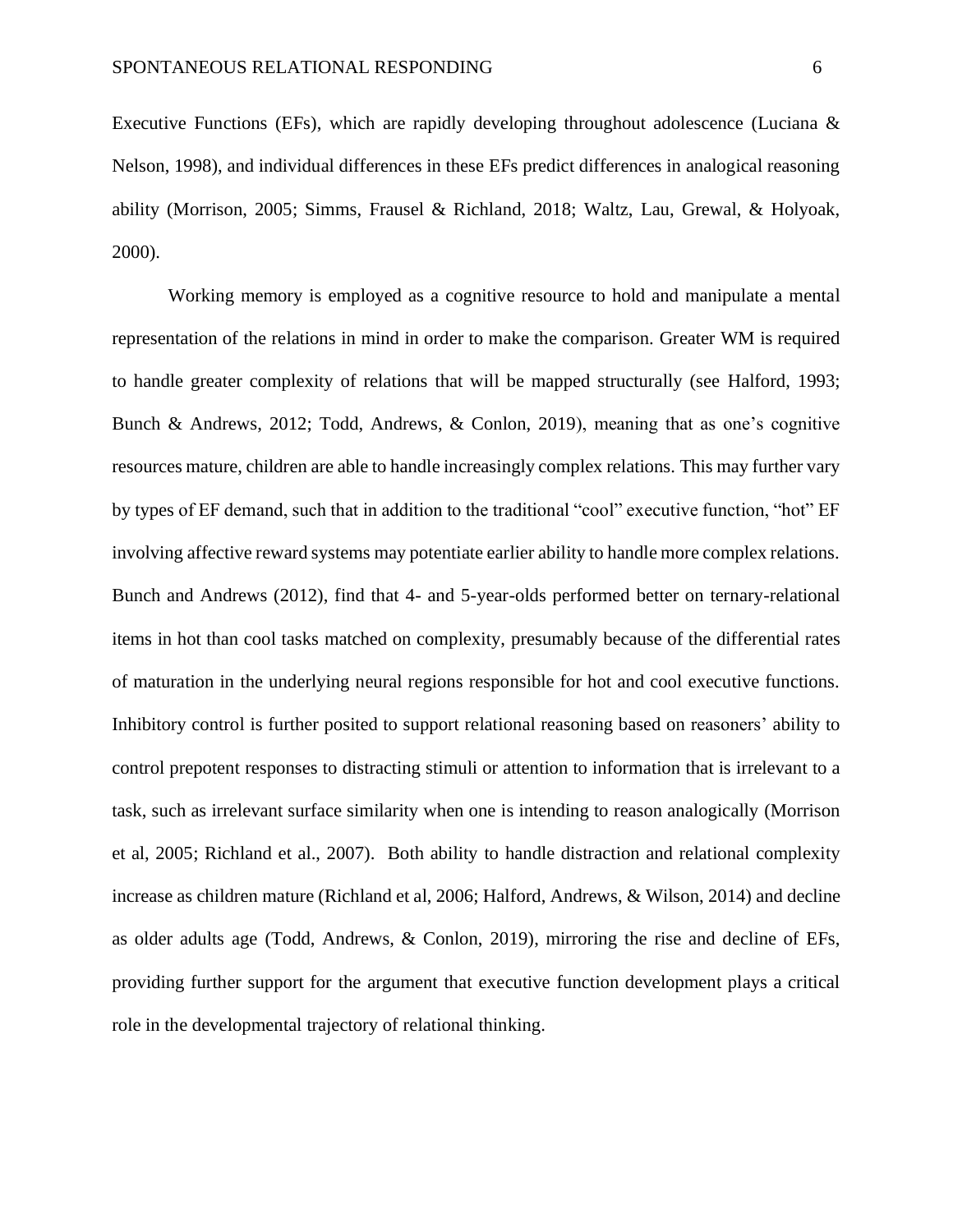The role of spontaneous attention to relations over development is generally less well understood. Most developmental analogy research has focused on age-related patterns of relational reasoning when this is the explicit task goal. In everyday contexts, however, there are rarely individuals stating that the goal of the moment is relational reasoning, and so spontaneous noticing of opportunities to draw on one's prior knowledge or make inferences about relational similarity is quite important (Alexander, 2016). Spontaneous attention refers to what people naturally attend to without being prompted explicitly to seek relational similarity, and is often a function of experience, maturation, and context. This can have real world or educational implications. Relational reasoning constitutes an important mechanism in educational interventions that aim to promote transfer, generalization, and mapping of higher order relationships across contexts (Simms & Richland, 2015) or to improve relational reasoning skills themselves (Tzuriel & George, 2009), with the educational goal being to support youth in future reasoning opportunities. Therefore, it is pressing to better understand what contextual and situational factors have the potential to draw children's attention to relations, and to shape transfer to new contexts.

#### **Socialized Differences in Attention to Objects and Relations**

One explanation for individual differences in spontaneous attention to structural features over perceptual features of representations has been socialization and culture. Cross-cultural variation has been identified in the patterns by which children and adults parse scenes and draw inferences about objects and their relationships (e.g., see Carstensen et al, 2019; Masuda & Nisbett, 2001; Kuwabara & Smith, 2016), which may indicate that attention to relations is socialized and reliant on context, rather than solely dependent on domain knowledge or cognitive maturation. For example, in an object recognition task, Kuwabara and Smith (2016) found that U.S. children relied more on perceptual features (i.e. features characteristic to just the object in question) than Japanese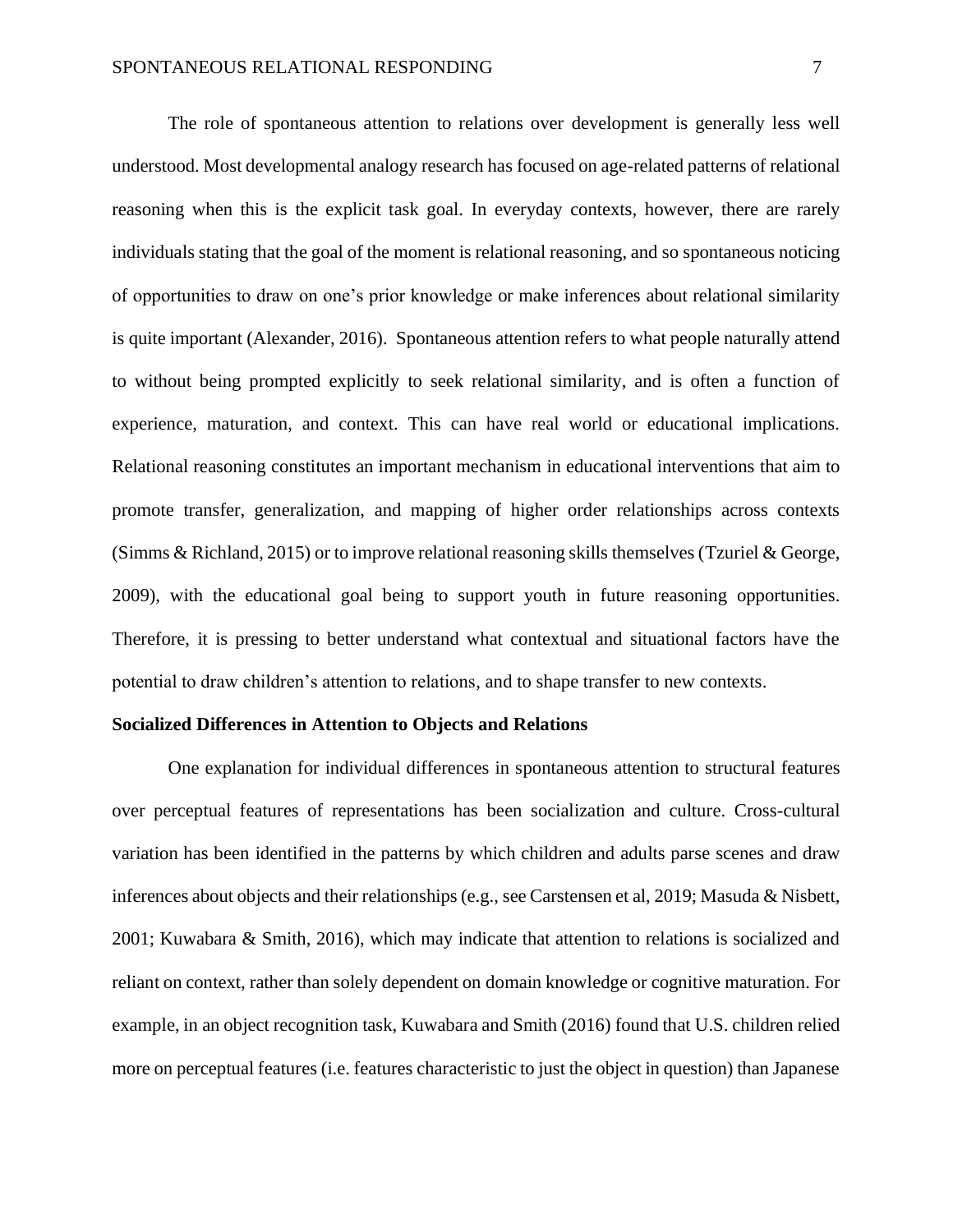peers when identifying objects, suggesting U.S. children attend more to local, visually salient information. On the other hand, Japanese children made more errors in judging whether pairs contained the same objects when one of the objects was inverted, suggesting they rely more on holistic spatial relations and configurations than individual object-level processing when identifying objects. In another study, U.S. 4-year-olds were more likely than their Japanese peers to be distracted by featural information when identifying relational similarities in a matching task (Kuwabara & Smith, 2012).

Besides object recognition, differential attention towards relations has also been documented in other tasks. In a relational abstraction task, Carstensen and colleagues (2019) found that Chinese three-year olds were more likely to make relational matches to sample inferences than U.S. children. In a scene description task, Masuda and Nisbett (2001) reported that U.S. children described an aquarium scene only with respect to the large fish in the center of the tank, while Japanese children described the large fish in relation to other objects in the scene. In judging emotions, when four-year-old Japanese and U.S. children were asked to match facial expressions to emotions, the Japanese children were influenced by the surrounding context while U.S. children interpreted emotions as a more trait-like property of the individual (Kuwabara, Son, & Smith, 2011; see also Ji, 2008; Lockhart, Nakashima, Inagaki, & Keil, 2008). Further, Richland and colleagues (2010) found that Chinese children were able to handle relational complexity better than their US peers, though these preschoolers were equally distracted by object matches, suggesting that skill with relations may not always lead to relational responding when in competition with object featural correspondences.

Taken together, these studies suggest that children's attention to relations may also be culturally constructed. Examining spontaneous attention to relations in a cross-cultural comparison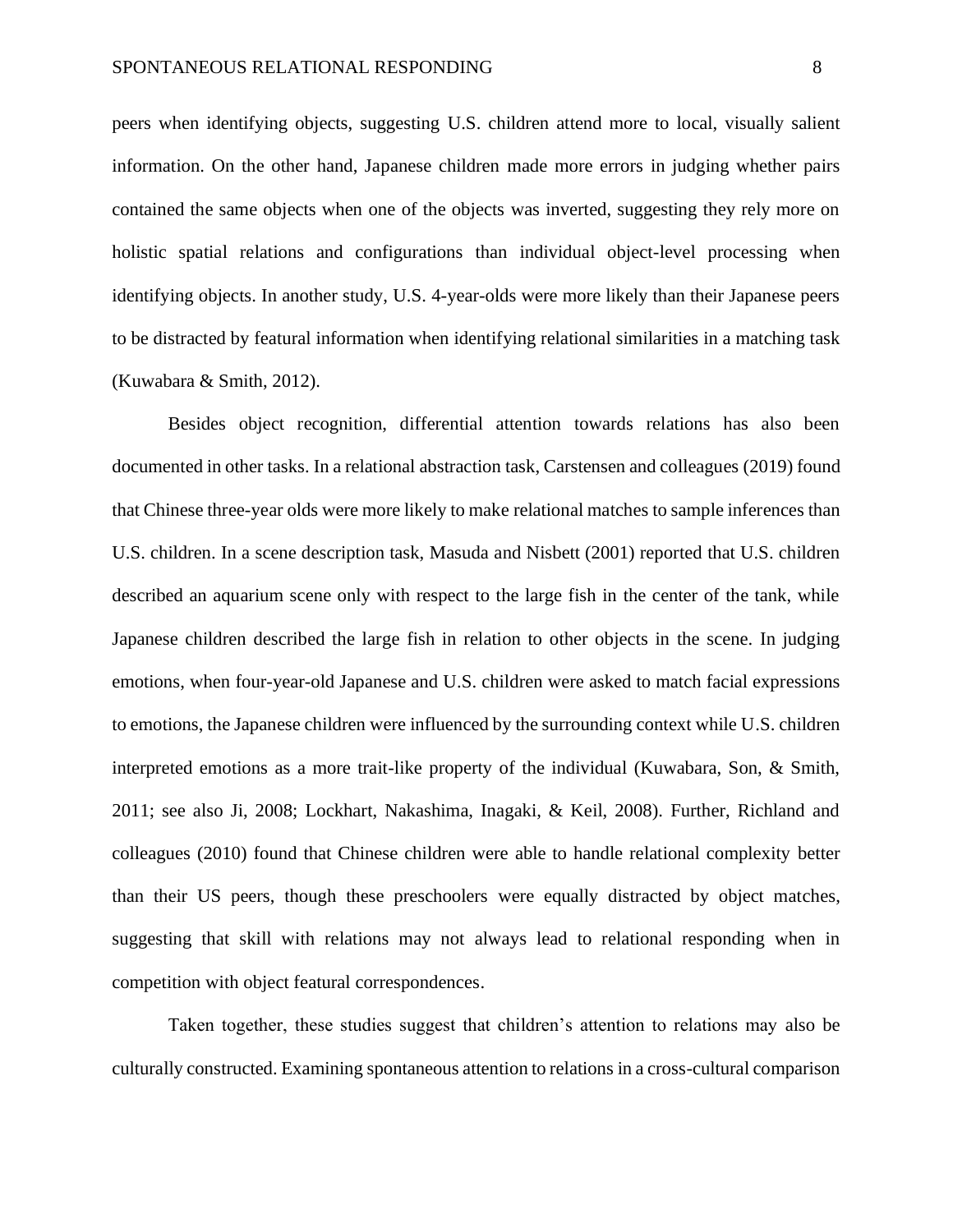study would provide evidence for or against socialization as a predictive factor in children's natural attention to object features of a visual scene. While children of the same ages across countries are likely to have comparable EF skills, their attention to relations versus object features in a scene might vary based on cultural experiences. While this study would not provide insight into specific aspects of culture that influence reasoning practice, it would allow us to further understand the role of socialization in children's spontaneous sensitivity to relational features of contexts.

#### **The Effect of Relational Priming on Analogical Reasoning**

Along with culture writ large, there is growing reason to suspect that relational attention on one task can be shaped by experiences on a prior task. A prior exercise of active relational reasoning may lead to more relational responding on a subsequent task, as shown in children (Andrews, Halford & Boyce, 2012; Simms & Richland, 2019; Walker et al., 2018) and adults (Andrews & Bohadana, 2018; Goldwater & Markman, 2011; Vendetti, Wu & Holyoak, 2014). This suggests that when individuals actively identify and construct analogous relations, a general relational mindset can emerge. However, the impact of age on susceptibility to shifting toward a relational mindset is not well understood.

Some studies have demonstrated that sensitivity to relational information can be impacted by task demands and cues, such as in Goldwater and Markman (2011), who showed in adults that strategies for drawing attention to relational information led participants to greater sensitivity to relational categorization when the initial attention interventions were removed. Vendetti, Vu & Holyoak (2014) further revealed that generating far distance relations in a verbal analogy task led to increased relational attention on an entirely different scene mapping task.

Similarly, with children, Simms and Richland (2019) found that having children generate relations on a matrix task led to increased relational responding on different relations in a scene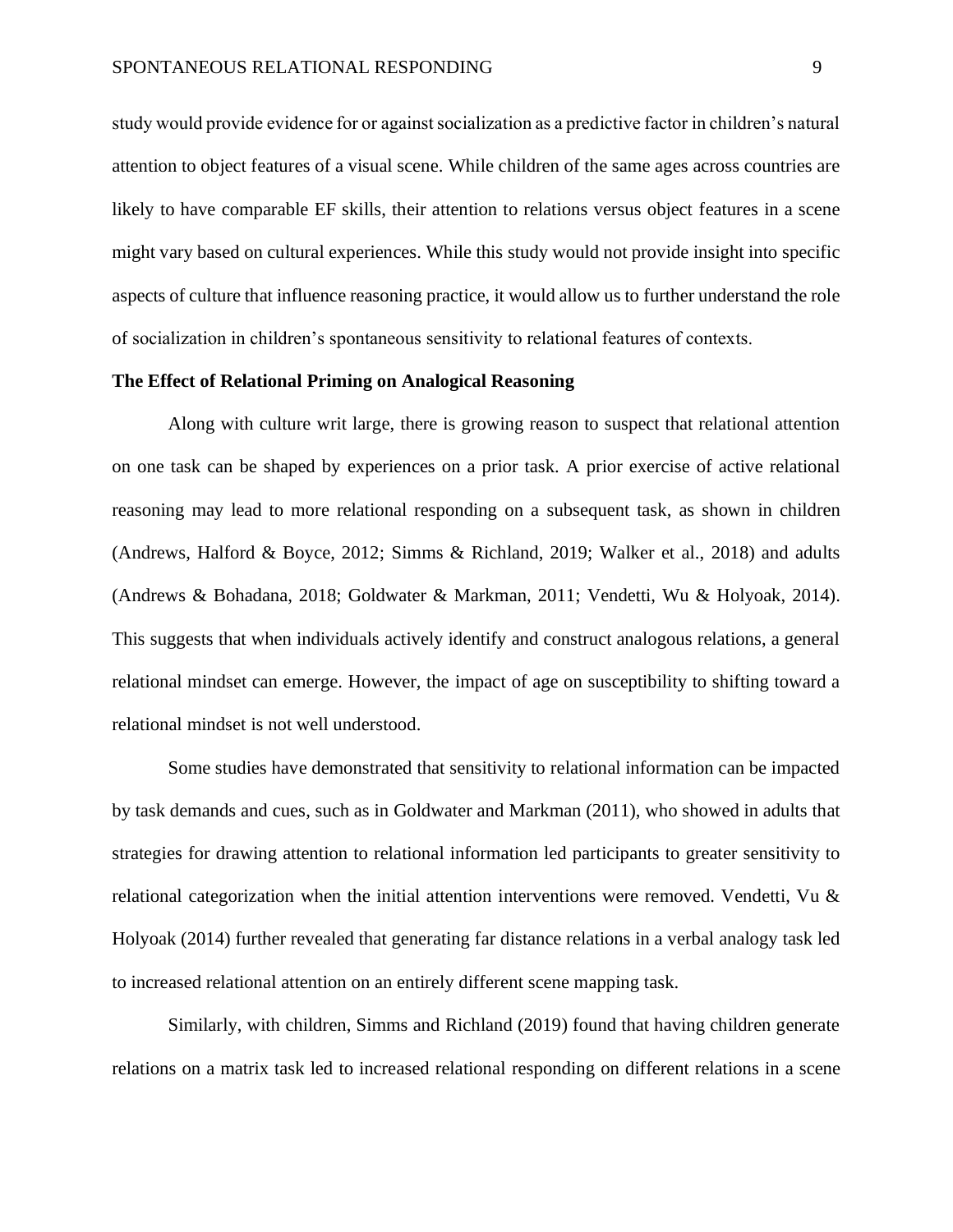mapping task. The impact of age, however, remains to be addressed. In addition to the cross-task priming, children's sensitivity to task-specific features that would implicitly support relational responding is also not well understood. Learning from built-in, task-based constraints to attend to relations would indicate that a reasoner is able to spontaneously inhibit prepotent non-relational responses and instead focus on the relevance of relational responding.

#### **Current Study**

In the current study, we examined children's spontaneous relational responding – measuring children's tendencies to match objects versus relations across scenes when no instruction was given. We also explored several factors that predicted those tendencies. Study 1 examined the roles of a) children's age and b) their nationality as a proxy for cultural differences in experiences with relations, based on the argument that Chinese children might have greater experience with generating and using relational similarity than children raised in the United States. Study 2 manipulated this experience more directly, testing the effect of adding a relationgeneration task before the scene mapping task. We aimed to understand whether there would be overall tendencies in relational responding that reflected a relational shift, such that relational responding would increase with age, and whether there would be differences in relational responding based on experience. Specifically, we assessed the presence of higher relational responding in children with 1) greater presumed experience generating relations through socialization in China versus the U.S., and 2) with greater manipulated experience via the generation task.

We measured relational responding in two ways. First, we gave children two scenes, with one object highlighted in the top scene (e.g., a cat), and we measured which object in the bottom scene they selected as the one that "goes with" that object the best. There were two primary sorts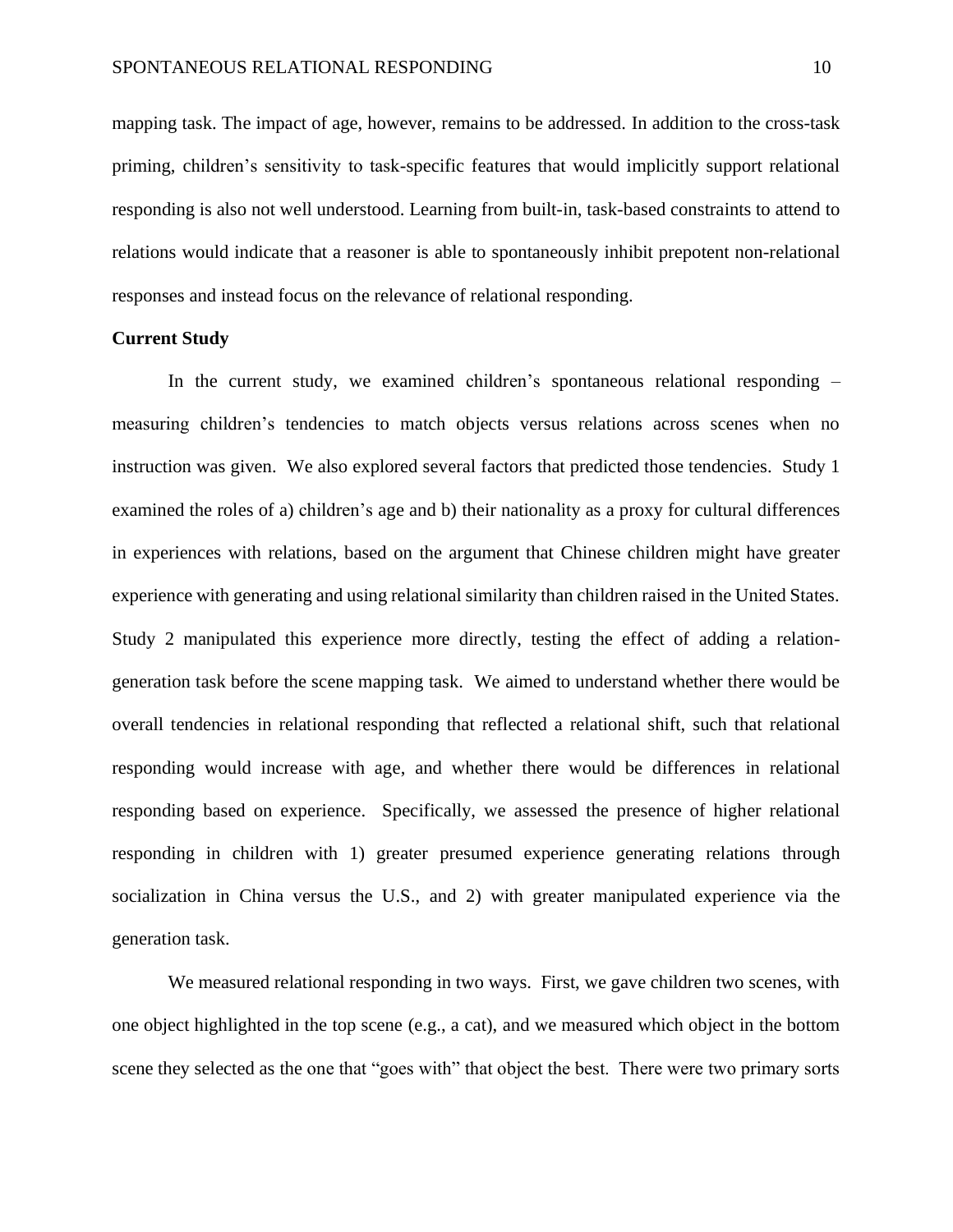of options in the bottom scene, an object that shared superficial surface features with the object highlighted in the top picture (e.g. a cat and a cat), and an object that shared role-based relational similarity with the object in the top picture (e.g. the chaser – if the top scene had a cat chasing a mouse, and the bottom scene had a boy chasing a girl). Second, we also examined increases in children's relational responding across blocks of the task as a measure of their sensitivity to constraints of the task that indicated role-based relational responding was a more reliable solution type. As described in more detail below, there were three blocks to the task, with the second block including scenes with no object-similarity match options (e.g. no cat to cat option). Thus if a child was sensitive to noticing this difference as an indicator that object-based similarity may not always be the optimal criterion for matches, they might continue to match based on roles in Block 3, when both options were again available.

Taken together, these two experiments allow for a more nuanced understanding of how age and experiences both before and during a task can impact children's spontaneous attention to relational versus object mappings, and their sensitivity to changing that focus based on information provided within the task regarding the reliability of either similarity type.

#### **Experiment 1**

## **Methods**

# *Participants*

The sample consisted of 117 children from the United States with English as a primary language (48% female;  $M = 8.41$ ,  $SD = 2.37$ ) and 172 children from a large city-center in China (51% female;  $M = 7.99$ ,  $SD = 2.39$ ) aged 4- to 11-years-old. Data from 21 additional participants were excluded from the United States sample to provide a more stringent cultural comparison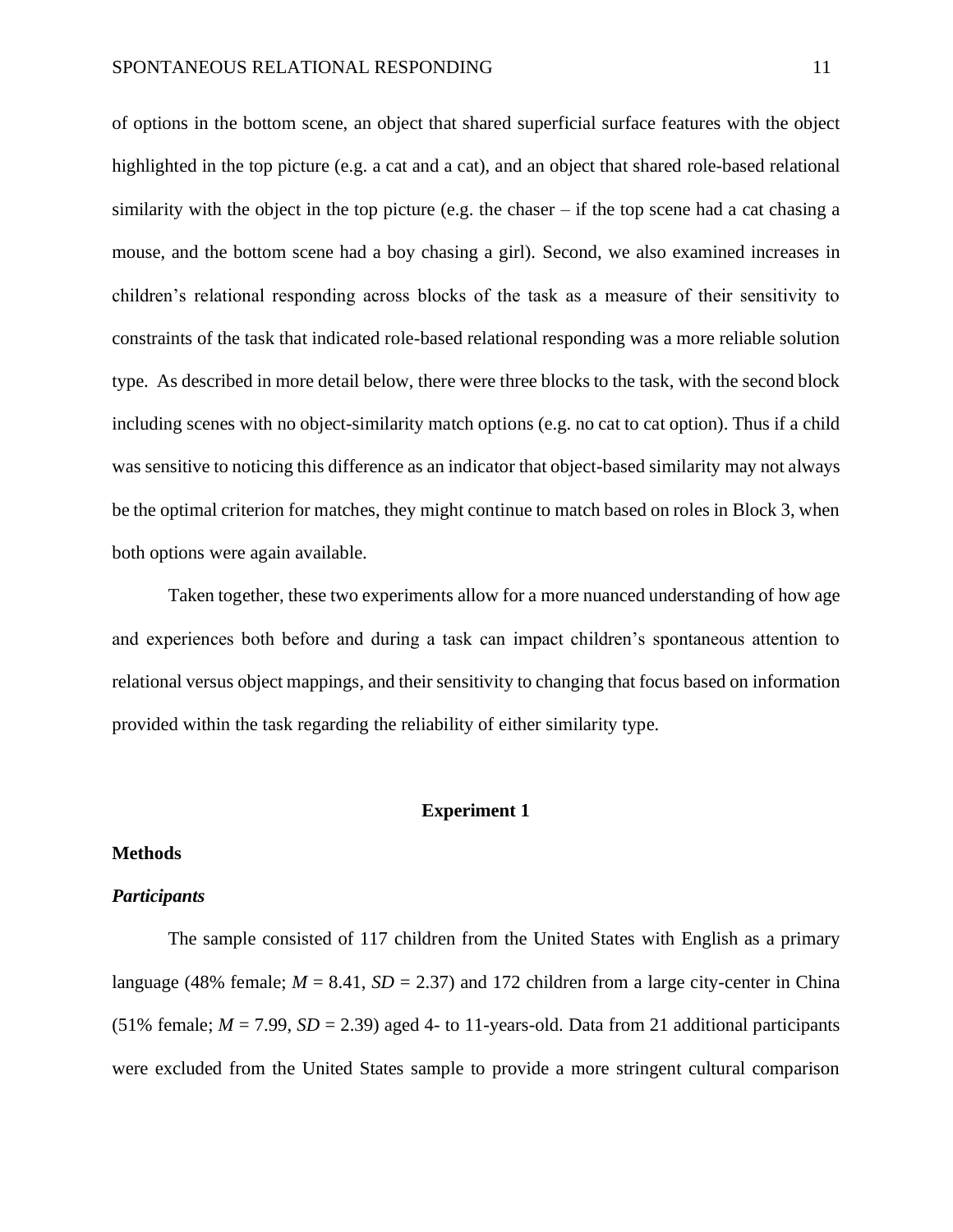(seven participants whose primary language was not English, twelve participants who spent over six months outside of the United States, and two participants who received interference from parents). None of the Chinese participants were excluded. The U.S. sample was recruited from a local museum in a large city in the Midwest region of the United States. The Chinese sample was recruited from local kindergartens and primary schools in Henan Province, China. To ensure that all ages were represented equally and to more-clearly illustrate age-related patterns, we grouped participants into four age groups: 4-5, 6-7, 8-9 and 10-11-year-olds (Table 1). Informed consent was received from a parent or guardian of each participant, and all children in the experiment assented to participation.

#### **Table 1**

|       |             | Total | 4-5 years | 6-7 years | 8-9 years | $10-11$ years                                        |
|-------|-------------|-------|-----------|-----------|-----------|------------------------------------------------------|
|       | n           | 117   | 28        | 22        | 26        | 41                                                   |
| U.S.  | $Mage$ (SD) |       |           |           |           | $5.02(0.51)$ $7.19(0.53)$ $9.19(0.53)$ $10.87(0.58)$ |
|       | n           | 172   | 44        | 41        | 44        | 43                                                   |
| China | $Mage$ (SD) |       |           |           |           | 4.82 (0.58) 7.00 (0.68) 9.16 (0.53) 10.97 (0.53)     |

*Experiment 1 Demographics*

#### *Materials*

**Scene Analogy Task***.* In the Scene Analogy Task, participants were shown 10 pairs of images depicting analogous relationships corresponding to motion verbs familiar to 3-year-old children and above, previously tested in the U.S. and in Hong Kong (Figure 1, see Richland, Chan, Morrison & Au, 2010; and Richland, Morrison & Holyoak, 2006). For each trial, participants were shown the pair of two scenes with one object in the top scene highlighted with an arrow. They were then asked to identify an object in the bottom image that "goes with" that key object (see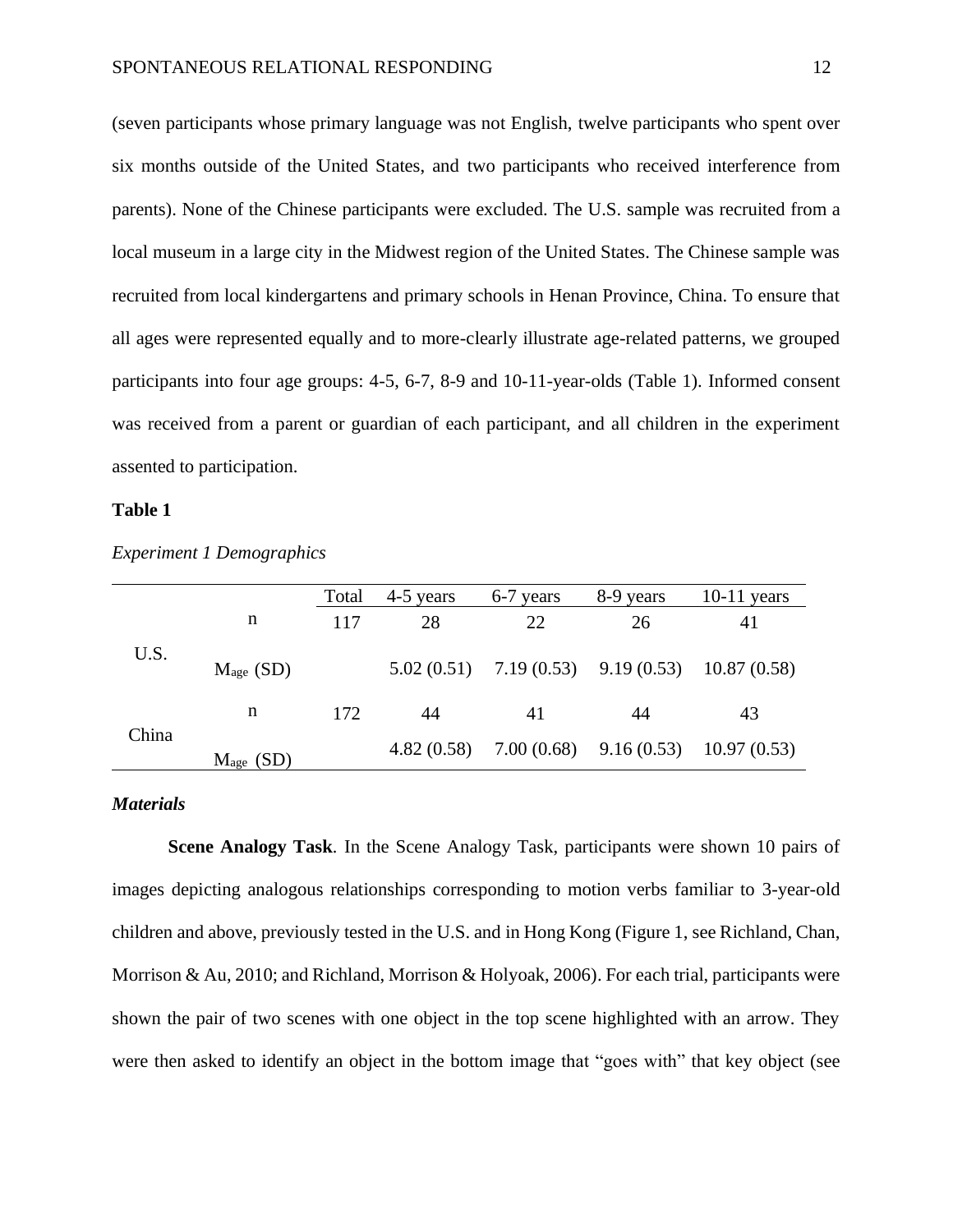Figure 1). Seven out of ten pairs of scenes had bottom scenes with both a relational match as an option (an object in the same relational role as the key object in the source image), and a featural match as an option (an object that is featurally similar to the key object but does not play the same relational role). The number of objects per scene were always the same, but the scene pairs varied in their level of relational complexity. Some involved only one relation (e.g. dog chasing cat), and others involved two simultaneous relations (e.g. dog chasing cat chasing mouse).

Importantly, for three pairs that were administered in the second of three blocks of the task, no featural matches were present. This was designed to serve as a cue that object-matching was not a consistently optimal mode for solving these ambiguous matches, and thereby providing subtle information that could be used for inferring the utility of relational responding.

In total, the ten scene analogy problems consisted of four different types of problems (4 two-relation problems with featural matches [2RD, Figure 1A], 3 one-relation problems with featural matches [1RD, Figure 1B], 2 two-relation problems without featural matches, [2RND, Figure 1C], and 1 one-relation problem without a featural match [1RND, Figure 1D]).

#### **Figure 1**

*Four Examples Scenes from Scene Analogy Task. 1A: Two relations, "kissing," with girl as an object similarity match; 1B: One relation, "Reaching" with boy as an object similarity match; 1C: 2 relations, "lifting," with no object similarity match; 1D: 1 relation, "inside," with no object similarity match.*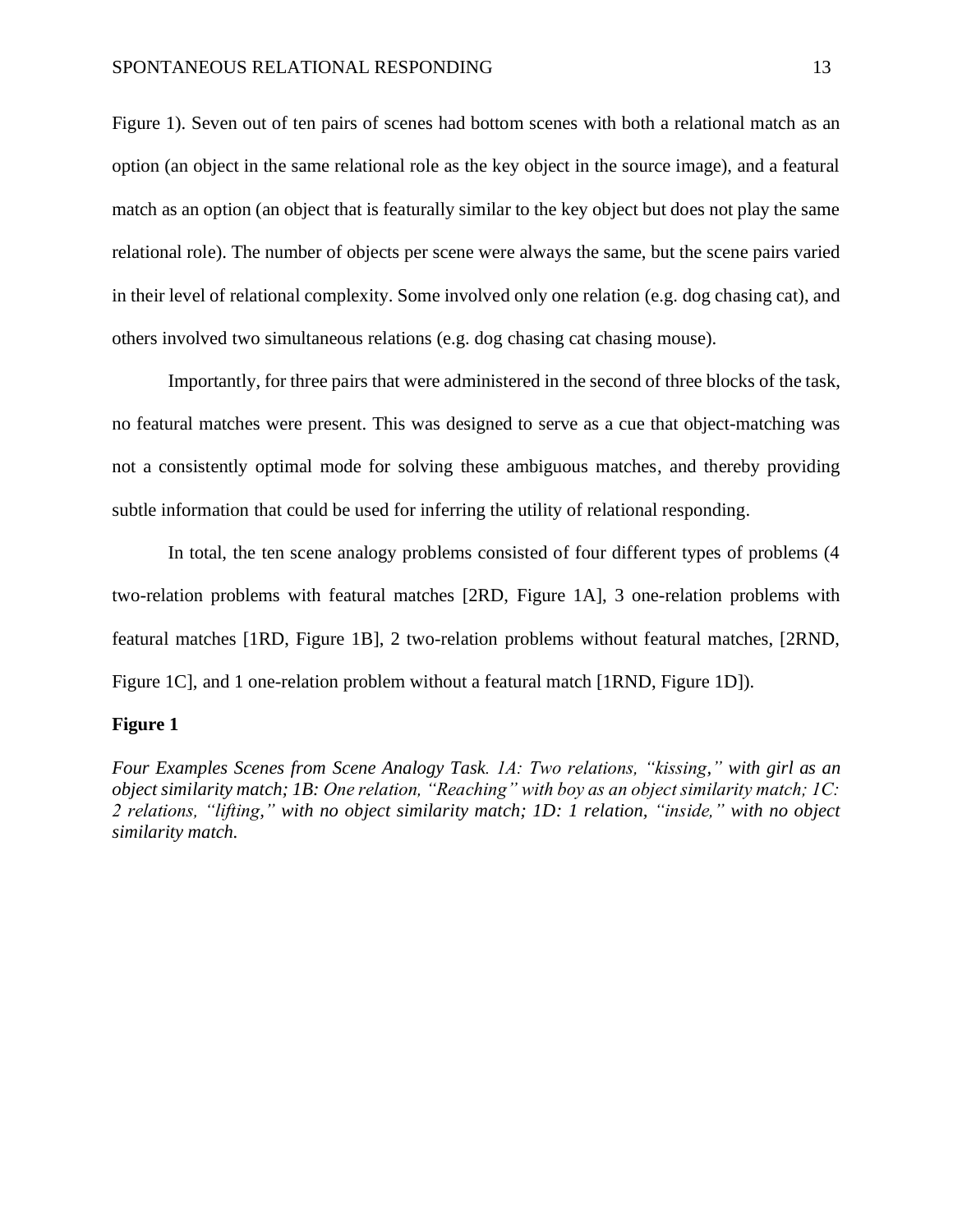

**Research Design.** The seven scene pairs containing both object and relational matches were randomized across the first and third blocks, and the three pairs without intended featural matches were randomized within the middle, second block, as shown in Figure 2. The blocks were further specified such that the first block consisted of two 1RD and two 2RD pairs, the second block consisted of one 1RND and two 2RND pairs, and the third block consisted of one 1RD and two 2RD pairs. Therefore, the middle block served as the critical task-based constraint that should implicitly prompt children to attend to relational similarities.

# **Figure 2**

*Research Design*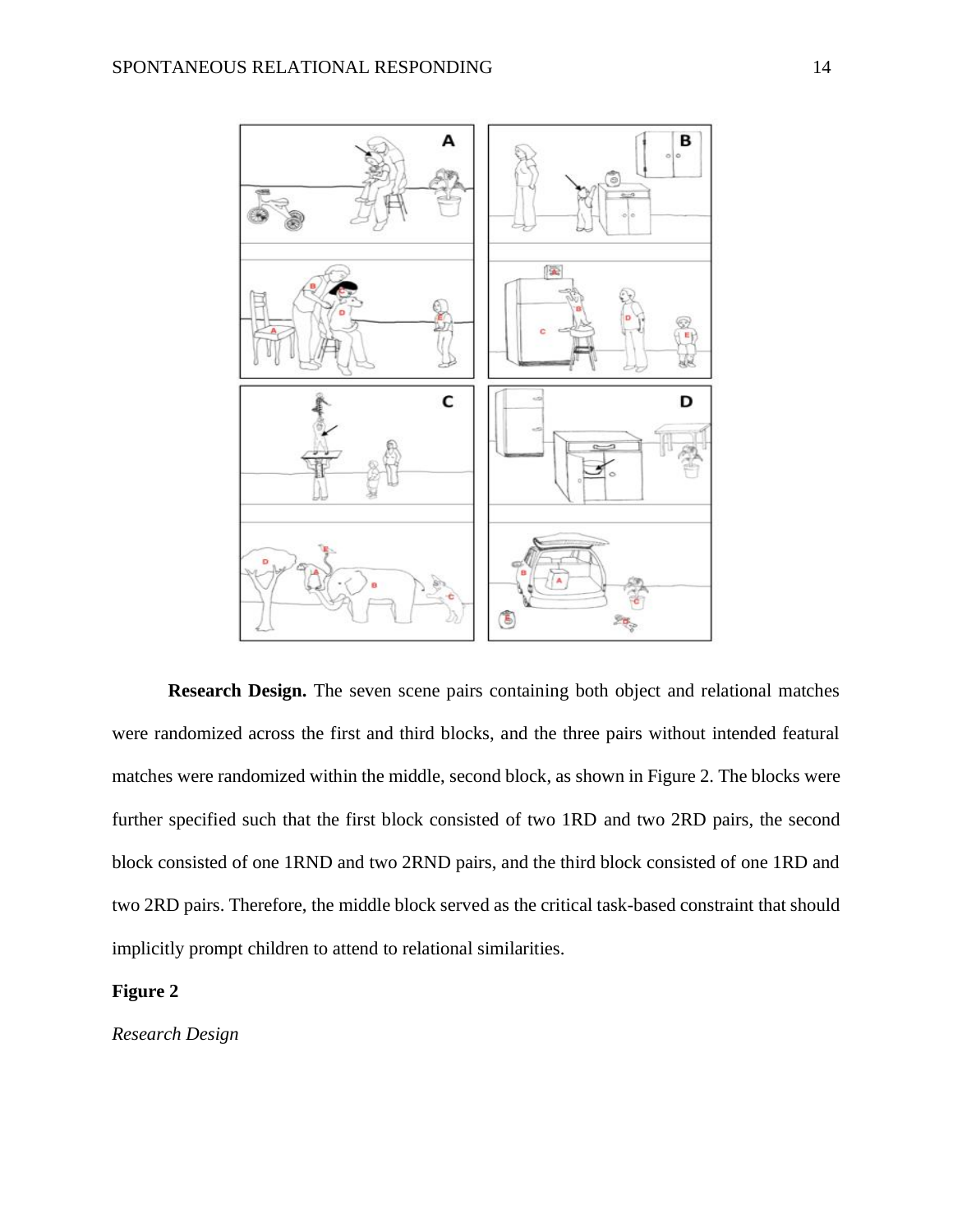

# **Scene Analogy Task**

#### *Procedure*

The Scene Analogy Task was administered on an iPad through the Qualtrics offline app and took approximately five minutes to complete. Children were informed they were going to play a picture game where they would see two pictures on each page. They then were asked to pick an object in the bottom picture that "goes with" the object marked with an arrow in the top picture. For the Chinese instructions, "goes with" was translated into "fu he" and was shown to share the same meaning through a translation/back-translation process. We chose this neutral framing instead of terms such as "like" or direct relational instructions in order to assess children's spontaneous matching performance.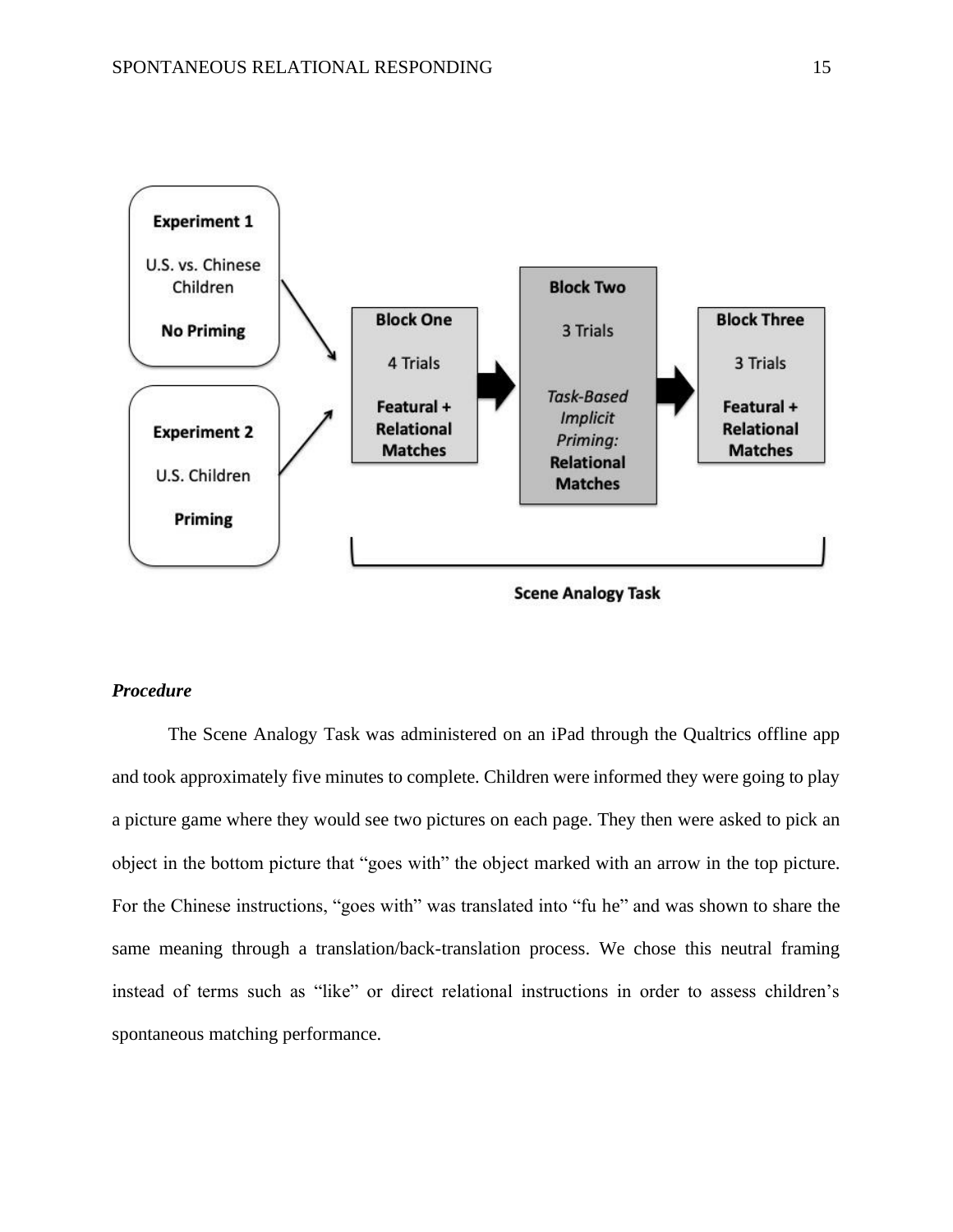During the task, children selected one of five lettered objects in the target picture. Answer choices consisted of a "Relational Match" (e.g., in Figure 1A, option C, the mother) – the object in the same relational role as the source object, a "Relational Error" (option B, the father) – which was part of the relation but not in the same role as the source object, a "Featural Match" (option E, the girl) – an object that shared high semantic or perceptual similarity with the source object, or an "Irrelevant Match" (option A, the chair) – an object that was not intended to share featural or relational similarity to the source object . The fifth choice consisted of either a second "Relational Error" or a second "Irrelevant Match." There were two relational errors in scene pairs with two relations and two irrelevant matches in scene pairs without a distractor object. The same Scene Analogy stimuli were used in Experiments 1 and 2.

#### **Results**

Percentages of each participants' answer choices (i.e. relational match, relational error, featural match, and irrelevant match) were calculated for each block. The average percentages of each type of answer choice by block and country are reported in Table 2 and are further broken down by age group in Figure 3. For the main analyses, the word proportion is used to emphasize on the relative distribution of each answer choice. We ran a second version of the analysis having removed one 1-R problem from block one to equate the numbers of items. The results are unchanged, but tables with these data can be found in the supplemental materials, Table S1–S4. Additional analyses were conducted on the effects of relational complexity, which showed that two-relational problems were in general harder than the one-relational ones, although it did not systematically interact with our main variables of interests. The full analyses are reported in the supplemental materials.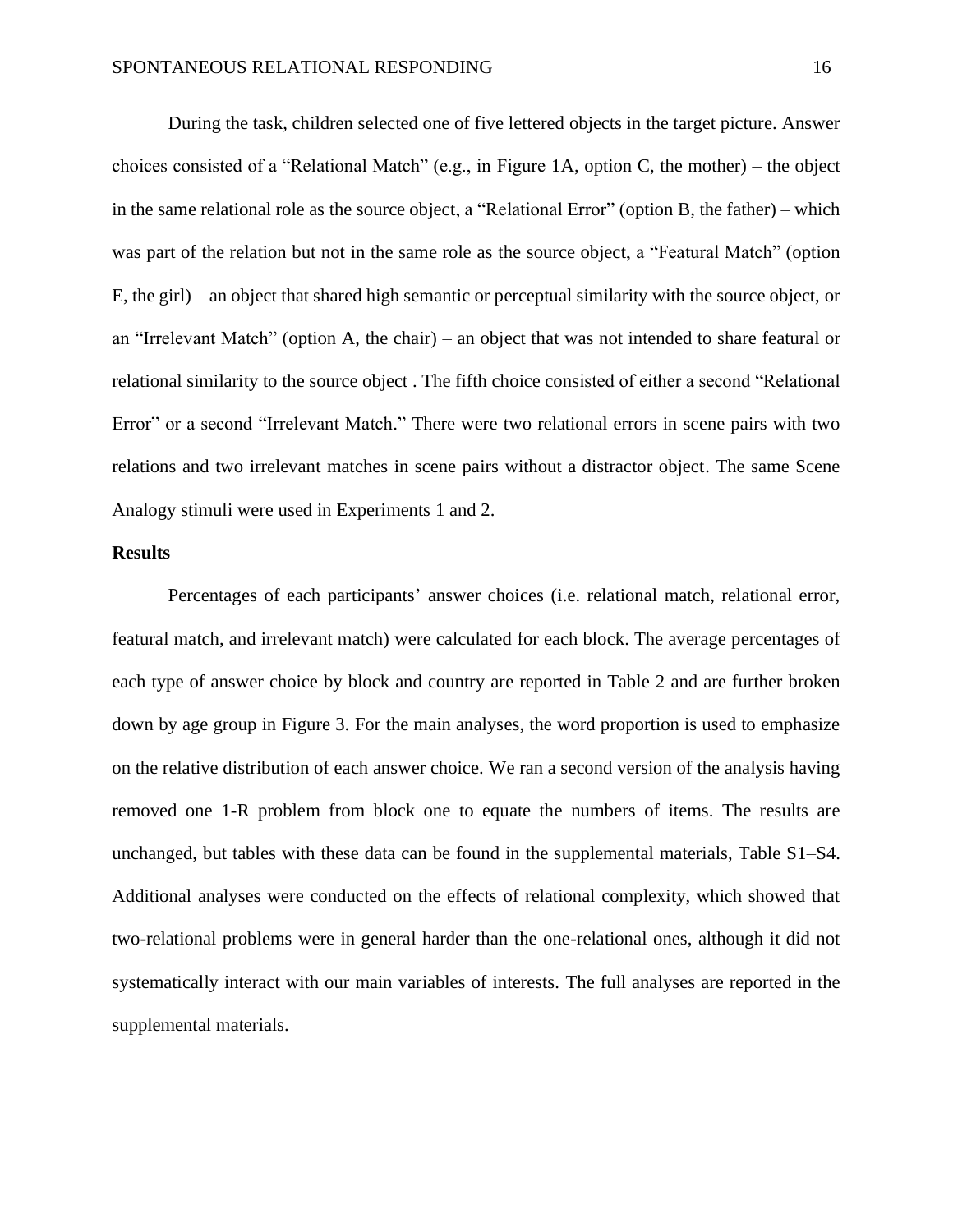An overall factorial ANOVA (independent variables: country, block, and response type; dependent variables: proportion of each response type) revealed a significant effect of block [*F*(2, 15) = 7.26,  $p = .006$ ,  $\eta_p^2 = .492$ ] and response type  $[F(3, 15) = 21.25, p < .001, \eta_p^2 = .810]$  but not country  $[F(1, 15) = 0.00, p = .999, \eta_p^2 = .000]$ . Overall, for all participants across all blocks, the most frequent selection was the featural match, followed by the relational match.

To assess the hypothesized effects of age and country, linear regressions were first run for Blocks 1 and 2, with age (in years) and country (with China as the reference group) as predictors and each of the three response types (relational match, featural match, and relational error) as dependent variables. The results of the irrelevant match are not reported here because such an analysis would lack the independence given by the analyses of other response types (i.e., score of irrelevant match is necessarily implied by the scores of other three response types because they add up to 100%), and because our a priori hypotheses do not concern irrelevant matches. To examine the learning effect from the task-based constraint, we computed difference scores between Blocks 1 and 3 for each answer type. The scores were then regressed on age, country and their interaction. Following the regressions, we conducted a planned focused analysis on changes in proportions of relational and featural matches by age group. Chance analyses for selection of relational match are included in the supplementary materials.

#### **Table 2**

*Percentages of Answer Types across Blocks for U.S. and Chinese Children in Experiment 1*

| US |  |  | <b>CN</b>                                       |  |  |
|----|--|--|-------------------------------------------------|--|--|
|    |  |  | Block 1 Block 2 Block 3 Block 1 Block 2 Block 3 |  |  |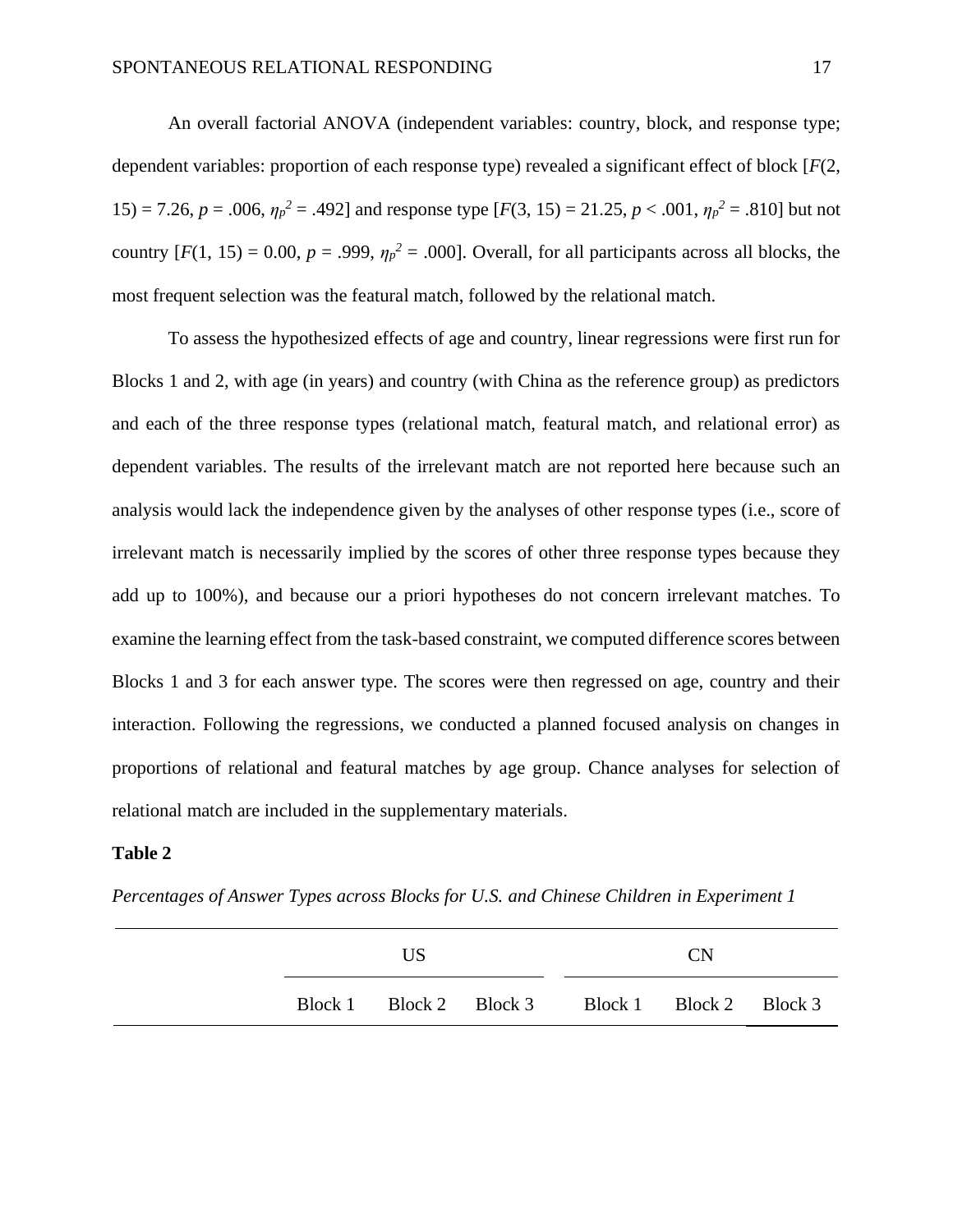| <b>Relational Match</b> | 26% | 44% | 32% | 21% | 53% | 25% |
|-------------------------|-----|-----|-----|-----|-----|-----|
| <b>Relational Error</b> | 18% | 24% | 22% | 8%  | 15% | 10% |
| <b>Featural Match</b>   | 44% |     | 38% | 67% |     | 63% |
| Irrelevant Match        | 12% | 32% | 8%  | 4%  | 32% | 2%  |

# **Figure 3**

*Percentage of Answer Choices Selected in Each Block by Age and Country* 





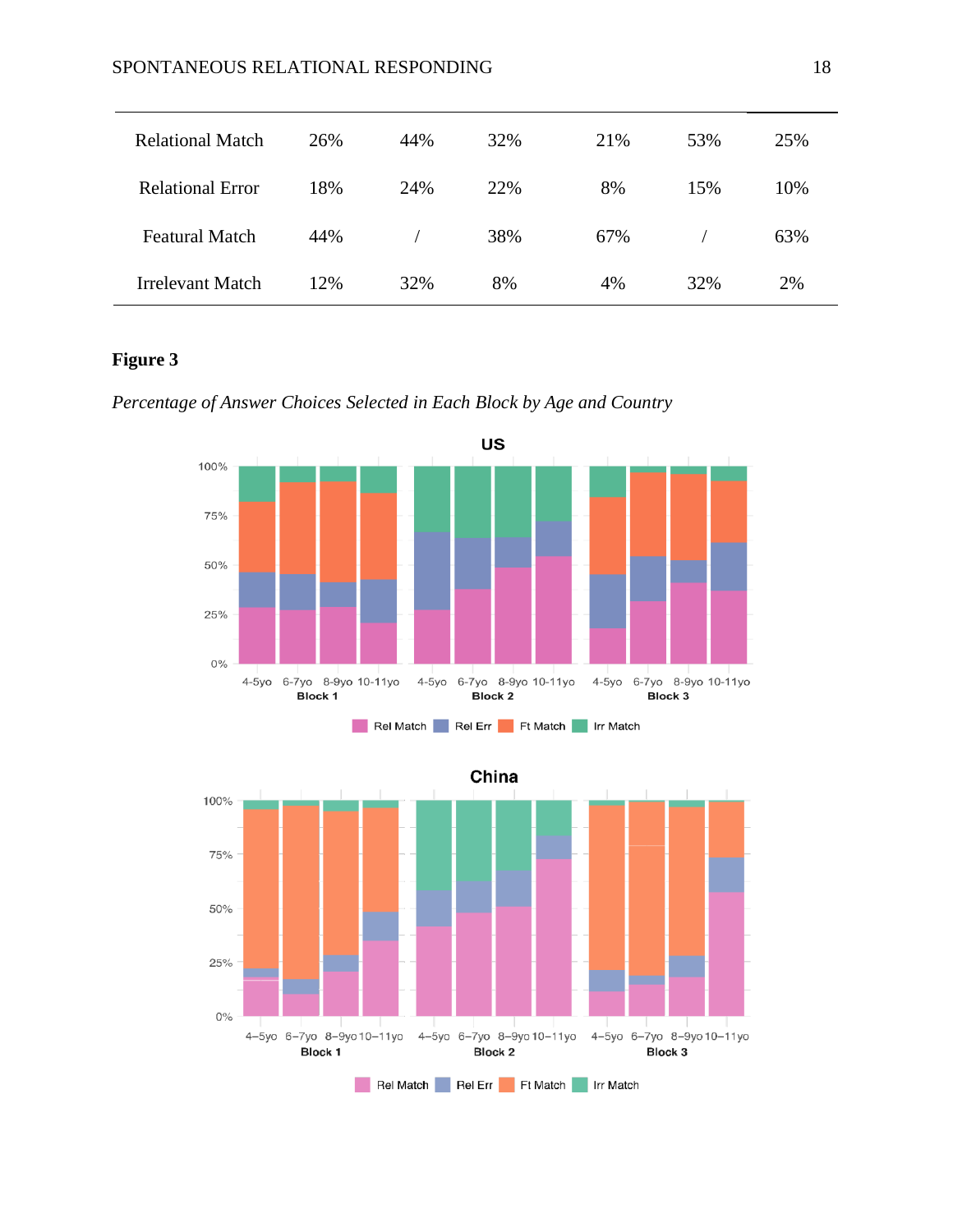## *Block One Performance*

Linear regressions revealed that, with age, children from both countries chose fewer featural matches. In addition, older children were more likely to select the relational errors when they did not select the relational match (e.g. mapping "source picture *chaser*" to "target picture *person being chased*" rather than to "target picture *chaser*"). Older children also selected marginally more relational matches than younger children.

Contrary to our expectations, we found no significant effects of country on selection of relational matches in Block one, failing to support the hypothesis that Chinese children would respond more relationally at baseline. In fact, the Chinese children made more featural matches than the U.S. sample. When controlling for age, the U.S. children selected more relational errors than the Chinese children. These errors suggest an intention to reason relationally but failure to hold the relational roles correctly in mind, often due to the cognitive challenges of handling relational complexity.

#### **Table 3**

*Linear Models Predicting Proportions of Block One Answer Types in Experiment 1*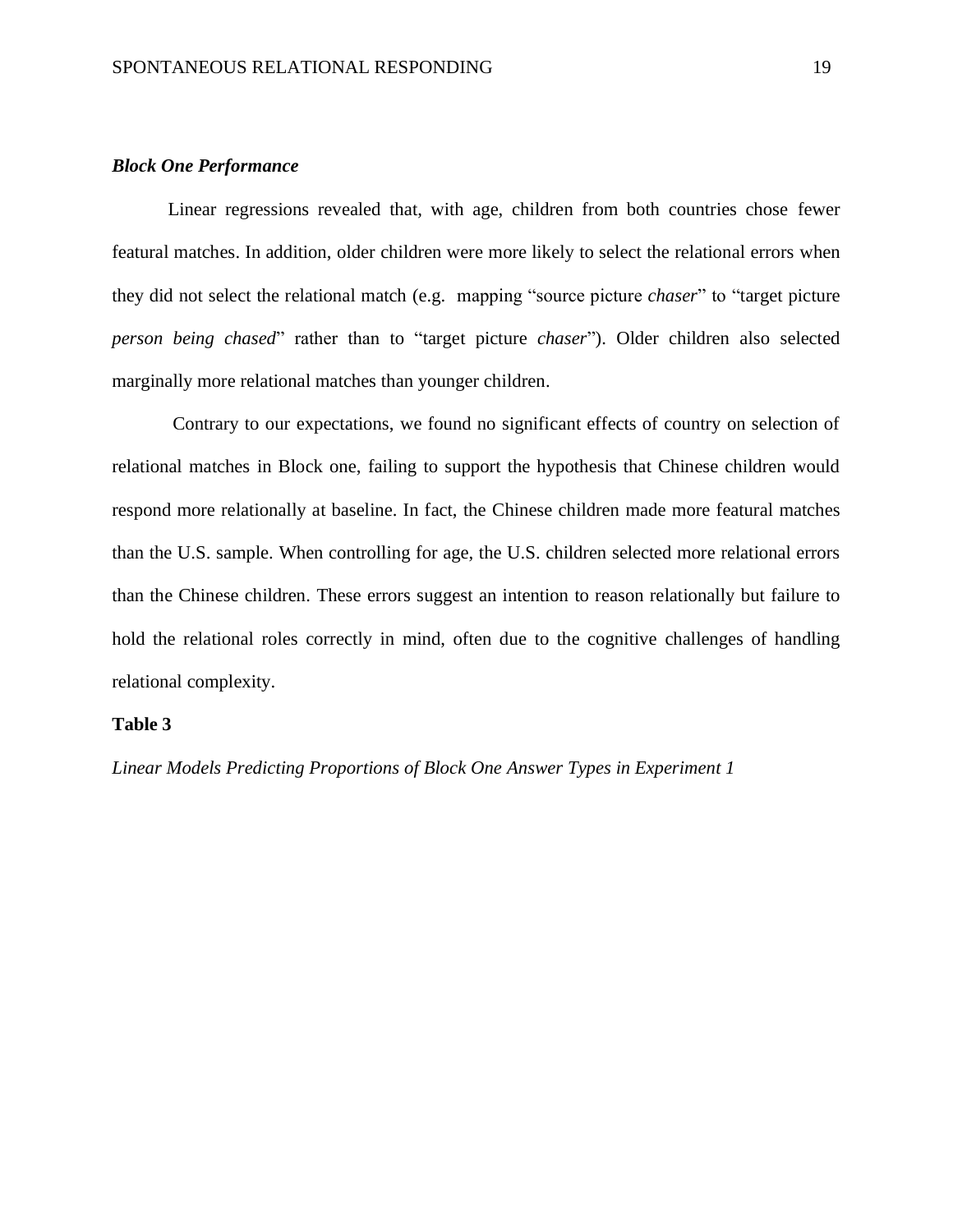|         |               | <b>Relational Match</b>   | <b>Relational Error</b> | <b>Featural Match</b> |
|---------|---------------|---------------------------|-------------------------|-----------------------|
|         | $\beta$ (SE)  | $0.012^{\dagger}$ (0.006) | $0.009*$ (0.004)        | $-0.018*(0.009)$      |
| Age     | $p(\eta_p^2)$ | .065(.012)                | .050(.013)              | .034(.016)            |
|         | $\beta$ (SE)  | 0.041(0.031)              | $0.098***(0.022)$       | $-0.224***(0.042)$    |
| Country | $p(\eta_p^2)$ | .188(.006)                | $0.001$ (.068)          | $0.001$ (.090)        |
| $R^2$   |               | 0.019                     | 0.084                   | 0.109                 |

*Note:*  $\frac{1}{7}p < 0.1$ ;  $\frac{1}{7}p < 0.05$ ;  $\frac{1}{7}p < 0.01$ ;  $\frac{1}{7}p < 0.001$ . *Numbers in parentheses indicate standard errors. China is the reference country in all linear regressions.* 

### *Block Two Performance*

When featural matches were removed from the scenes in Block Two, older children were more likely to select relational matches and less likely to select relational errors than younger children (Table 4). For country effects, Chinese children selected more relational matches, despite having selected more featural responses in Block 1. U.S. children made more relational errors than Chinese children, suggesting they were attending to relations but may have been less skilled at holding the relational role constant across contexts.

# **Table 4**

*Linear Models Predicting Proportions of Block Two Answer Types in Experiment 1*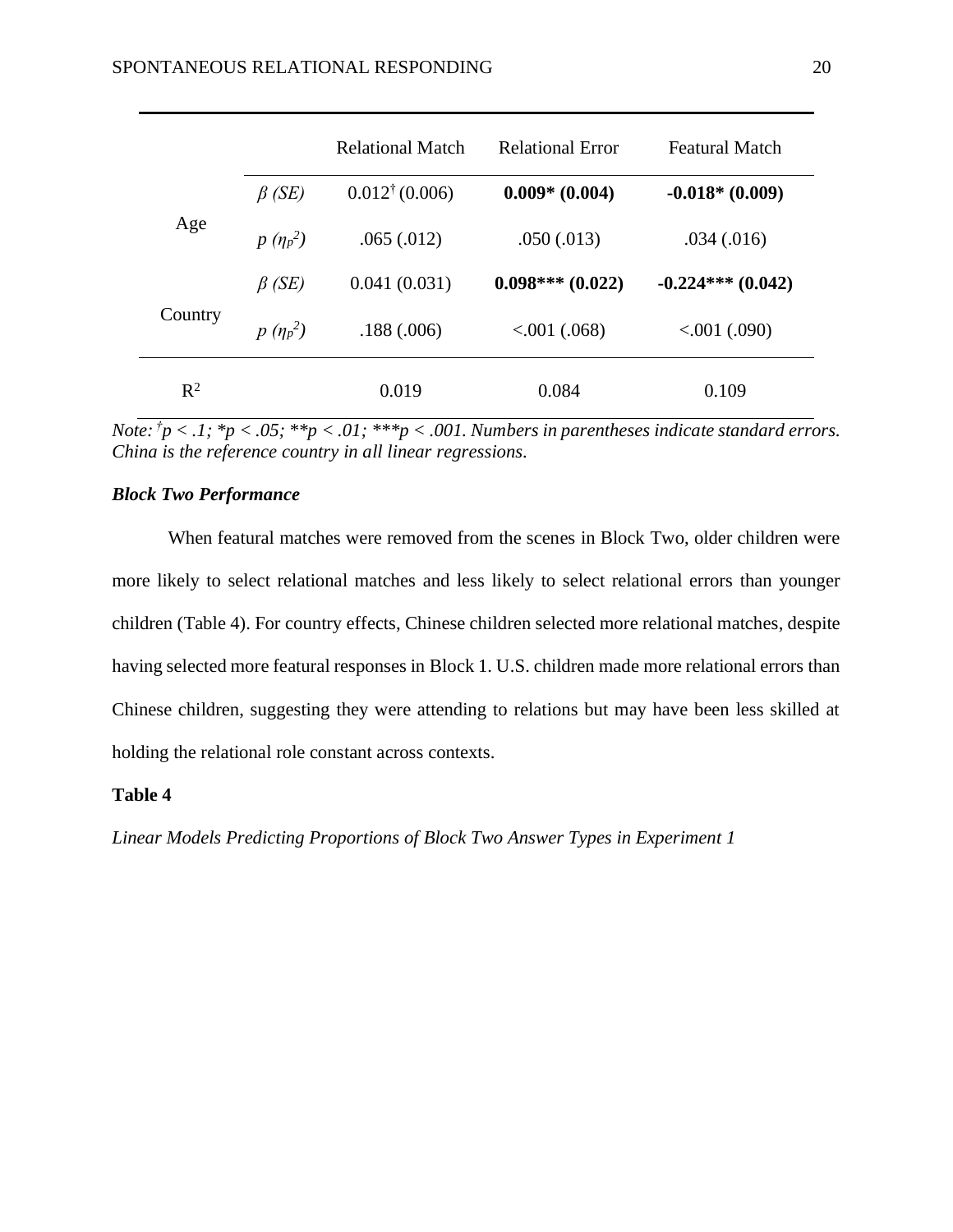|                |               | <b>Relational Match</b> | <b>Relational Error</b> |
|----------------|---------------|-------------------------|-------------------------|
|                | $\beta$ (SE)  | $0.041***(0.007)$       | $-0.171**$ (0.005)      |
| Age            | $p(\eta_p^2)$ | 0.001(0.098)            | .001(.036)              |
|                | $\beta$ (SE)  | $-0.114**$ (0.036)      | $0.099***(0.025)$       |
| Country        | $p(\eta_p^2)$ | .002(.034)              | 0.001(0.051)            |
| $\mathbb{R}^2$ |               | 0.118                   | 0.078                   |

*Note:*  $\frac{1}{p}$   $\lt$  .*1;*  $\frac{k_p}{p}$   $\lt$  .05;  $\frac{k_p}{p}$   $\lt$  .01;  $\frac{k_p}{p}$   $\lt$  .001. Numbers in parentheses indicate standard errors.

# *Learning Effects across Blocks 1 and 3*

To assess whether children inferred from Block Two that the preferred match was a relational response, we computed difference scores between Blocks 1 and 3 for proportions of each answer choice. Here, a positive difference score indicates that an individual selected more of a response type in the third block than in the first block and vice versa for a negative difference score.

Regression models predicting change in proportion of each answer type were created with age, country, and the interaction between age and country as predictors. Models revealed that older children in both countries demonstrate a relational shift by increasingly selecting relational matches rather than featural matches. Age had no significant relationship to proportion of relational errors. Moreover, change in all response types did not differ by country nor by the interaction between age and country. In summary, older children across both countries attended more to relational matches and less to featural matches over the course of the experiment, but noticeably shifted towards relational responding after Block 2, presumably due to their sensitivity to Block 2's removal of a strong feature-match as an indicator that object-matching could not be a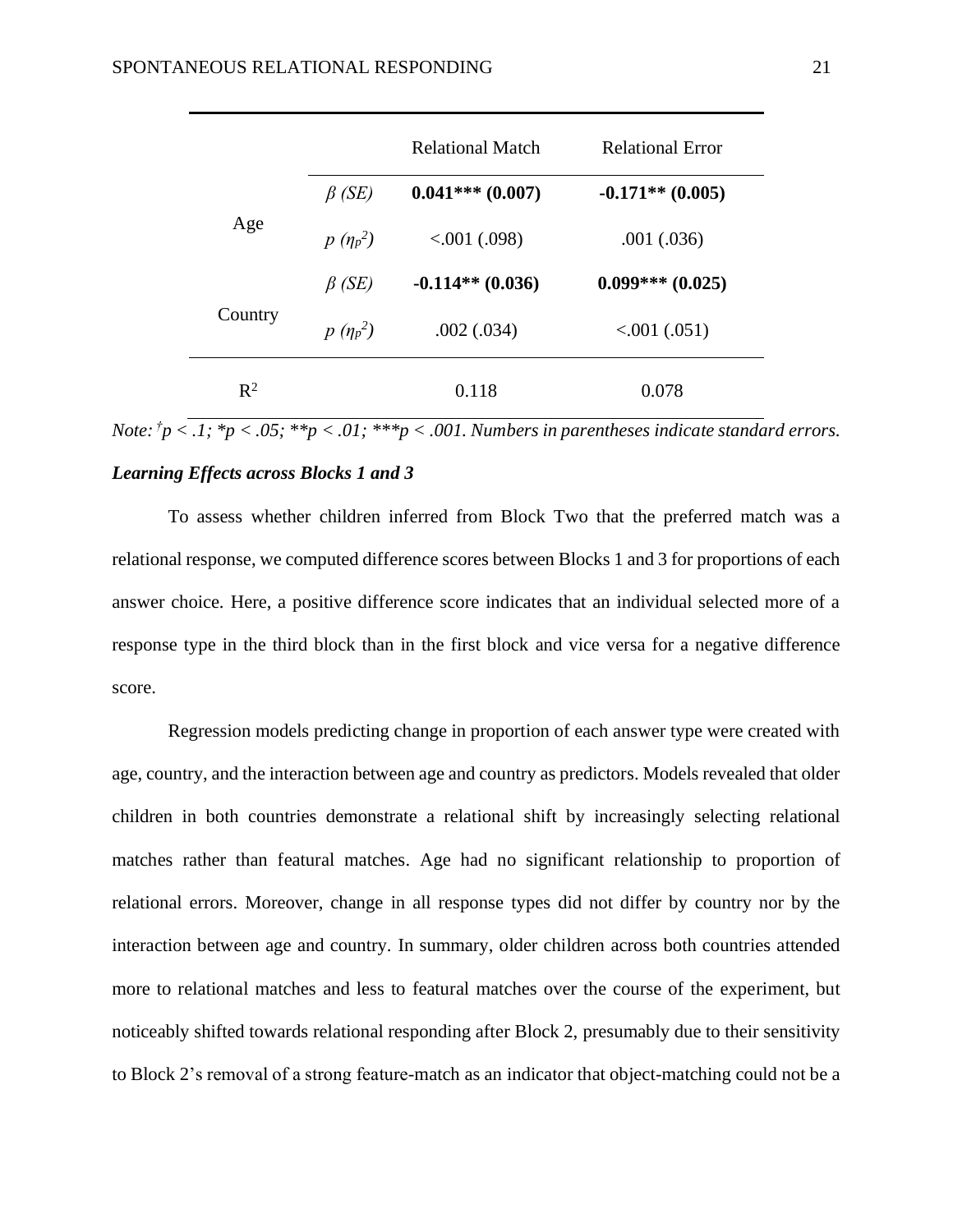ubiquitous strategy for completing this task. This indicates these participants sometimes engaged in an inference process regarding the intention of the task, though neither relational nor featural matches were described in the instructions.

#### **Table 5**

*Linear Models Predicting Changes in Answer Type Proportions Across Blocks 1 And 3 in Experiment 1*

|                |               | <b>Relational Match</b> | <b>Relational Error</b> | <b>Featural Match</b> |
|----------------|---------------|-------------------------|-------------------------|-----------------------|
|                | $\beta$ (SE)  | $0.034**$ (0.010)       | $-0.004(0.007)$         | $-0.030**$ (0.010)    |
| Age            | $p(\eta_p^2)$ | 0.001(0.081)            | .216(.005)              | .004(.043)            |
|                | $\beta$ (SE)  | $-0.066(0.131)$         | 0.083(0.094)            | $-0.037(0.139)$       |
| Country        | $p(\eta_p^2)$ | .821(.000)              | .452(.002)              | .911(.000)            |
|                | $\beta$ (SE)  | 0.009(0.015)            | $-0.008(0.011)$         | 0.004(0.016)          |
| Age*Country    | $p(\eta_p^2)$ | .552(.001)              | .488(.002)              | .809(.000)            |
| $\mathbb{R}^2$ |               | 0.084                   | 0.009                   | 0.044                 |

*Note:*  $\frac{1}{7}p < 0.1$ ;  $\frac{k}{p} < 0.05$ ;  $\frac{k}{p} < 0.01$ ;  $\frac{k}{p} < 0.001$ . Numbers in parentheses indicate standard errors.

# *Learning Effects by Age Group*

To gain more specific insights into the age-related patterns of responding documented above, we further broke down changes by age group (Table 6). Based on our primary hypotheses, we only focused on changes in the proportions of relational matches and featural matches. A series of *t*-tests on age-group-specific difference scores revealed that only 10-11 year-old children selected more relational matches after Block 2. This pattern was significant for Chinese children,  $t(42) = 3.91, p = .005, d = 0.60$ , and marginal for U.S. children  $(t(40) = 2.90, p = .097, d = 0.45)$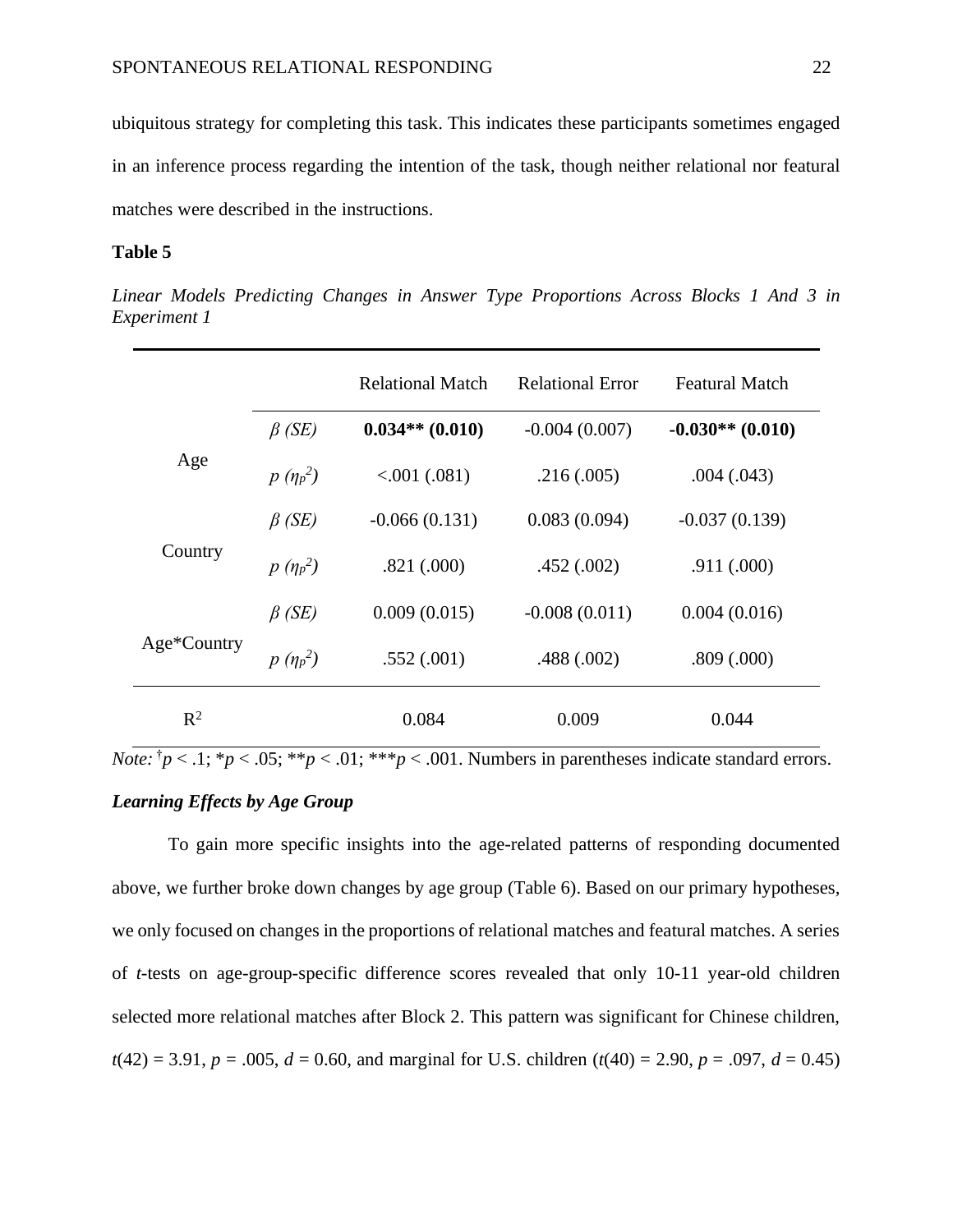(*p* values were Bonferroni corrected). The 10-11 year-old Chinese children also significantly decreased the selection of featural matches  $(t(42) = -4.53, p = .001, d = -0.69)$  while U.S. children did not show significant changes  $(t(40) = -2.49, p = .272, d = -0.39)$ , suggesting the Chinese children may have been somewhat more sensitive to task constraints. However, the degree of both changes did not differ by country when examined together (for increase in relational matches, *t*(82)  $= 0.77, p = .441, d = 0.17$ ; for decrease in featural matches,  $t(82) = -1.42, p = .161, d = -0.31$ ).

# **Table 6**

|            | <b>US</b>             |                                |          | China      |            |             |
|------------|-----------------------|--------------------------------|----------|------------|------------|-------------|
|            |                       | Relational Relational Featural |          | Relational | Relational | Featural    |
|            | Match                 | Error                          | Match    | Match      | Error      | Match       |
| $4-5$ yo   | $-10.7%$              | 9.5%                           | 3.6%     | $-6.8%$    | 5.9%       | 2.7%        |
| $6-7$ yo   | 4.5%                  | 4.5%                           | $-4.2%$  | 4.3%       | $-2.6\%$   | $-0.0\%$    |
| $8-9y$ o   | 12.2%                 | $-1.0\%$                       | $-7.4\%$ | $-2.3%$    | 1.9%       | 2.5%        |
| $10-11$ yo | $16.3\%$ <sup>†</sup> | 2.4%                           | $-12.6%$ | $22.5\%*$  | 2.9%       | $-22.7\%$ * |

*Percent Change in Answer Types Between Blocks 1 And 3 By Age Group and Country*

*Note:*  $\frac{1}{p}$  < .1;  $\frac{1}{p}$  < .05;  $\frac{1}{p}$  < .01.

#### **Experiment 1 Discussion**

Experiment 1 sought to identify potential cultural differences in spontaneous relational attention. Contrary to our hypothesis, we found that when first encountering questions with featural and relational matches in Block 1, there were no cultural differences in the selection of relational matches as both Chinese and U.S. children were significantly more likely to choose featural matches. In addition, when featural matches were removed in Block 2, children in both samples were more likely to select relational matches. This suggests that children from both cultures were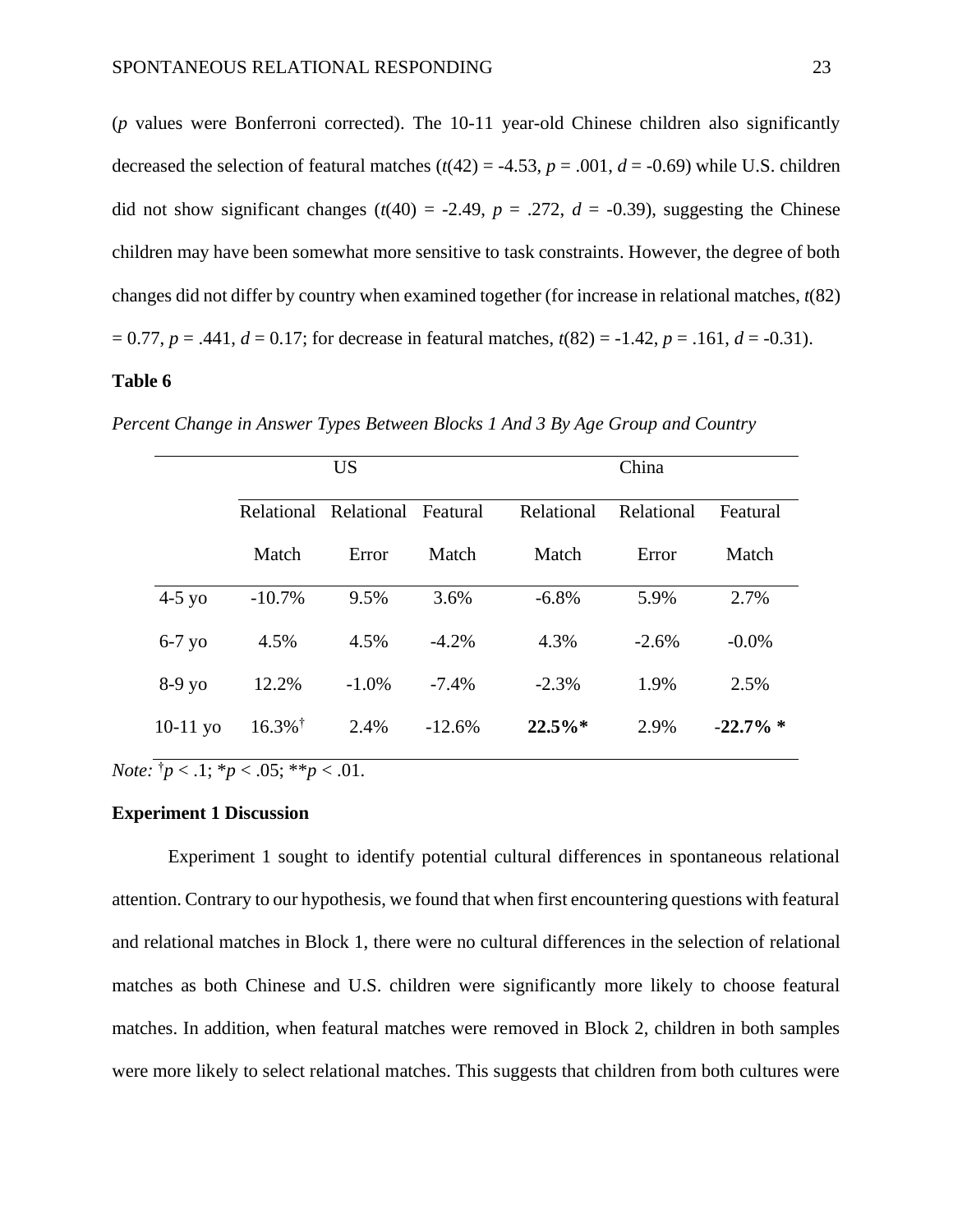#### SPONTANEOUS RELATIONAL RESPONDING 24

more likely to pay attention to featural similarities when they were not prompted to attend to relations, supporting previous findings about spontaneous analogical reasoning (e.g., Gick & Holyoak, 1980, 1983). Importantly, the current task was designed such that even the youngest children in the study would be familiar with the relations and have been shown to be able to solve them relationally if prompted (Richland, Morrison & Holyoak, 2006), but in this study we found that all children still relied on featural correspondences in spontaneous reasoning.

After featural matches were re-inserted in Block 3, the majority of younger children returned to selecting the featural matches. Regardless of culture, only 10- to 11-year-old children showed significant increases in relational responding between Blocks 1 and 3. These findings suggest that older children from both cultures equally benefited from the subtle task constraints of removing and re-introducing featural matches. In other words, the oldest age group was able to resist the lure of an object match in Block 3, seemingly having inferred information about what would be a consistent solution strategy to the task. One pilot subject stated "oh – I just realized I was doing it wrong before" during Block 2, suggesting the ability to exert a conscious shift in strategy and attention. It is also noteworthy that this shift was evident in both countries but was only identified in the older participants, suggesting that this shift may require some crucial aspects of maturation and/ or other age-related factors.

Previous literature has suggested that children from Eastern cultures are more likely to attend to relations whereas children from Western cultures focus on featural similarity. Supporting evidence comes from tasks of object recognition (Kuwabara & Smith, 2012; 2016), emotional judgment (Kuwabara, Son & Smith, 2011; Lockhart et al., 2008), prompted analogical reasoning (Richland et al., 2010), and indirectly from adults' interaction with children (Richland, 2015; Tardif, Gelman & Xu, 1999). Given the variety of tasks used and domains assessed to make this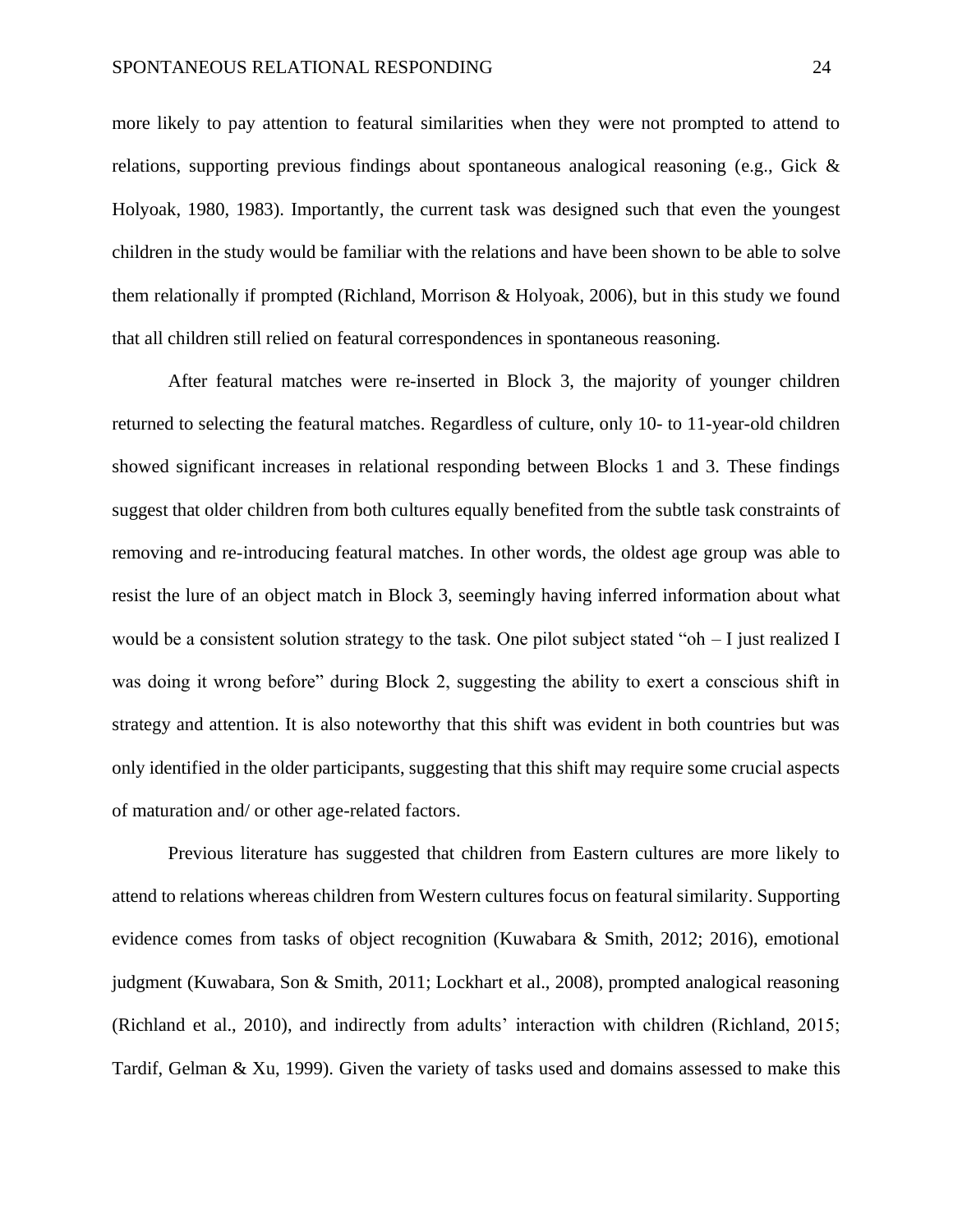initial cultural claim, it is in some ways unexpected that the current study found no cross-cultural differences in spontaneous relational thinking within Blocks 1 and 3. We will return to this point in the General Discussion.

Based on the results discussed above, children in both the U.S. and Chinese samples indicated a bias toward object similarity mapping that overwhelmed any differences by culture that could be captured by nationality. This could mean that children's biases are not easily changed. It could also mean, however, that nationality was not an adequately sensitive categorization of children's experiences with relations. Experiment 2, therefore, took a more direct approach, and tested whether varying children's experiences with a relational generation task immediately prior to the scene mapping task would impact children's selection of similarity alignments and their sensitivity to task constraints that implicitly favored a relational matching strategy.

Experiment 2 used a shortened version of a priming manipulation shown previously to impact young children's relational mindset (Simms & Richland, 2019) as a way to more directly examine the impact of children's reasoning context surrounding the scene mapping task. Using the same scene mapping task, we predicted that a prior relational priming task would facilitate children's adoption of a relational mindset and sensitivity to task-relevant constraints during the scene mapping task itself, leading to more relational responding.

#### **Experiment 2**

#### **Methods**

#### *Participants*

A sample of 247 U.S. children, ages 4-7 and 10-11, were analyzed in Experiment 2. Of the 247 children (134 Female), 141 children were recruited from a U.S. museum and assigned to a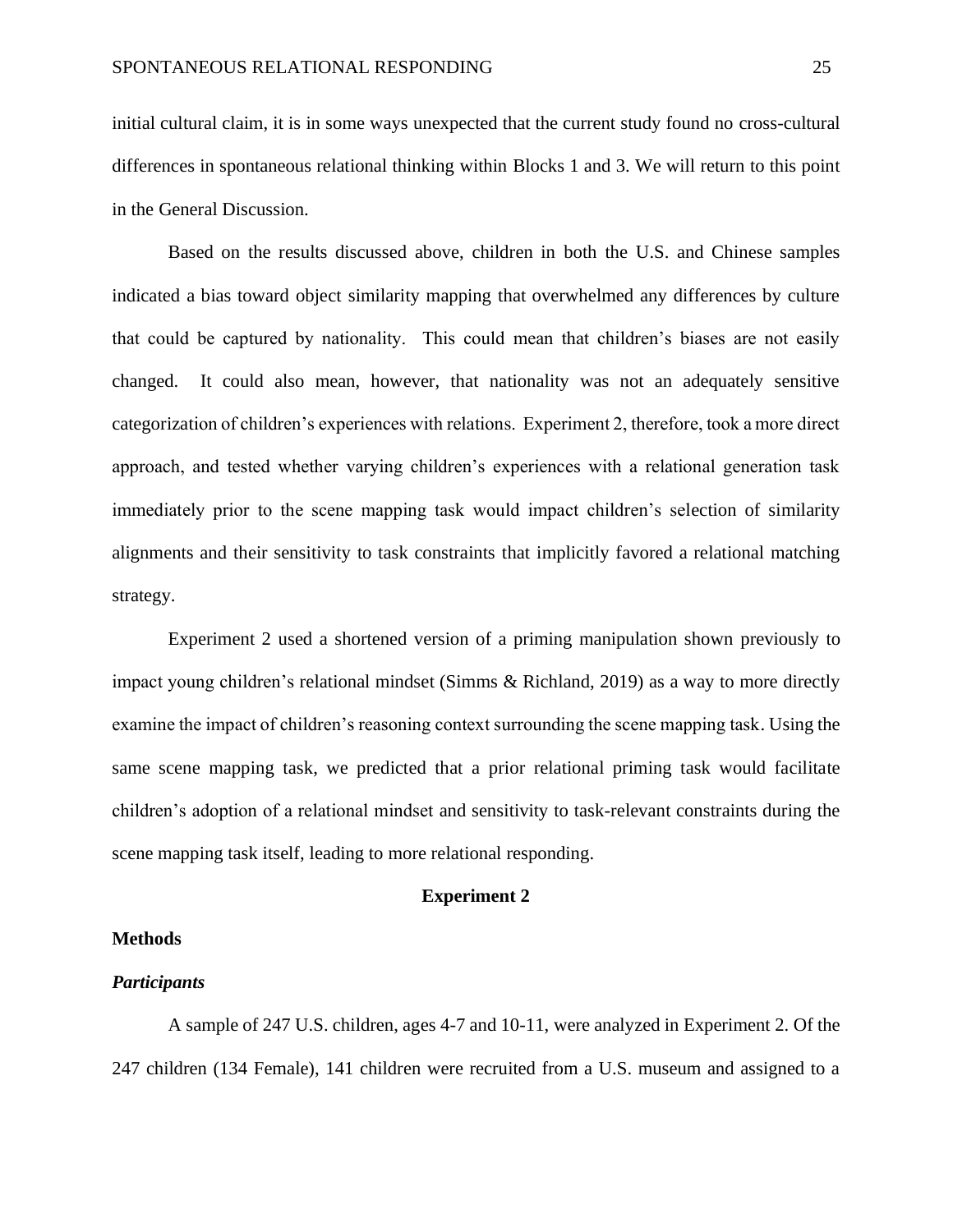priming version of Study 1's materials. We recruited only these two age groups to capture the range of developmental patterns identified in the Study 1 data. Five participants were excluded from this sample (four participants who received help from a parent and one participant who was not able to complete the task). These data were then compared to Study 1's U.S. data which served as the control, to explore whether priming would lead to a pattern of performance that differed from the normative U.S. attentional patterns. The remaining 106 participants comprised the nonpriming sample and were from the U.S. sample in Experiment 1. Of these 106 participants, 87 participants, ages 4-7 and 10-11, from the U.S. sample in Experiment 1 were included in the nonpriming condition sample. In addition, since we were interested in the effects of priming on the general population regardless of potential cultural differences, the 19 participants originally excluded from Experiment 1 for having both spent greater than six months outside of the U.S. (12) or for English not being the primary language (7) were also included in the non-priming sample. Informed consent was received from the parents or guardians of each participant, and all children in the experiment assented to participation.

#### **Table 7**

|                           |             | Total | 4-5 years | 6-7 years                               | $10-11$ years |
|---------------------------|-------------|-------|-----------|-----------------------------------------|---------------|
|                           | n           | 106   | 36        | 26                                      | 44            |
| N <sub>0</sub><br>Priming | $Mage$ (SD) |       |           | $5.07(0.54)$ $7.17(0.57)$ $10.90(0.59)$ |               |
|                           | n           | 141   | 52        | 53                                      | 36            |
| Priming                   | $Mage$ (SD) |       |           | $5.06(0.55)$ 6.87 (0.60)                | 10.93(0.61)   |

*Experiment 2 Demographics*

### *Materials*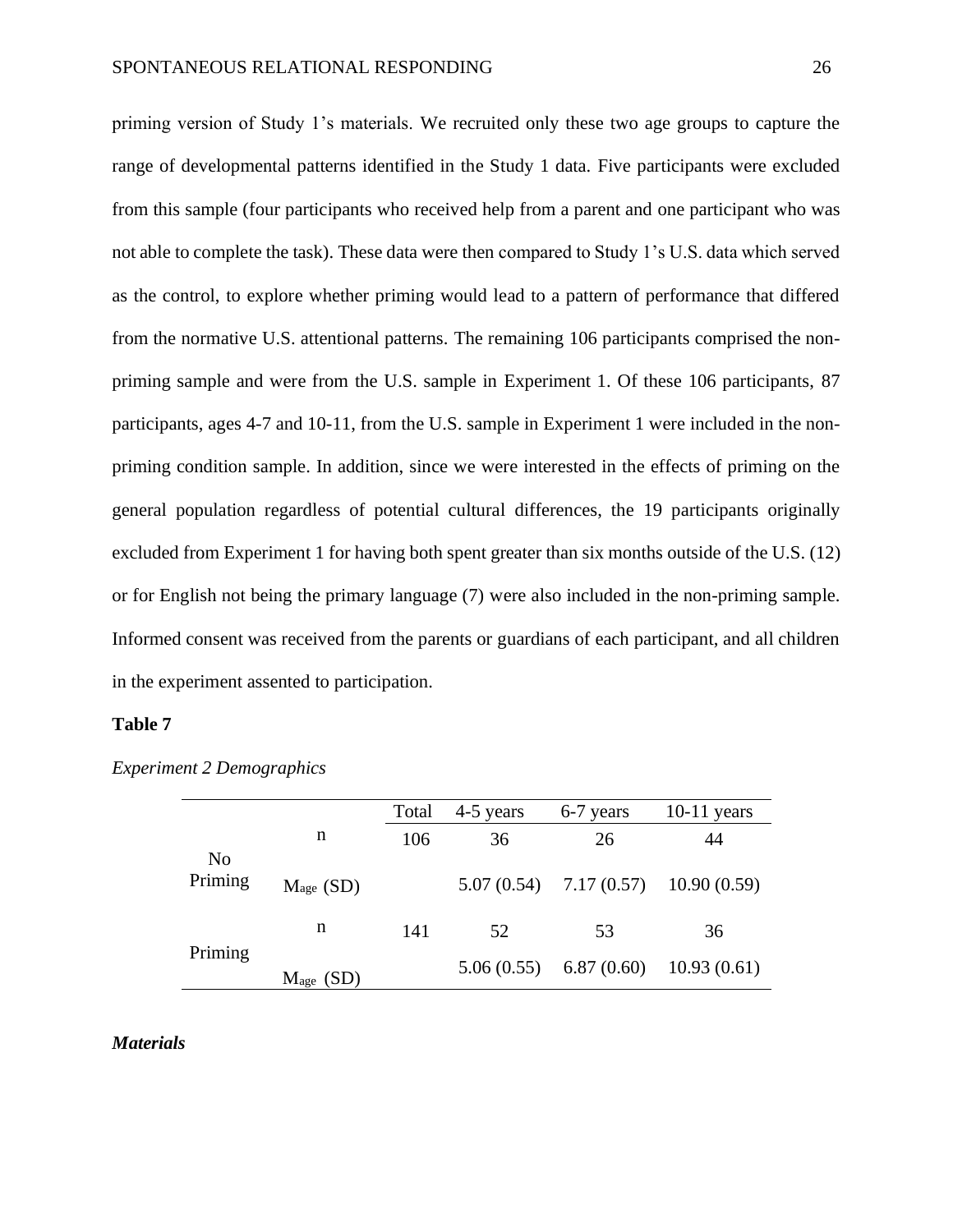**Priming Task.** As shown in Figure 2, in Experiment 2, a sample of children were randomly assigned to a priming first condition. Children in the priming condition were asked to generate the relations that would allow them to complete a visual matrix task adapted from Simms & Richland (2019) immediately before completing the Scene Analogy Task. All participants were administered an abbreviated version of the "Active" condition in Simms and Richland (2019) that was shown to shift young children's attention to more relational similarities. Due to time constraints, participants were given four trials with matrices instead of the task's original six. Each matrix was constructed in an A : B :: C : ? format, such that objects A-C were pictured, and object D was left blank (Figure 4). The ? term could be solved by identifying the relationship shared between the A:B and C:D terms. The matrices were presented in one of four counterbalanced orders and were designed to be similar in level of abstraction. To complete the task, participants were first asked to identify the A:B relation ("How are these two things related?").

#### **Figure 4**

*Matrix Priming Task*

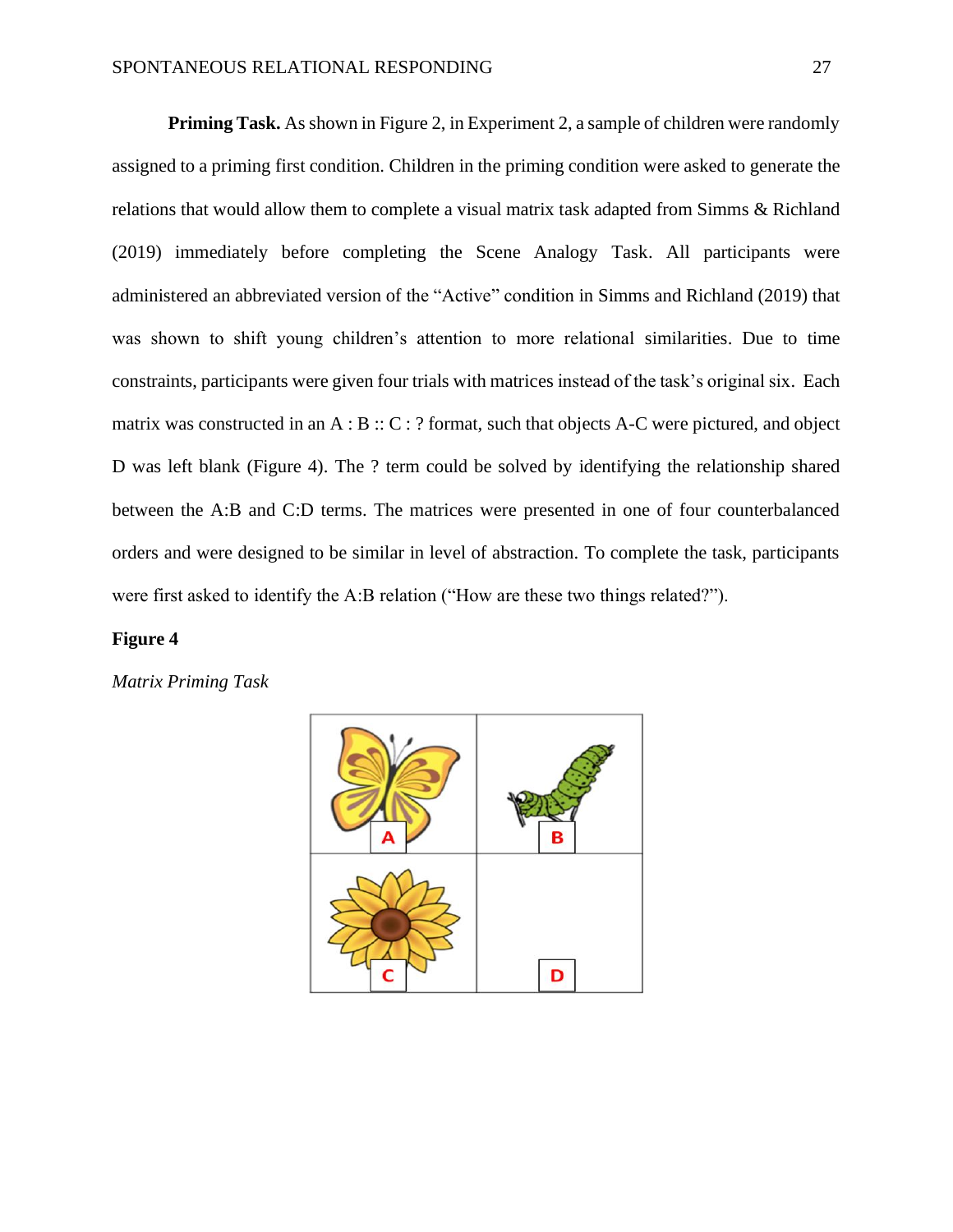In the second part of the task, participants were asked to spontaneously produce an object that would complete the C:D relationship in an analogous manner to the A:B relationship ("What goes with [C] in the same way [as relationship A:B]?"). Unlike in the Simms and Richland active protocol, children were not given objects to select between for object D. If they were unsuccessful on their first attempt, the experimenter restated the A:B relationship and then asked participants "What goes with [C] in the same way?" If participants were unsuccessful on the second attempt, researchers prompted participants again by explicitly stating the motion verb of interest for both A:B and C:D relationships (ex: "If caterpillars grow into butterflies, what grows into a sunflower?"). If children were not able to identify the relation by the third attempt, the experimenter explicitly restated the relationship between A:B and C:D using the correct answer ("Maybe seeds grow into flowers just like caterpillars grow into butterflies!"). Researchers recorded the number of attempts and accuracy for both A:B and C:D relationships for all matrices. Participants in the priming condition were then immediately administered the Scene Analogy Task in an identical manner to Experiment 1.

#### **Results**

Table 8 and Figure 5 detail the percentages of each answer choice selected in the Scene Analogy Task. An overall factorial ANOVA revealed that there were significant differences in the types of objects selected ( $F(3, 15) = 13.51$ ,  $p < .001$ ,  $\eta_p^2 = .730$ ), and there were significant differences in patterns of selections across blocks ( $F(2, 15) = 8.54$ ,  $p = .003$ ,  $\eta_p^2 = .532$ ) and that priming condition did not overall predict differences in object selections (*F*(1, 15) = 0.00, *p* = .999,  $\eta_p^2 = 0.00$ ). Overall, children tended to favor featural matches, followed by relational matches.

We next correlated performance within the matrix task, scored as number of tries to generate the relevant relation between the a: b pair, to level of relational responding in the scene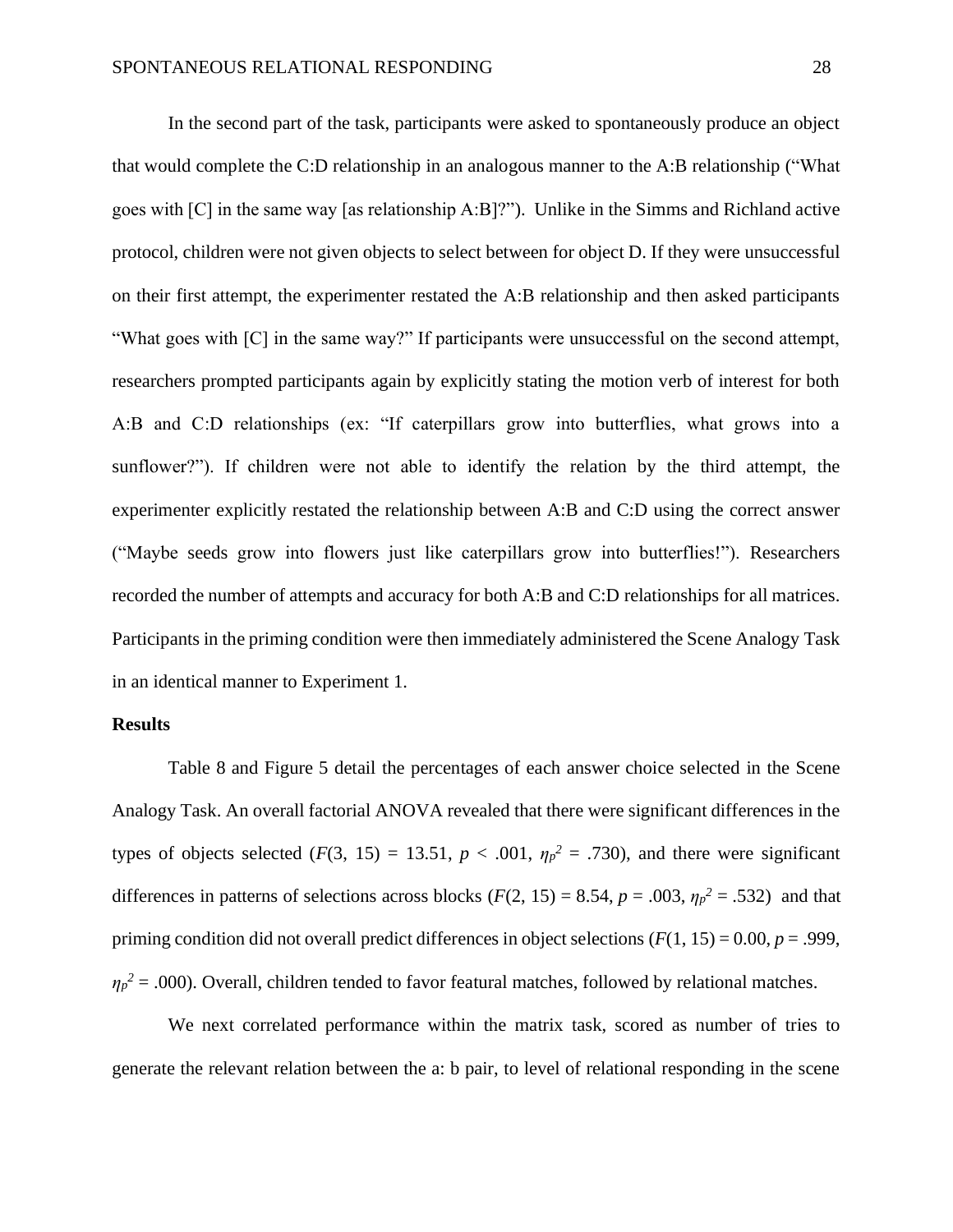analogy task for participants in the priming task. These were not correlated in Block 1 ( $r = -0.015$ ,  $p$ )  $= .067$ ), but there was a negative relationship to Blocks 2 ( $r = -.26$ ,  $p = .0014$ ) and 3 ( $r = -.30$ ,  $p =$ .001), revealing that faster ease of generating the key relation in the generation task predicted more relational responding in the scene analogy task in those blocks. This suggested that individual differences in relational skills may not override the object similarity bias and lead to a ubiquitous focus on relations over object similarity on new tasks (Block 1), but rather might lead to a greater sensitivity to the utility of relations in new tasks (Blocks 2 and 3).

To detail the relations between age, task constraints, and performance, we next ran regressions predicting proportion of each answer type in Blocks 1 and 2 with age and priming condition as predictors, with no priming condition as the reference group. We also assessed the learning effect from Blocks 1 to 3 by regressing difference scores with age, condition, and their interaction as predictors to test whether priming increases children's sensitivity towards the subtle task constraint changes in Block 2. Lastly, we conducted a focused analysis on age-group-specific results for relational and featural matches. As for Experiment 1, additional analyses addressed the impact of having unequal numbers of items in Block 1 and found the results unchanged (see supplementary materials, Table S5-S8). We also reported in the supplementary materials the effects of relational complexity, which did not interact with our main variables, and chances analyses for selection of relational match.

#### **Table 8**

*Percentages of Answer Types across Blocks for Children in the Priming and No Priming Conditions*

| No Priming |  |                 |  | Priming                 |  |
|------------|--|-----------------|--|-------------------------|--|
| Block 1    |  | Block 2 Block 3 |  | Block 1 Block 2 Block 3 |  |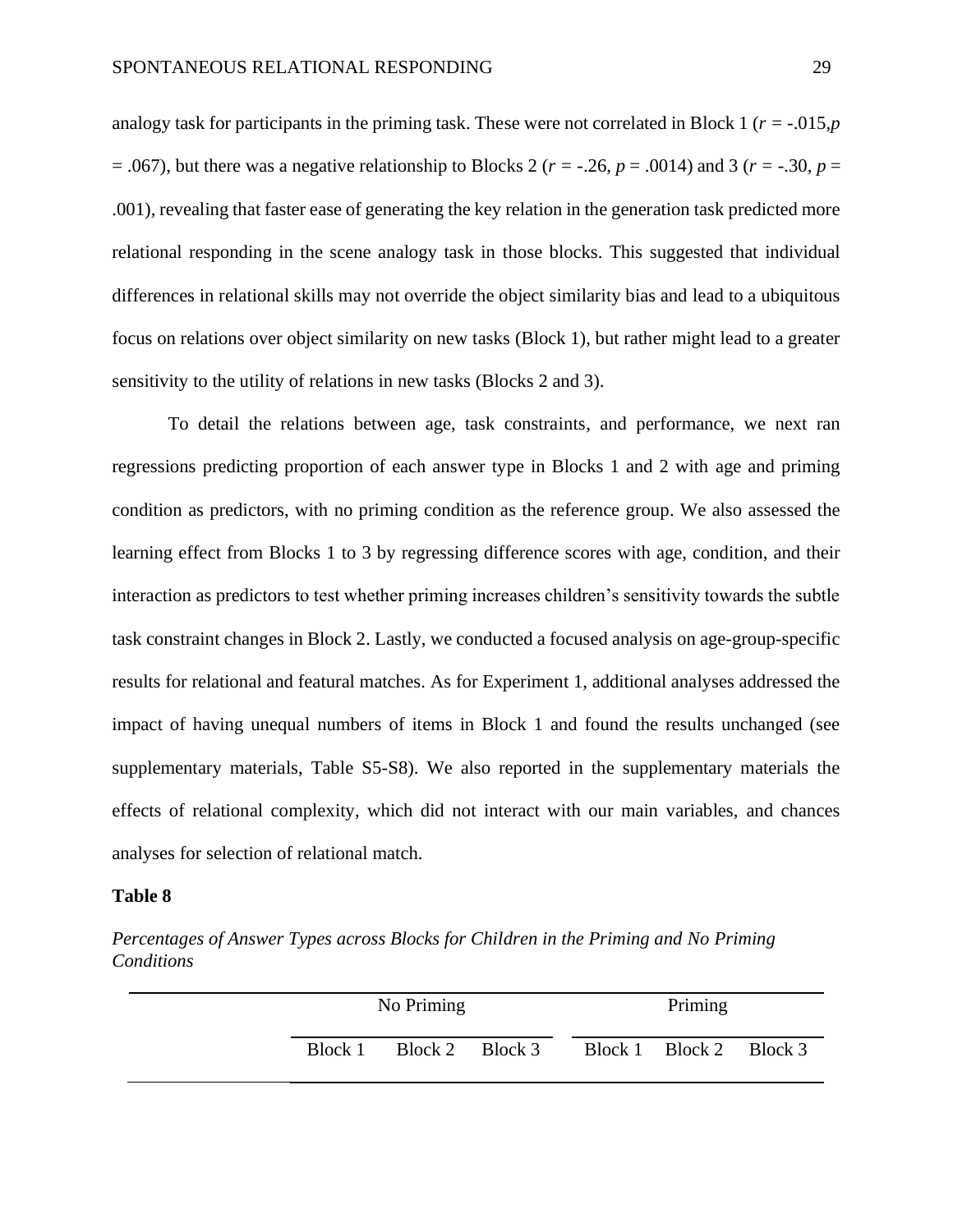# SPONTANEOUS RELATIONAL RESPONDING 30

| <b>Relational Match</b> | 24% | 42% | 28% | 27% | 38% | 38% |
|-------------------------|-----|-----|-----|-----|-----|-----|
| <b>Relational Error</b> | 19% | 26% | 24% | 22% | 30% | 26% |
| <b>Featural Match</b>   | 45% |     | 40% | 36% |     | 27% |
| Irrelevant Match        | 12% | 32% | 8%  | 15% | 32% | 9%  |

# **Figure 5**

*Percentage of Answer Choices Selected in Each Block by Age and Condition*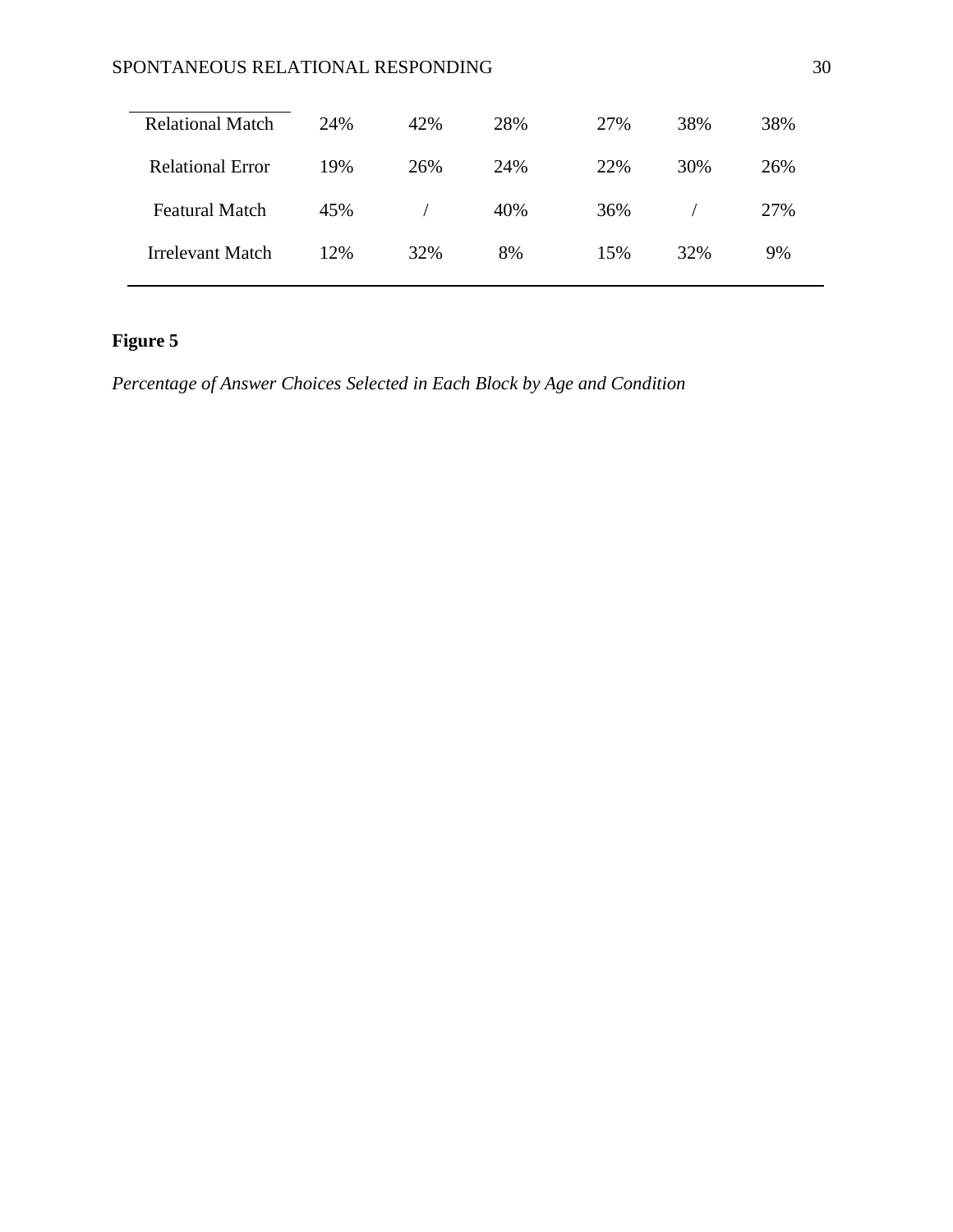



#### *Block One Performance*

Linear regressions predicting the proportion of each type of answer choice revealed that neither age nor priming condition had a significant impact on the proportion of relational matches or relational errors. On the other hand, the priming group chose marginally fewer featural matches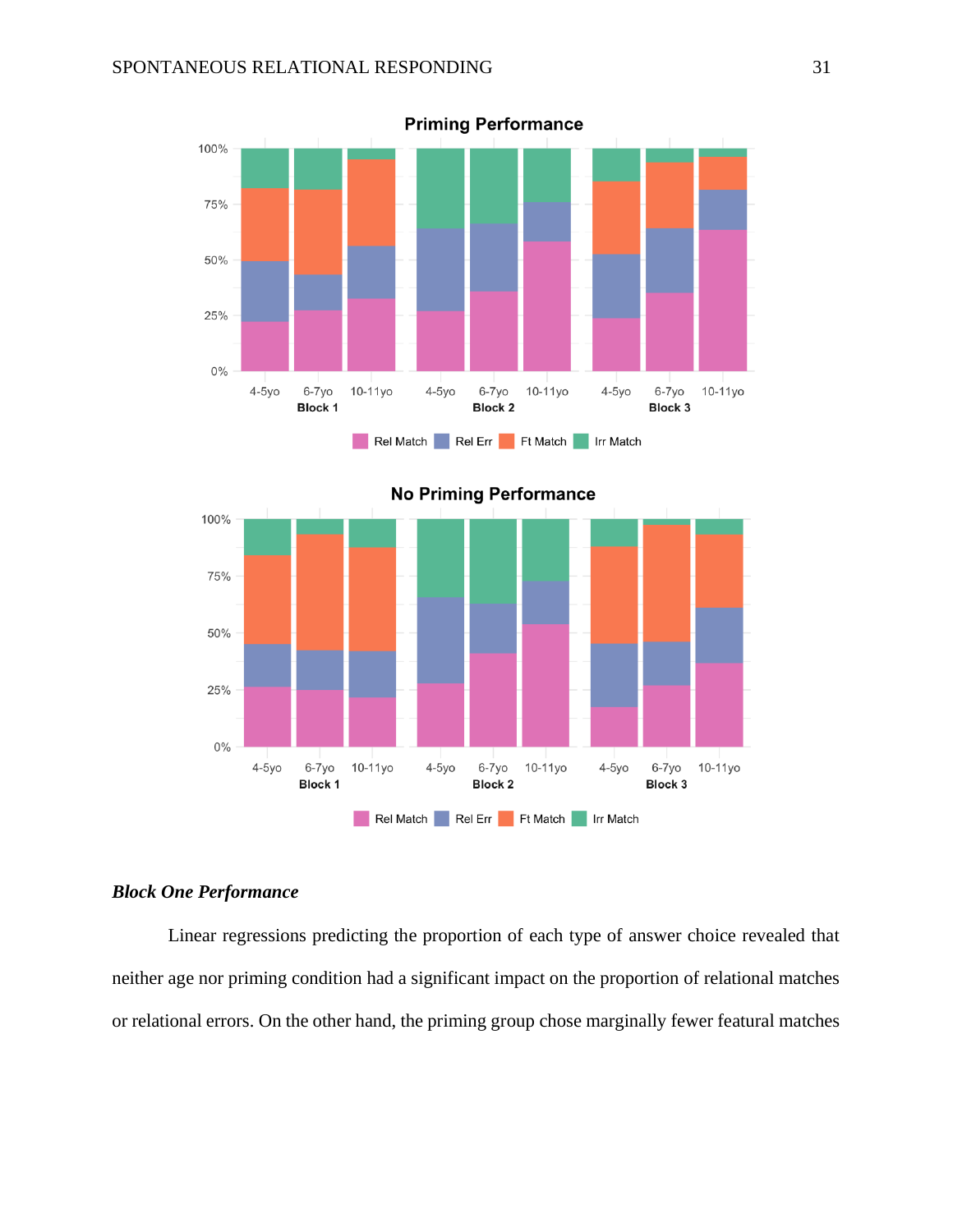than the no priming group (Table 9). Overall, though, it seems that priming did not have a strong immediate effect on children's strategies in the unrelated scene mapping task.

# **Table 9**

*Linear Models Predicting Proportion of Block One Answer Types in Experiment 2*

|                |               | <b>Relational Match</b> | <b>Relational Error</b> | <b>Featural Match</b>      |
|----------------|---------------|-------------------------|-------------------------|----------------------------|
|                | $\beta$ (SE)  | 0.006(0.006)            | $-0.002(0.006)$         | 0.009(0.009)               |
| Age            | $p(\eta_p^2)$ | .294(.005)              | .772(.000)              | .319(.004)                 |
|                | $\beta$ (SE)  | 0.033(0.031)            | 0.028(0.028)            | $-0.075^{\dagger}$ (0.045) |
| Priming        | $p(\eta_p^2)$ | .293(.005)              | .314(.004)              | .092(.012)                 |
| $\mathbb{R}^2$ |               | 0.0078                  | 0.005                   | 0.0180                     |

*Note:*  $\frac{1}{7}p < 0.1$ ;  $\frac{k}{7}p < 0.05$ ;  $\frac{k}{7}p < 0.01$ ;  $\frac{k}{7}p < 0.01$ . Numbers in parentheses indicate standard errors.

# *Block Two Performance*

Regressions showed that throughout Block 2, age predicted an increase in relational matches and a decrease in relational errors (Table 10). However, priming showed no effect on any response type. Thus, children's performance in Block 2 seemed to be a function of age but not of priming condition.

# **Table 10**

*Linear Models Predicting Proportions of Block Two Answer Types in Experiment 2*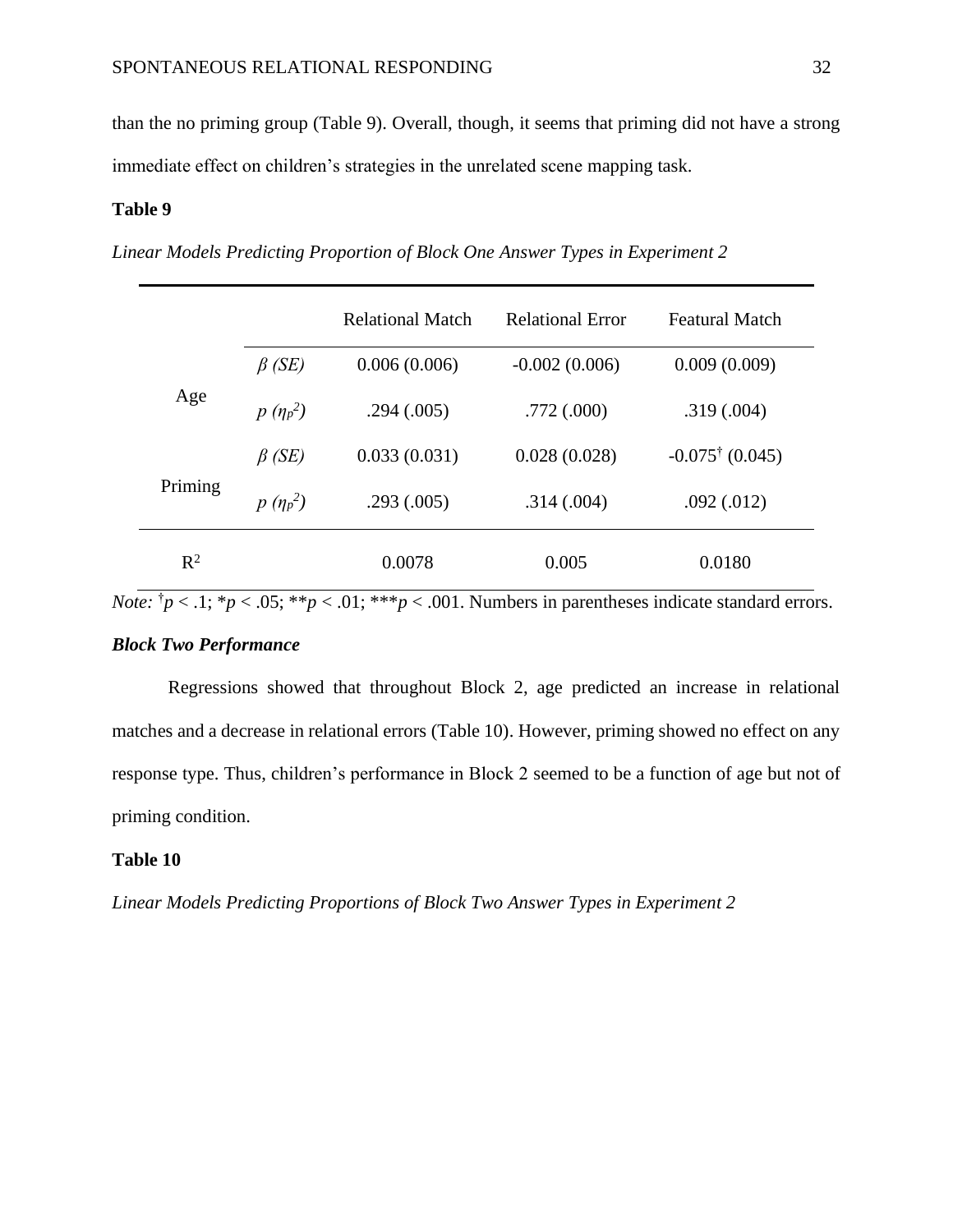|         |               | <b>Relational Match</b> | <b>Relational Error</b> |
|---------|---------------|-------------------------|-------------------------|
|         | $\beta$ (SE)  | $0.048***(0.007)$       | $-0.030***(0.006)$      |
| Age     | $p(\eta_p^2)$ | $< 001$ (.152)          | $0.001$ (.088)          |
|         | $\beta$ (SE)  | 0.002(0.037)            | 0.013(0.031)            |
| Priming | $p(\eta_p^2)$ | .963(.000)              | .673(.000)              |
| $R^2$   |               | 0.1550                  | 0.0930                  |

*Note:*  $\frac{1}{p}$  < .1;  $\frac{k_p}{q}$  < .05;  $\frac{k_p}{q}$  < .01;  $\frac{k_p}{q}$  < .001. Numbers in parentheses indicate standard errors.

### *Learning Effects across Blocks 1 and 3*

Difference scores between Blocks 1 and 3 were computed and regressed on age, condition, and their interaction. Regression models revealed significant effects of age on increasing relational match selection while decreasing featural match and relational error selection.

Importantly, consistent with our hypothesis, priming resulted in a significantly larger increase in relational match selection and a marginally larger decrease in featural matches after controlling for age. No main effect was found for relational errors.

In addition, none of the interactions were significant. Consistent with Experiment 1, older children benefitted more from the task constraints, regardless of their priming condition. Moreover, when controlling for age, the initial generative priming task helped children maintain attention to relations, as compared to no priming.

#### **Table 11**

*Linear Models Predicting Changes in Answer Type Proportions Across Blocks 1 And 3 in Experiment 2*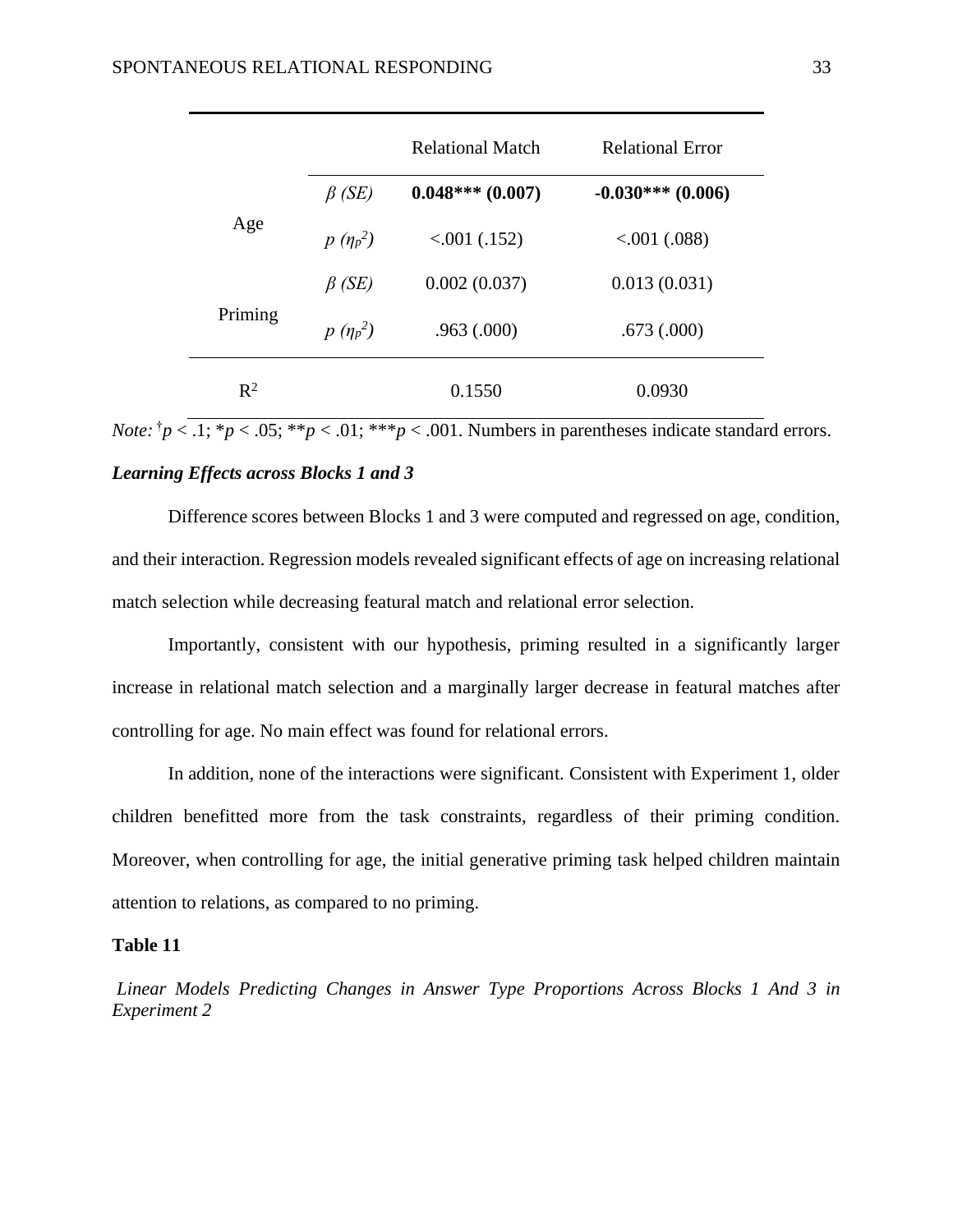|             |               | <b>Relational Match</b> | <b>Relational Error</b> | <b>Featural Match</b>      |
|-------------|---------------|-------------------------|-------------------------|----------------------------|
| Age         | $\beta$ (SE)  | $0.195***(0.064)$       | $-0.023*(0.055)$        | $-0.155**(0.071)$          |
|             | $p(\eta_p^2)$ | $0.001$ (.096)          | .048(.016)              | .001(.054)                 |
| Priming     | $\beta$ (SE)  | $0.090**$ (0.052)       | 0.013(0.045)            | $-0.067^{\dagger}$ (0.058) |
|             | $p(\eta_p^2)$ | .009(.028)              | .537(.002)              | .087(.012)                 |
| Age*Priming | $\beta$ (SE)  | 0.067(0.090)            | $-0.107(0.078)$         | $-0.041(0.100)$            |
|             | $p(\eta_p^2)$ | .460(.002)              | .170(.008)              | .683(.001)                 |
| $R^2$       |               | 0.1089                  | 0.0238                  | 0.0541                     |

*Note:*  $\frac{1}{p}$  < .1;  $\frac{k_p}{s}$  < .05;  $\frac{k_p}{s}$  < .01;  $\frac{k_p}{s}$  < .001. Numbers in parentheses indicate standard errors. *Learning Effects by Age Group*

The regression models did not rule out the possibility that even the youngest age group would be able to learn from the task-based constraint after receiving an initial priming task. A series of age-group-specific *t*-tests were run examining changes in proportions of relational matches and featural matches between Blocks 1 and 3 (Table 12). The results again suggested that only 10-11-year olds shifted their attention from featural similarities to relational similarities.

Importantly, children in the priming condition showed larger benefits than those in the nopriming condition. In particular, after Bonferroni correction, 10-11 year olds in the no-priming condition showed a marginal increase in relational matches  $(t(43) = 2.83, p = .084, d = 0.43)$ whereas their peers in the priming condition showed both a significant increase in relational match selection  $(t(35) = 4.85, p < .001, d = 0.81)$  and a significant decrease in featural match selection,  $(t(35) = -3.61, p = .011, d = -0.60)$ . However, comparing their performance, the oldest children in the priming group made marginally more relational matches across blocks than those in the no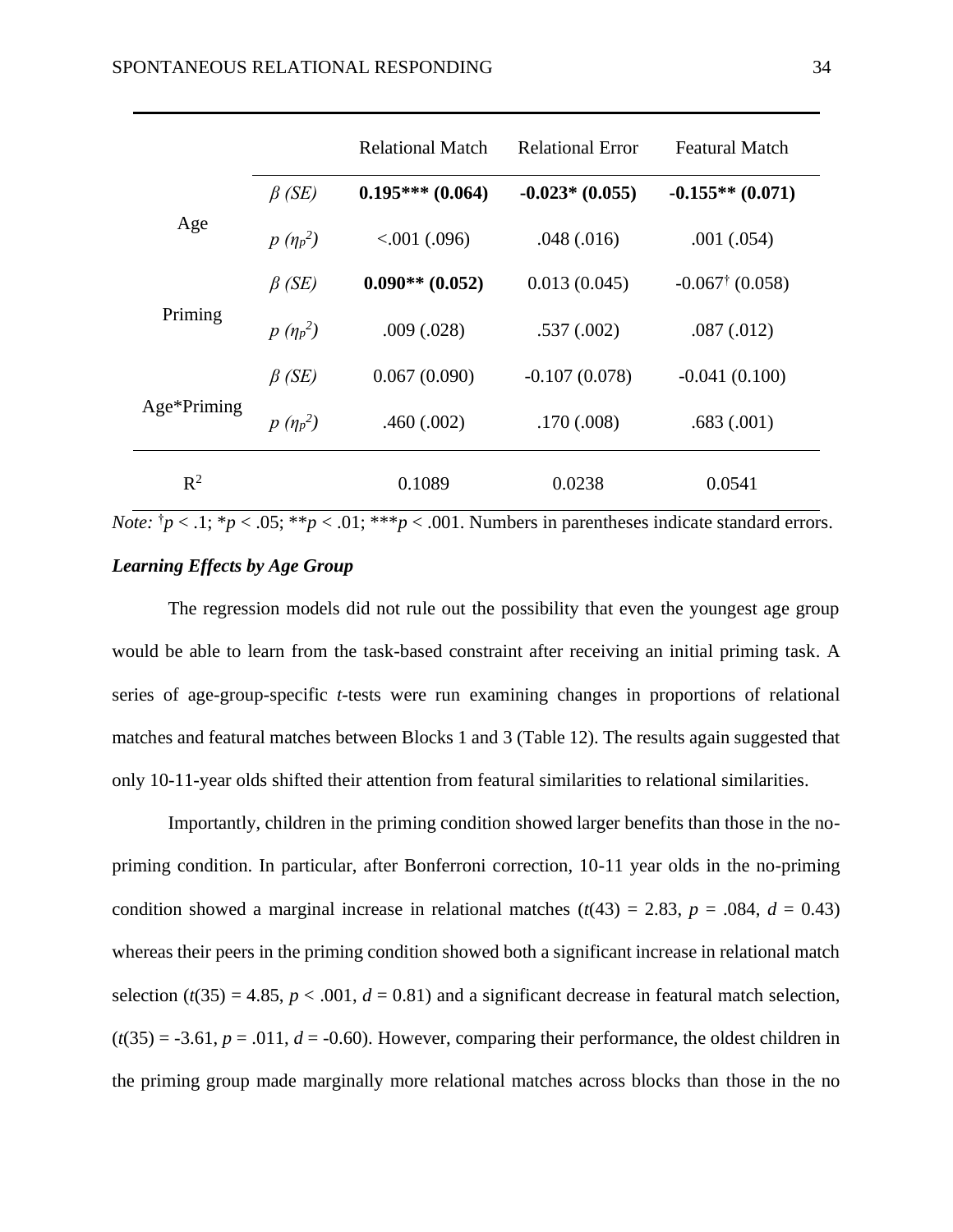priming group,  $t(73) = 1.89$ ,  $p = .063$ ,  $d = 0.43$ , but performed equally on change in featural matches,  $t(70) = -1.28$ ,  $p = .205$ ,  $d = -0.29$ .

#### **Table 12**

*Percent Change in Answer Types Between Blocks 1 And 3 By Age Group and Condition* 

|            | No Priming            |            |          |  | Priming    |            |           |
|------------|-----------------------|------------|----------|--|------------|------------|-----------|
|            | Relational            | Relational | Featural |  | Relational | Relational | Featural  |
|            | Match                 | Error      | Match    |  | Match      | Error      | Match     |
| $4-5y0$    | $-8.8\%$              | 9.0%       | 3.7%     |  | 1.4%       | 1.8%       | $-0.2\%$  |
| $6-7y$     | 1.9%                  | 1.9%       | 0.3%     |  | 7.9%       | 12.9%      | $-8.7\%$  |
| $10-11y$ o | $15.2\%$ <sup>†</sup> | 3.8%       | $-13.3%$ |  | $30.8\%**$ | $-5.6\%$   | $-24.1\%$ |

*Note:*  $^{\dagger}p < 0.1$ ;  $^{\ast}p < 0.05$ ;  $^{\ast}$  $^{\ast}p < 0.01$ .

# **Experiment 2 Discussion**

This study aimed to examine whether completing a generative analogical reasoning priming task led to more relational responding on a scene mapping task. The results supported our hypotheses but revealed nuanced effects. In Block 1, priming had no significant impact on proportion of relational matches when controlling for age, suggesting that the priming effect did not override children's tendency to select feature-based matches. It was in the last block that older children in the priming group were more relational than their peers in the no-priming group, suggesting they had become more sensitive to the task cues in Block 2. In stronger versions of the generative priming task (Vendetti, Wu, Holyoak, 2014; Simms & Richland, 2019) children and adults showed more relational responding on scene mapping without a task cue, but importantly in this more subtle version, we still see evidence for the shift in sensitivity to relational information. In a replication study, the effects of the subtle version of the priming task on older children (ages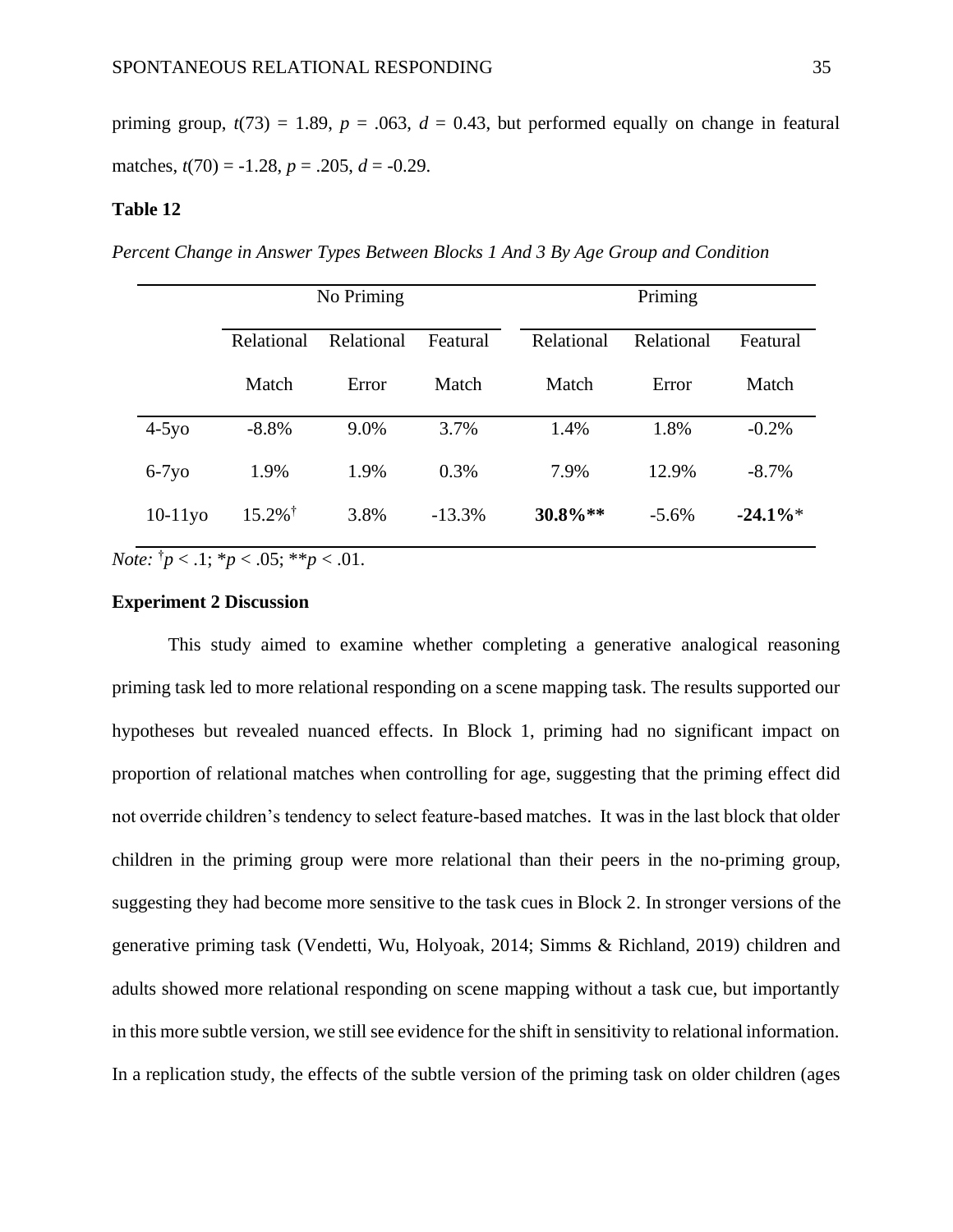9-11) replicated, but other priming-specific findings did not<sup>1</sup>. This suggests that this subtle priming mechanism needs to be further tested in larger sample sizes.

Another possibility for the delayed priming benefits could be due to task difficulty. Previous studies (Vendetti et al, 2014; Simms & Richland, 2019) utilized one-relation images with relational and featural matches. However, this current study utilized pairs of images containing both one and two relation images. As previous literature has shown, relational performance decreases as the number of relations depicted in an image increases (Richland, Morrison, Holyoak, 2006). It might be the case that children require time to incorporate the benefits of the priming task and to transfer these benefits to more complex, two-relation problems. Further research could examine whether the lack of an immediate priming effect was a result of increased complexity of the task.

We also found that age predicted an increase in relational matches and a decrease in featural matches between Blocks 1 and 3, suggesting that as kids get older, they are more likely to shift from attending to featural similarities to relational similarities after the removal and reinsertion of featural matches. This replicates our findings in Experiment 1 and converges with previous research suggesting that children are more able to attend to relational similarities and inhibit distraction from superficial, featural similarities as they age (e.g. Daehler & Chen, 1993; Richland, Morrison & Holyoak, 2006; Thibaut, French, & Vezneva, 2010).

<sup>&</sup>lt;sup>1</sup> The finding that older children in the priming condition showed a significant increase in relational matches between blocks 1 and 3 was replicated in a third study where participants were randomly assigned to the priming or no priming conditions ( $p = 0.02$  for children 9-11; 9 year olds were combined with 10-11 year olds given small sample sizes). However, other results did not replicate. This could be due to larger variation in ages with smaller sample size (Priming:  $n = 70$ ; No Priming:  $n = 78$ ) and the change in venue which likely increased distraction (a more vibrant, interactive children's museum exhibit).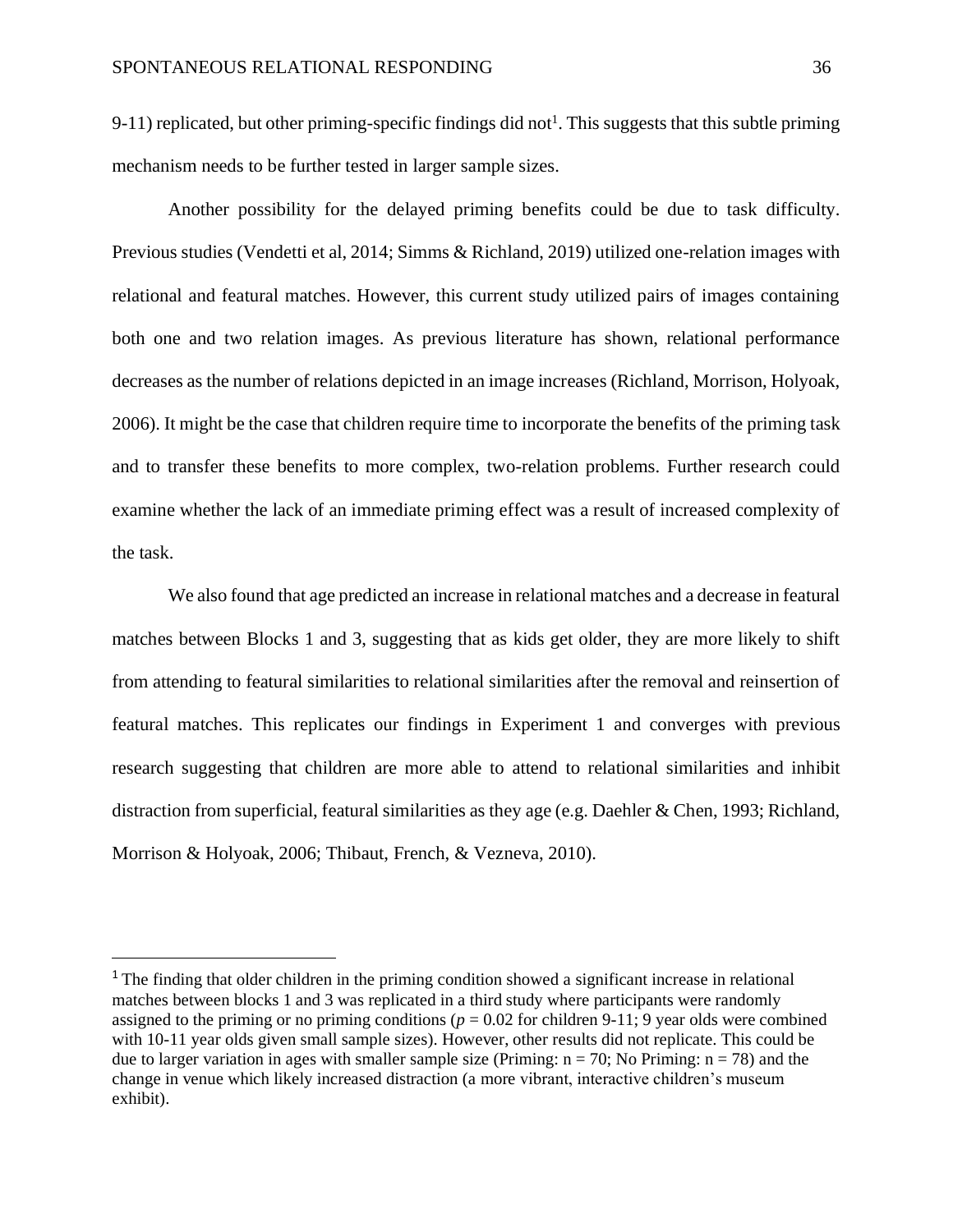The finding that children in the priming condition were more likely to attend to relational matches than children in the no-priming sample when controlling for age (Table 12), extends the current literature (Vendetti, Wu, & Holyoak, 2014; Simms & Richland, 2019) suggesting that completion of a generative relational task prior to the structure-mapping task might increase spontaneous attention to structural similarities for all children, but effects may be most pronounced for older children. Thus, completion of a relational generation task could be a useful intervention to facilitate children in adopting a relational mindset.

The role of age in promoting learning from task constraints is less clear. Both Experiment 1 and 2 showed that only 10-11 year-old children were likely to spontaneously change to a relational mapping strategy after viewing a set of problems with no featural matches. Interestingly, no significant changes were seen between Blocks 1 and 3 for children in the 4-5-year-old age range. This suggests younger children reverted back to attending to featural matches after the subtle changes in Block 2 in both the priming and no priming condition. While previous research showed that 4-year-old children benefited from an initial priming task (Simms & Richland, 2019), the current study was performed using a much simpler structure-mapping task (e.g. all of the trials displayed one-relation images with a relational and featural match). This suggests that while young children benefit from a generative priming task before more straightforward tasks, priming does not create a relational mindset in young children when completing a complex relational task.

Further work could examine if the development of a relational mindset is possible when 4 year-olds complete structure-mapping tasks containing stimuli with two relations and featural matches, or if the lack of learning results from mixing pairs of images with different degrees of difficulty. As shown in Richland, Morrison, and Holyoak (2006), 3-4-year-old children show decreased performance on two-relation images with featural matches, so it is likely that the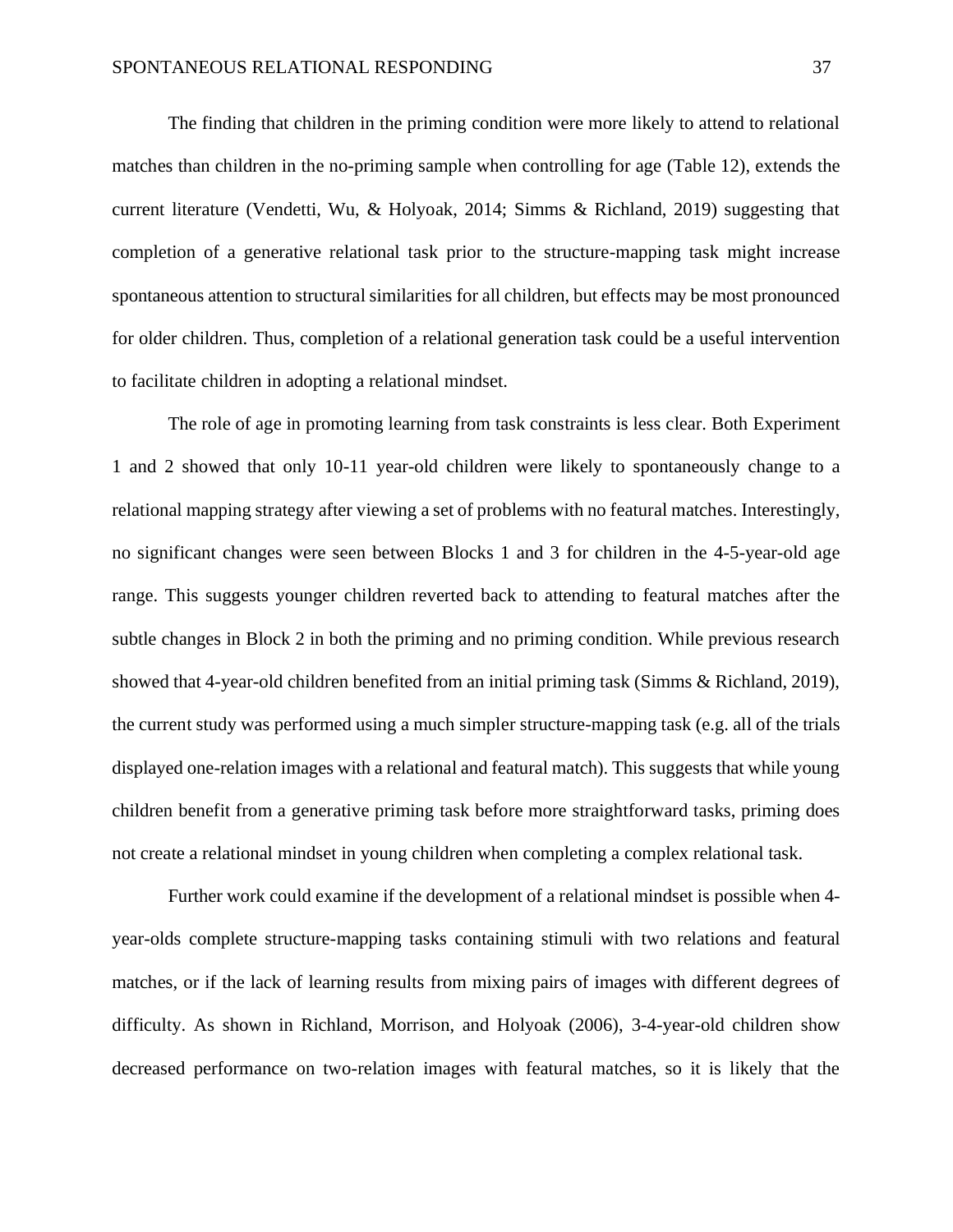complexity of the two-relation problems interfered with the impact of the priming activity in creating a relational mindset.

#### **General Discussion**

This study examined spontaneous attention and mapping decisions during an opportunity for relational or object-based similarity alignment, and assessed whether these decisions were primarily dependent on age or maturation, or whether culture and prior task experiences would shift children's focus. In Experiment 1, we examined the role of culture, with results suggesting that age and task context impacted relational attention in both U.S. and Chinese children, though nationality did not have a clear effect. More specifically, 10-11-year olds in both the U.S. and Chinese samples showed a learning effect after the removal and reinsertion of featural matches, suggesting that task-based priming could benefit older children across cultures when completing a complex reasoning task. In Experiment 2, we sought to delve into the priming effect and use a more explicit, generative analogy task to see if the development of a relational mindset could be extended to school-aged children. Our results suggest that the completion of a generative priming task before the complex Scene Analogy Task further enhances the relational mindset in 10-11 year-old children, a result that we replicated in a follow-up study (see footnote 1).

These results are interesting on numerous fronts. First, contrary to our hypothesis, culture did not influence initial relational attention or the degree to which a learning effect was seen. However, Chinese children did show greater relational attention in Block 2 than U.S. children. This could suggest that Chinese children attend more to relations during more straightforward tasks (in this case, when no featural matches were present) but relational attention does not differ on more complex reasoning tasks (e.g. in ambiguous tasks containing both featural and relational matches). Previous literature has generally used relatively simple reasoning tasks (i.e. one relation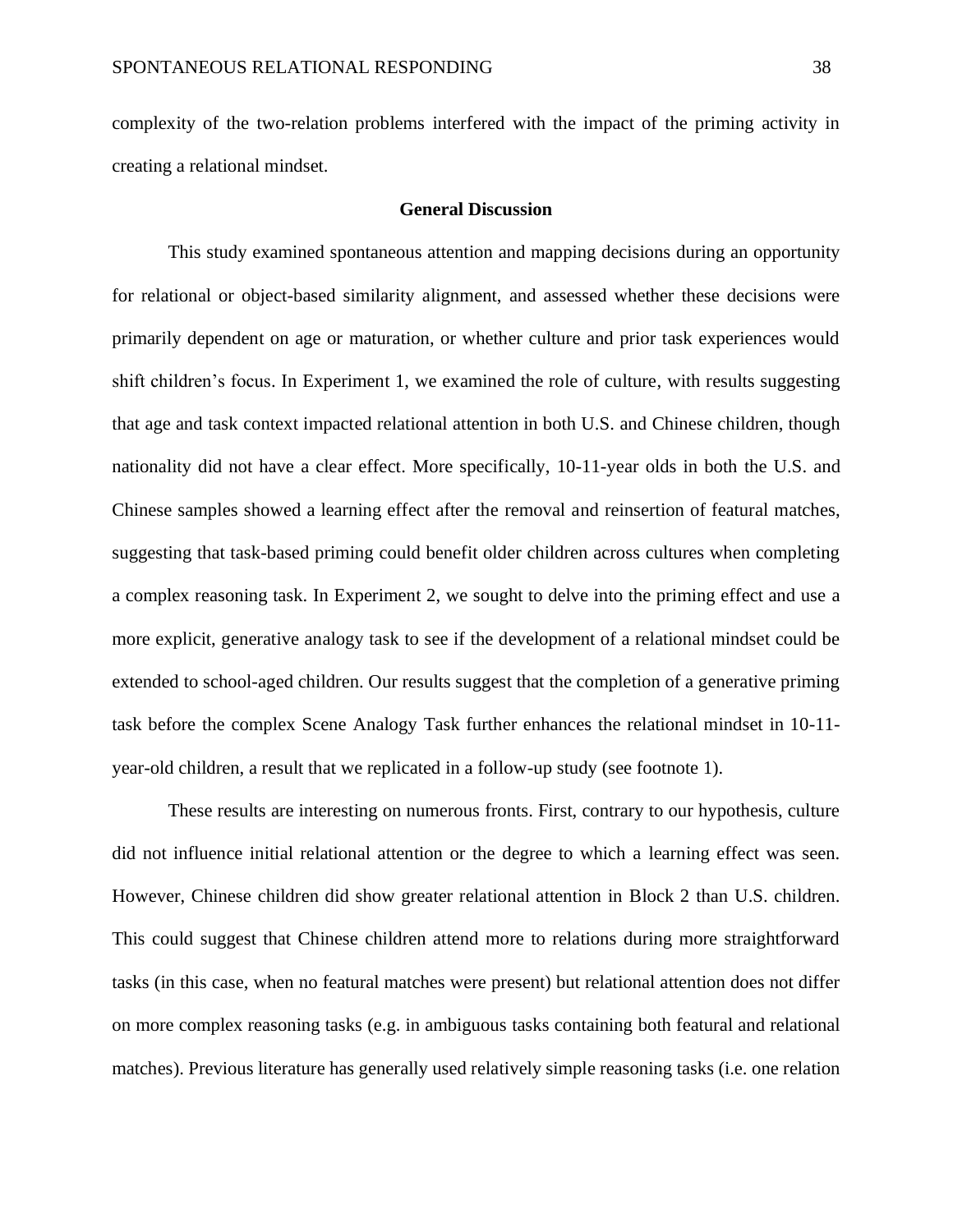tasks, less ambiguous tasks) in a single age group, and studies were mostly conducted in lab settings. Our study suggests that task constraints such as complexity and setting might play a larger role in relational attention than accounted for in previous studies. Thus, more research is needed to understand the nuances of relational attention between cultures and contexts.

The study also does not allow for fully separating effects of culture and socialization on *ability* to reason relationally, versus *tendency* to do so. In this case we found a relatively robust pattern suggesting that tendency to notice and attend to relations develops with age, but that even so, most children across ages preferentially attended to featural matches regardless of country. This doesn't mean, however, that there may not be greater *ability* to do so in either of these regions. There are some reasons from other work to think this may be the case, including young Chinese children's ability to handle relational complexity more successfully than U.S. children (e.g. see Richland, Chan et al, 2010).

Additionally, the priming literature has also mostly examined priming in straightforward tasks (e.g. one-relation tasks). While previous findings have suggested that four-year-old children benefit from the completion of a generative priming task (Simms & Richland, 2019), or a task inviting children to use relations to answer questions (Andrews, Halford, & Boyce, 2012), our findings suggest that older children particularly benefitted from this type of low level priming task when completing complex reasoning tasks. Exploring the dosage and implementation of scaffolding interventions could be a useful target of future research to develop relational mindsets in children at different ages.

Overall, this study expands current literature by suggesting context-dependent factors influence both spontaneous relational attention across cultures and relational attention following a generative priming task. These findings have important implications for educational settings for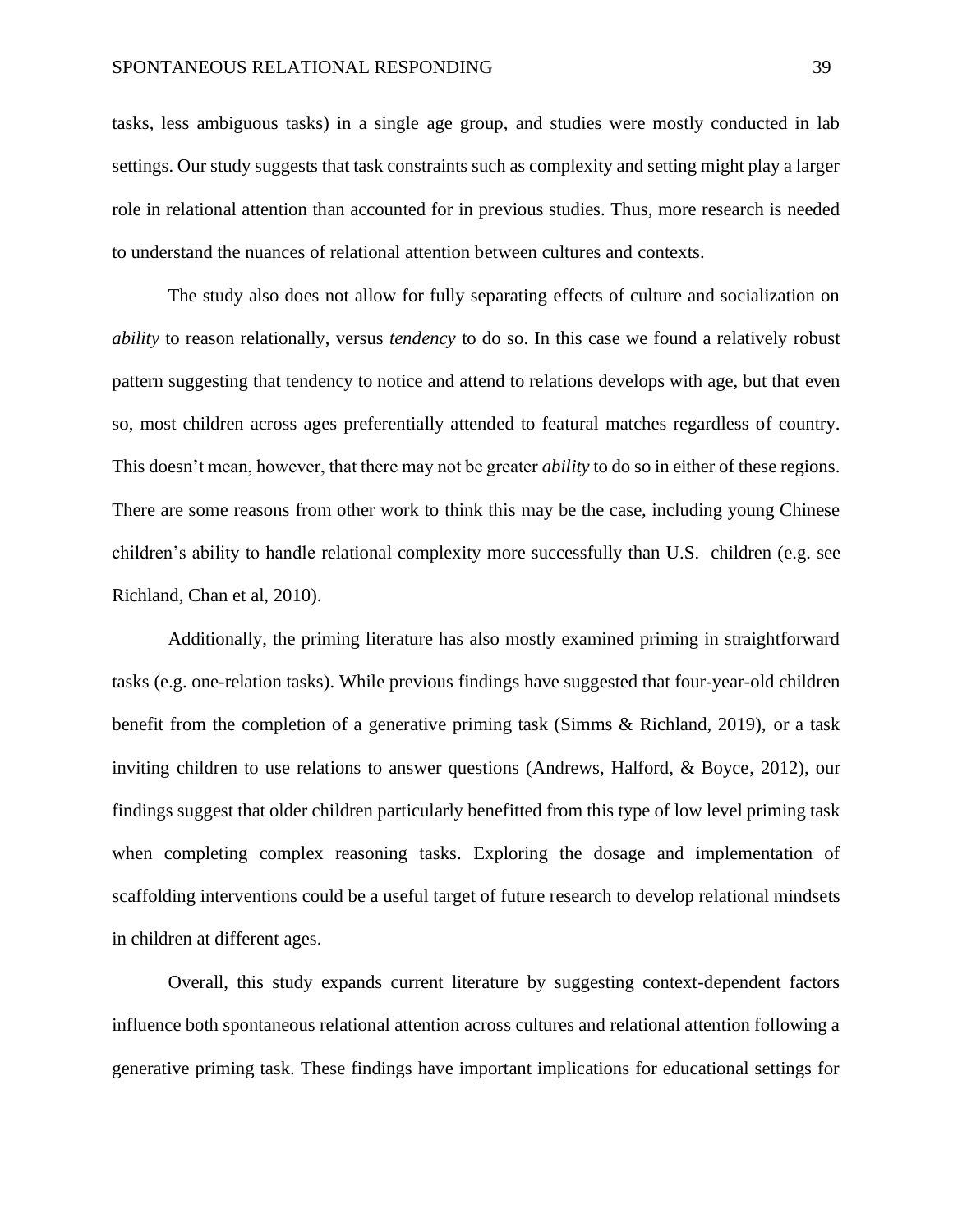multiple reasons. First and foremost, this brings about the issue of the relevance of the tasks typically used in relational attention studies to real-world situations. In the current education context, children are asked to perform increasingly demanding tasks – they now must synthesize relationships and apply concepts to novel situations (National Research Council, 2013). Thus, tasks being used to examine relational attention must reflect the complexities students see on a daily basis. For example, in mathematics settings, children must understand key mathematical principles, identify which principles to apply to novel problems, ignore irrelevant information, and adjust their procedure to best address the unique problem context. Very rarely will children simply be asked to identify the relationship between problems and apply a formulaic procedure. Thus, it is critical that research tasks mimic the rigor that children in educational contexts experience every day. Our study suggests that more attention must be given to the level of complexity of relational tasks being used to make conclusions about relational attention, as using overly simplistic tasks could result in misleading conclusions that are not applicable to educational settings.

Furthermore, our study also suggests that priming interventions could be useful in shifting attention from superficial similarities to relational similarities in older children. However, given the importance of younger children developing this skill, further research is needed to determine the appropriate dosage and delivery necessary to best support younger children in increasing attention to relational similarities. Thus, more work is needed to understand the developmental trajectory of the benefits of priming and how context influences the efficacy of any intervention.

#### **Limitations**

While these findings provide additional support for the development of a relational mindset after completion of a generative priming task, our study does present several limitations. First, due to timing restrictions at the study sites, only 10 trials were given for the Scene Analogy Task. In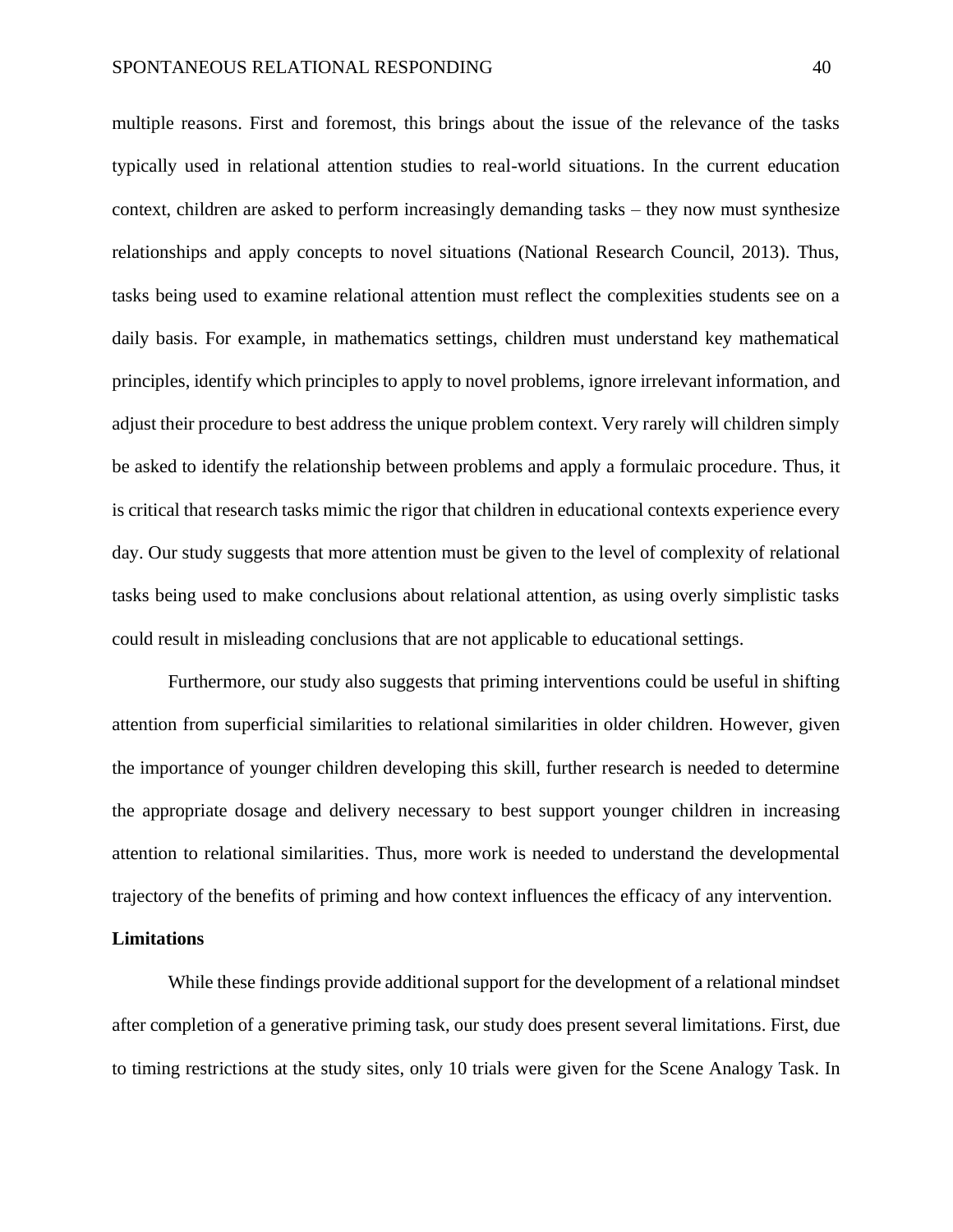addition, only 4 matrices were used in the initial priming task, whereas the protocol designed by Simms & Richland (2019) utilizes 6 images. Therefore, the current study might underestimate children's relational thinking ability because children were only provided with a limited number of trials and might not have had enough trials to orient themselves to the task. This underestimation could potentially impact U.S. and Chinese children to different degrees due to dissimilar experiment settings, given that the museum setting in the U.S. had more distracting stimuli than the school setting in China.

Second, the study took place in public settings (i.e. in a museum and a school). These settings, in particular the museum, were often full of irrelevant sensory information that participants had to inhibit in order to complete the study. Given that inhibition control has shown to predict analogical reasoning ability (Simms, Frausel, & Richland, 2018), the cognitive demands of participants were being taxed. Since this study showed the impact of a generative reasoning task before a novel task, this suggests that the results could underestimate the development of a relational mindset of children in a quiet, less-distracting environment. Further work is needed to measure the cultural impact on relational reasoning in more comparable experimental settings and the effect of priming on the development of a relational mindset in less cognitively taxing settings to fully examine the benefits of priming.

Third, the effortful priming task was not completed with Chinese participants given that there were no overall differences were seen between relational reasoning performance in U.S. and Chinese children. Thus, the impact of an effortful priming task on Chinese participants, or in samples from other cultures, is uncertain.

Fourth, the term "goes with" that was used in the task instructions was translated into Chinese as "fu he" using translation/back translation procedure. However, research assistants who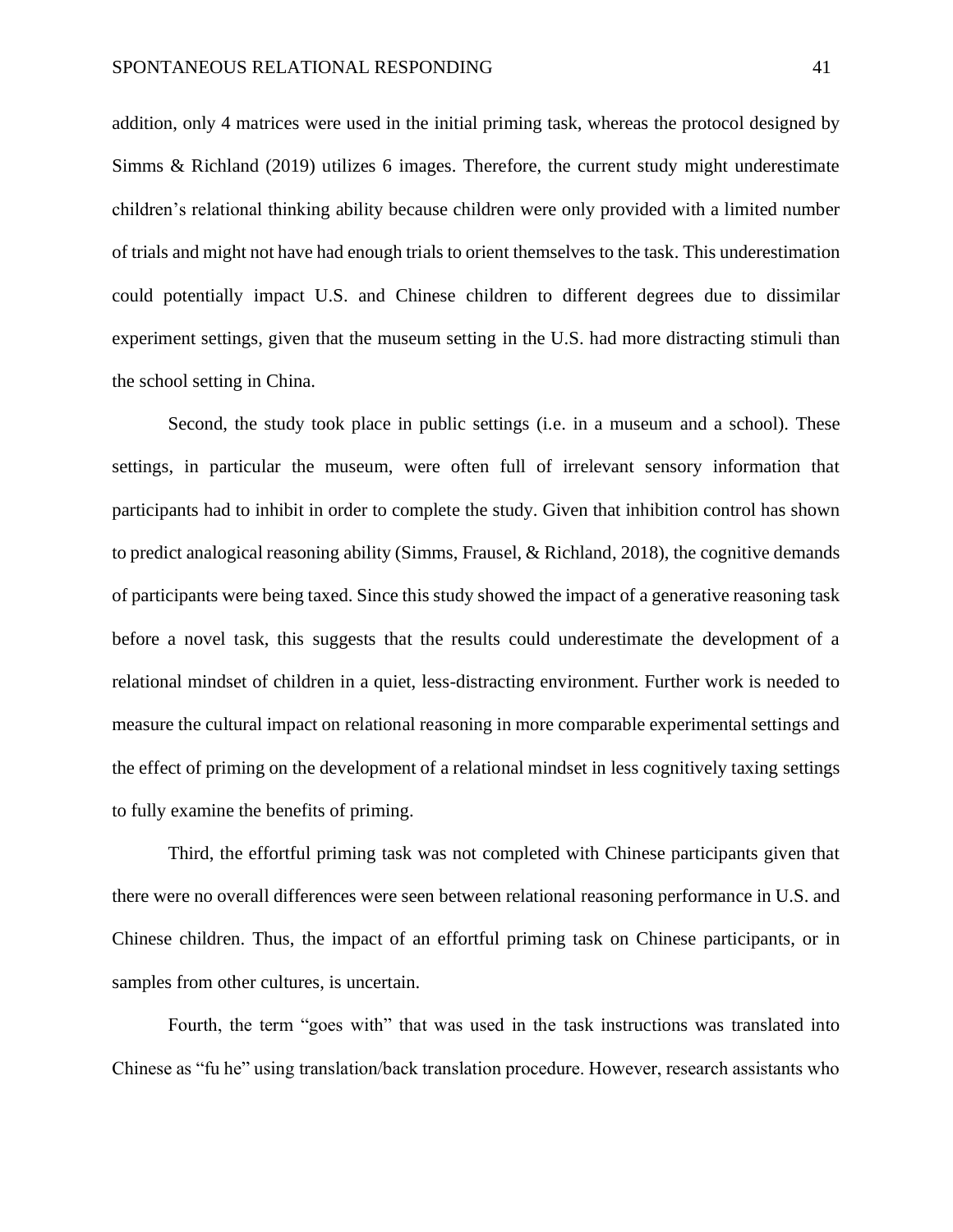could fluently speak the two languages agreed that there was no direct translation for the English verb "goes with". Although "fu he" also conveys correspondence that could be interpreted both as featural and relational similarity, young children may not share the same intuition as the adult translators. We would like to note that even if this is the case, a lack of understanding cannot account for the strong developmental patterns and null effects of country in Experiment 1. A further check is ideal to examine whether changes in instructions bias English and Chinese children's performance in this task.

Finally, this study operational culture at the level of nationality, drawing on theory and research suggesting broad differences in socialization between the U.S. and China as more individualistic and collectivistic countries respectively (e.g. see Nisbett, 2003; Triandis, 1995). However, future research would benefit from a measure assessing children's home contexts rather than simply relying on nationality, which may have missed some important variability within the landscape of one's country. This type of study would benefit from adding a measure of individual children's socialization in either collectivistic/individualistic environments to assess whether traditional notions of culture are affecting children's attention and spontaneous reasoning patterns. For instance, several countries, such as China, that were considered to be collectivistic have undergone rapid economic growth and are moving towards a more individualistic orientation (Greenfield, 2009). Greenfield (2009) also proposed a multilevel causal model in which sociodemographic characteristics influence cultural values within a community, thereby affecting the learning environment and human development. Given that contexts are important for relational reasoning, the influence of changing sociodemographic variables across cultures could have the potential to alter children's analogical reasoning tendencies. In addition, previous cross-cultural studies utilized simple stimuli in a controlled lab setting and often prompted the use of a relational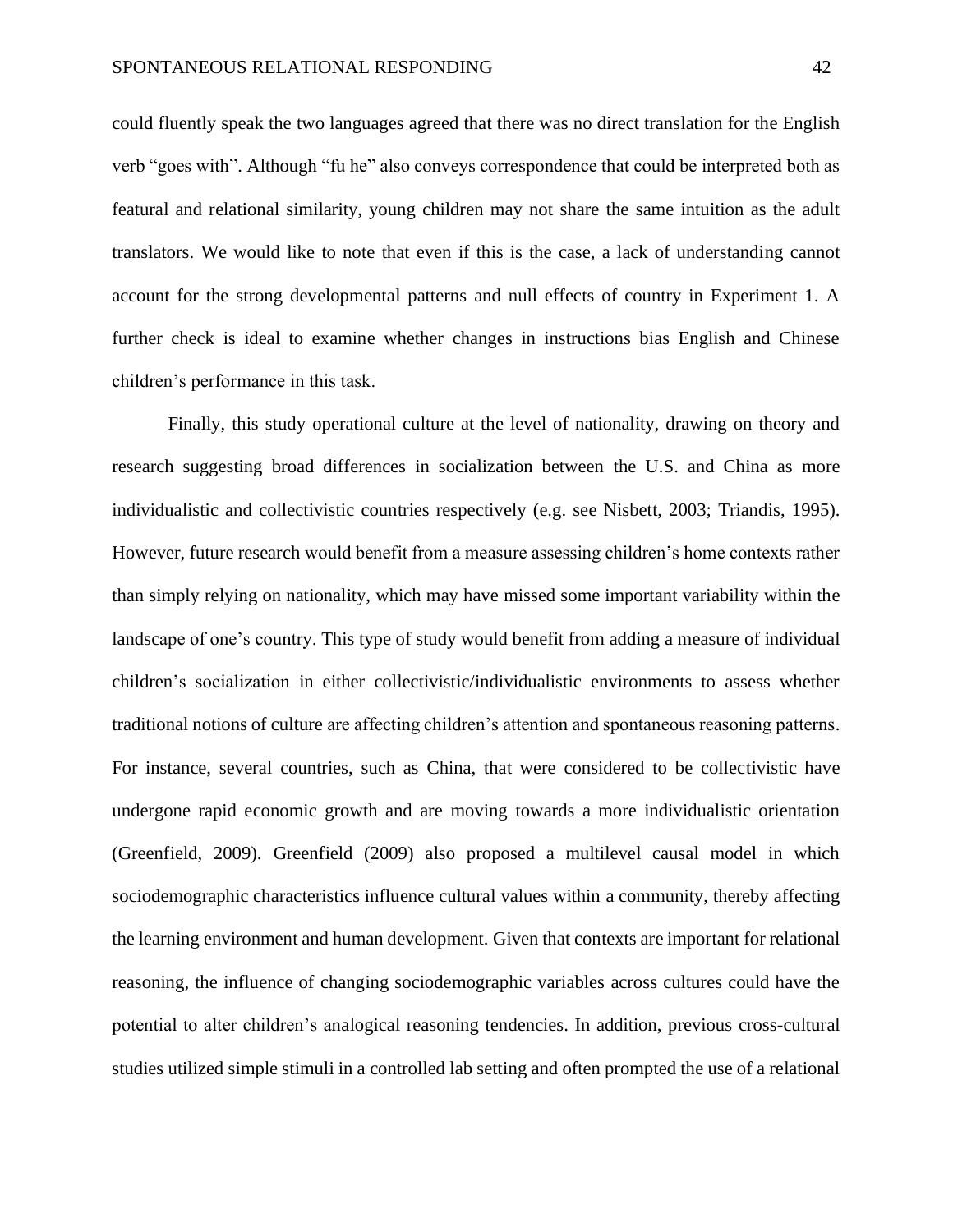strategy to solve the tasks either implicitly or explicitly. Thus, little is known regarding cultural differences in spontaneous relational thinking in more naturalistic environments, although we note that a complete dichotomy between analogical abilities and tendencies may not be feasible and any task performance results from a mixture of the two factors (Gray & Holyoak, 2020). Together with the potential changes in cultural and regional environments, the current finding of null cultural differences should not be seen as directly contrary to previous literature.

# **Conclusion**

This study aimed to examine the effects of age, context, and priming on children's relational attention. In Experiment 1, we compared U.S. and Chinese children's performance on an ambiguous structure-mapping task that contained an implicit prompt for relational attention. In Experiment 2, we examined the effect of a generative priming task in a sample of U.S. children. These experiments revealed no effect of culture but effects of age and both implicit and explicit priming on children's attention towards relational similarities.

These findings provide new insights into the way that age changes children's relational reasoning – not only by improving ability to reason with relations, but also in tendency to notice the utility of relations to solving problems. These data also revealed a bias in children of all tested ages to match by object similarity over relational similarity, despite the age and knowledge to recognize the relations, and while there may not have been ubiquitous differences by nationality, they do indicate the potential of the activities that children engage in outside of a particular task to influence how they engage with that task, such that a generative priming task made children more sensitive to the relevance of relational information in the scene mapping task.

#### **Acknowledgments**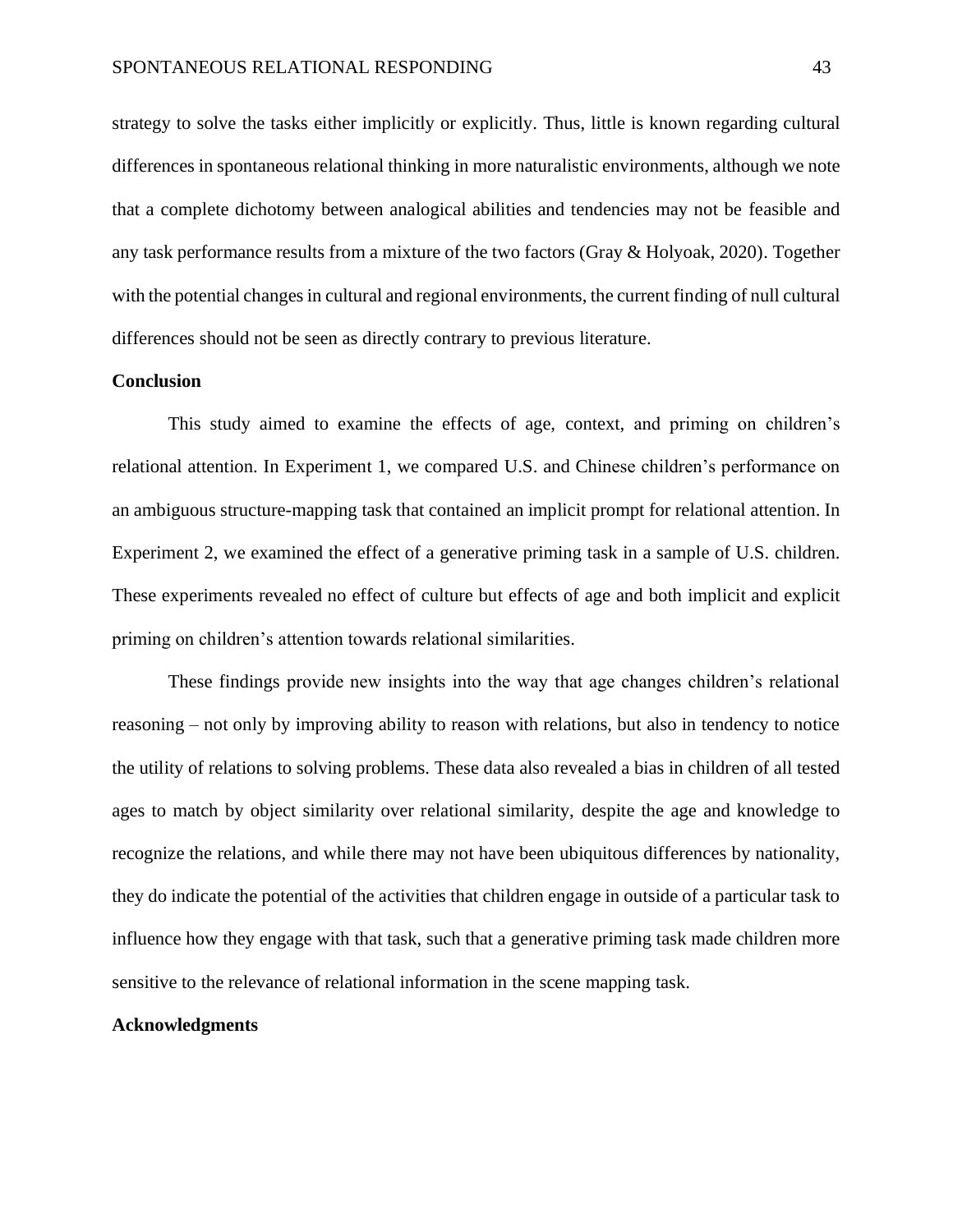This work was conducted with support from the Institute of Education Sciences (R305A170488 and R305A190467) to the University of Chicago and the University of California, Irvine. The opinions expressed are those of the authors and do not necessarily represent the views of the Institute of Education Sciences or the U.S. Department of Education. We thank Maya Joyce, Ruohan Xia, and Michelle Bueno for assisting with data collection for this project. In addition, we thank the organizations in both China and the United States that allowed us to collect data at their facilities as well as the children who participated in this study.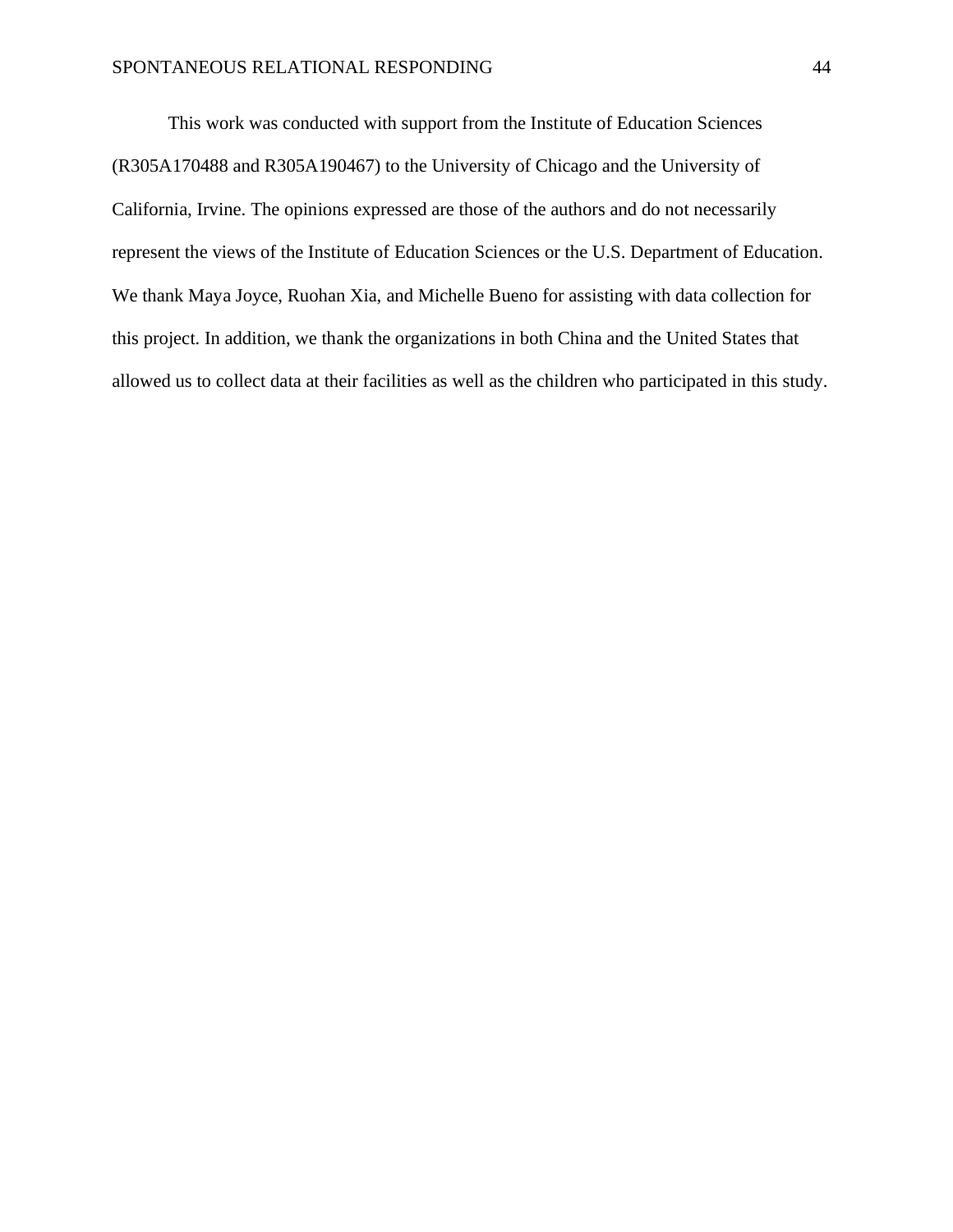#### **References**

- Alexander, P.A. (2016). Relational thinking and relational reasoning: harnessing the power of patterning, *npj Science of Learning,* vol 1, 16004.
- Andrews, G., Bohadana, R.G. (2018). Does solving distant analogies facilitate relational integration? *Journal of Cognitive Psychology, 30*(3), 270-280.
- Andrews, G., Halford, G.S., Boyce, J. (2012). Conditional discrimination in young children: The roles of associative and relational processing. *Journal of Experimental Child Psychology, 112*, 84-101.
- Bain R. (2008). Into the breach: Using research and theory to shape history instruction. In: Stearns PN, Seixas P, Wineburg S, eds. Knowing, Teaching and Learning History: National and International Perspectives. New York: New York University Press; 2000, 331–352.
- Blanchette, I., Dunbar, K. (2001). Analogy use in naturalistic settings: The influence of audience, emotion, and goals. *Memory and Cognition, 29*, 730-735.
- Blums, A., Belsky, J., Grimm, K., Chen, Z. (2017). Building links between early socioeconomic status, cognitive ability, and math and science achievement. *Journal of Cognition and Development, 18*(1), 16-40.
- Brown, A. L. (1989). Analogical learning and transfer: What develops? In S. Vosniadou & A. Ortony (Eds.), *Similarity and analogical reasoning* (p. 369–412). Cambridge University Press.
- Brown, A.L., Kane, M.J. (1988). Preschool children can learn to transfer: Learning to learn and learning from example. *Cognitive Psychology, 20*(4), 493-523.
- Bunch, K. M., & Andrews, G. (2012). Development of relational processing in hot and cool tasks. *Developmental Neuropsychology*, *37*(2), 134-152.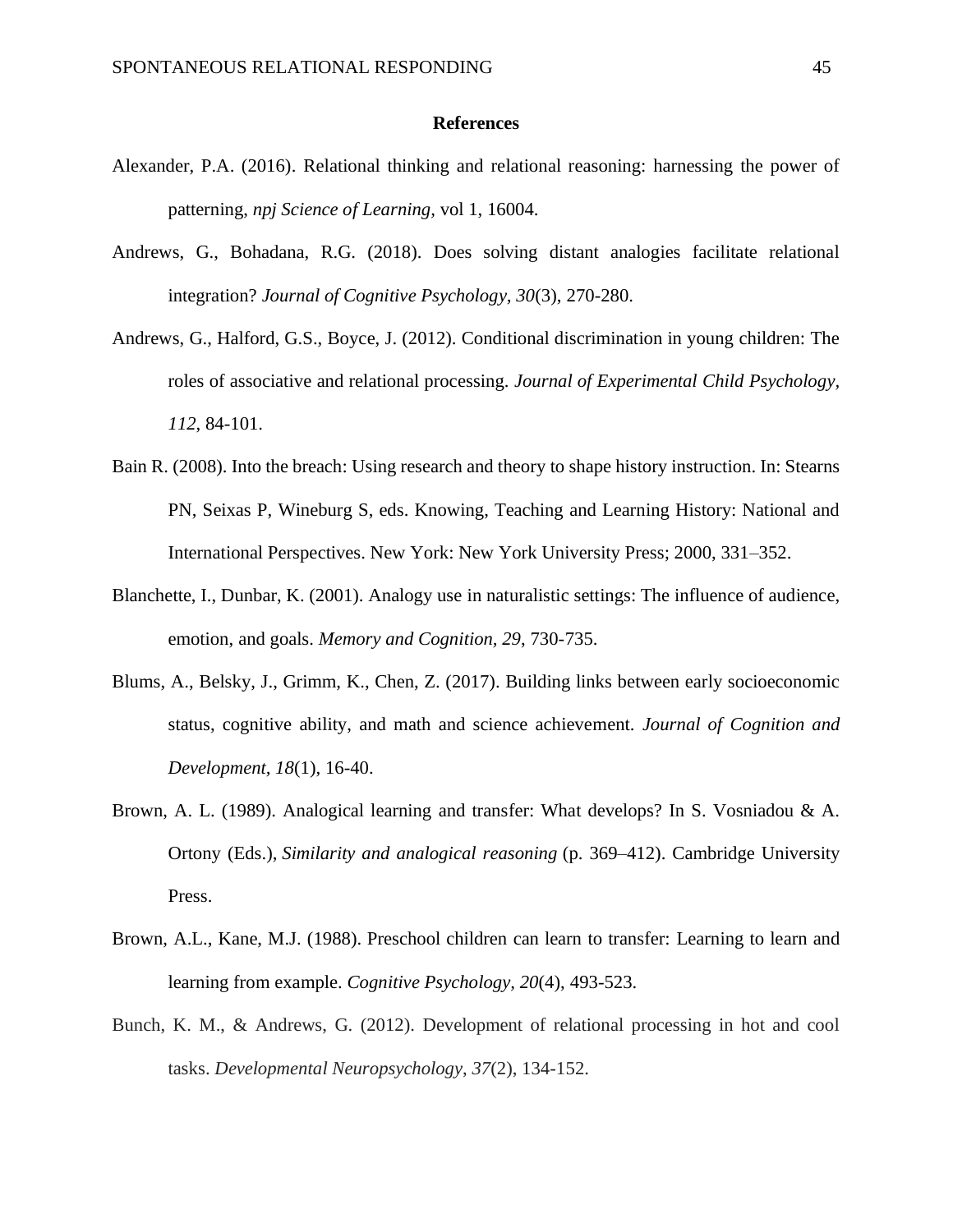- Carstensen, A., Zhang, J., Heyman, G.D., Fu, G., Lee, K., Walker, C.M. (2019). Context shapes early diversity in abstract thought. *Proceedings of the National Academy of Sciences*, 1-6.
- Chi, M. T., Feltovich, P. J., & Glaser, R. (1981). Categorization and representation of physics problems by experts and novices. *Cognitive Science*, *5*(2), 121-152.
- Daehler, M. W., & Chen, Z. (1993). Protagonist, theme, and goal object: Effects of surface features on analogical transfer. *Cognitive Development*, *8*(2), 211-229.
- Gentner, D. (1978). On relational meaning: The acquisition of verb meaning. *Child Development*, *48,* 988-998.
- Gentner, D. (1988). Metaphor as structure mapping: The relational shift. *Child Development*, 59, 47-59.
- Gentner, D. (2003) Why we're so smart. In: Language in mind: Advances in the study of language and thought, ed. Gentner, D. & Goldin-Meadow, S., pp. 195–235. MIT Press.
- Gentner, D., & Clement, C. (1988). Evidence for Relational Selectivity in the Interpretation of Analogy and Metaphor. *Psychology of Learning and Motivation - Advances in Research and Theory*, *22*(C), 307-358. https://doi.org/10.1016/S0079-7421(08)60044-4
- Gentner, D., & Rattermann, M. J. (1991). Language and the career of similarity. In S. A. Gelman & J. P. Byrnes (Eds.), *Perspective on Language and Thought: Interrelations in Development* (pp. 225–277). London, England: Cambridge University Press.
- Gentner, D., & Toupin, C. (1986). Systematicity and surface similarity in the development of analogy. *Cognitive Science, 10,* 277–300.
- Gick, M. L., & Holyoak, K. J. (1980). Analogical problem solving. *Cognitive Psychology, 12*, 306- 355.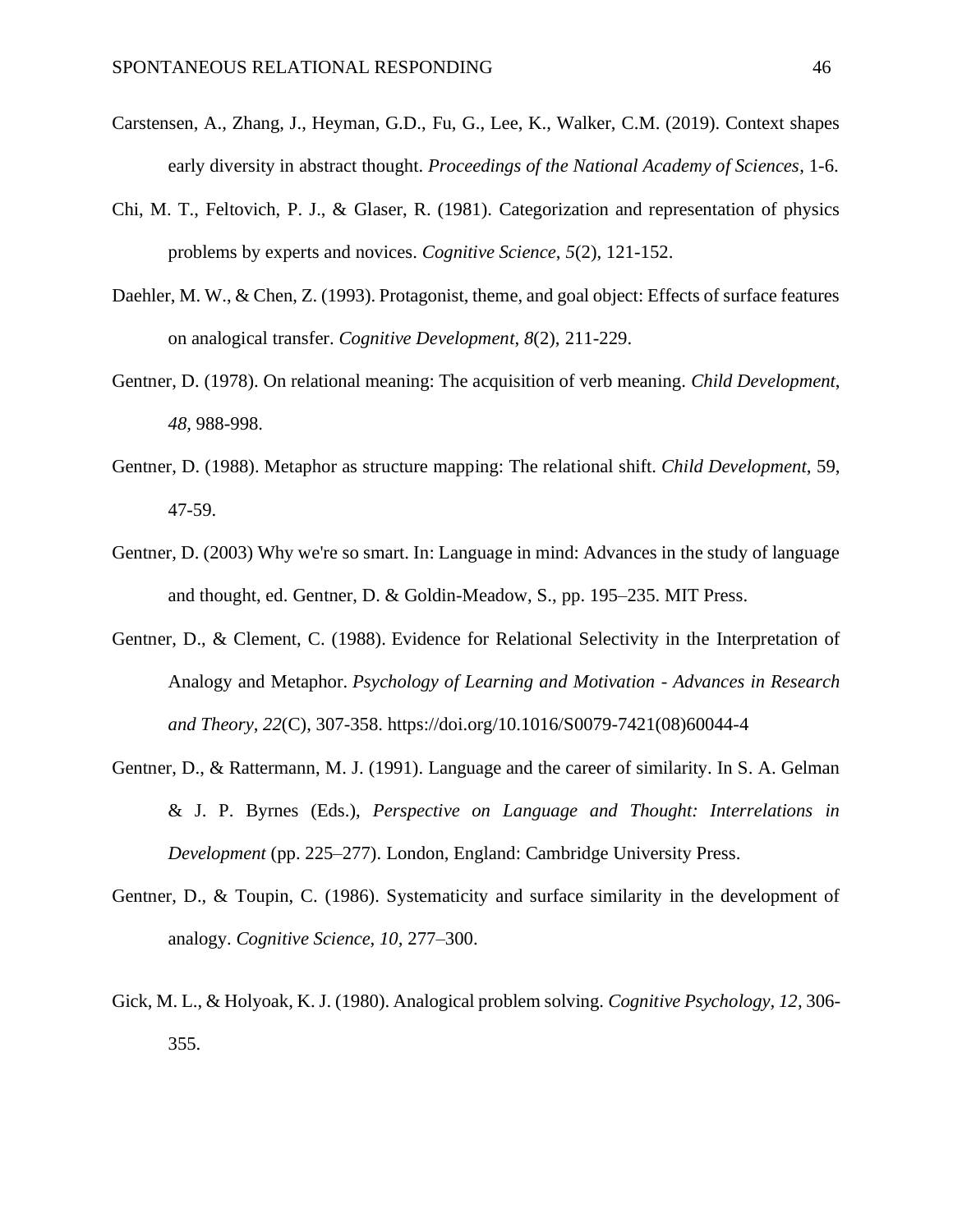- Gick, M. L., & Holyoak, K. J. (1983). Schema induction and analogical transfer. *Cognitive Psychology, 15*, 1-38.
- Goldwater, M. B., Markman, A. B. (2011). Categorizing entities by common role. *Psychonomic Bulliten Review, 18*, 406-413.
- Goldwater, M. B., & Schalk, L. (2016). Relational categories as a bridge between cognitive and educational research. *Psychological Bulletin*, *142*(7), 729.
- Golinkoff, R. M., Hirsh-Pasek, K., Mervis, C. B., Frawley, W., & Parillo, M. (1995). Lexical principles can be extended to the acquisition of verbs. *Beyond Names for Things: Young Children's Acquisition of Verbs*, 185-222.
- Golinkoff, R. M., Jacquet, R. C., Hirsh‐Pasek, K., & Nandakumar, R. (1996). Lexical principles may underlie the learning of verbs. *Child Development*, *67*(6), 3101-3119.
- Goswami, U. (1992). *Essays in developmental psychology. Analogical reasoning in children.* Lawrence Erlbaum Associates, Inc.
- Goswami, U., Brown, A.L. (1990). Melting chocolate and melting snowmen: Analogical reasoning and causal relations. *Cognition, 35*(1), 69-95.
- Gray, M. E., & Holyoak, K. J. (2020). Individual differences in relational reasoning. *Memory & Cognition*, *48*(1), 96-110.
- Greenfield, P. M. (2009). Linking social change and developmental change: shifting pathways of human development. *Developmental Psychology*, *45*(2), 401.

Halford, G. S. (1993) Children's understanding: The development of mental models. Erlbaum.

Halford, G. S., Andrews, G., & Wilson, W. H. (2014). Relational processing in reasoning: The role of working memory. In *Reasoning as memory* (pp. 48-66). Psychology Press.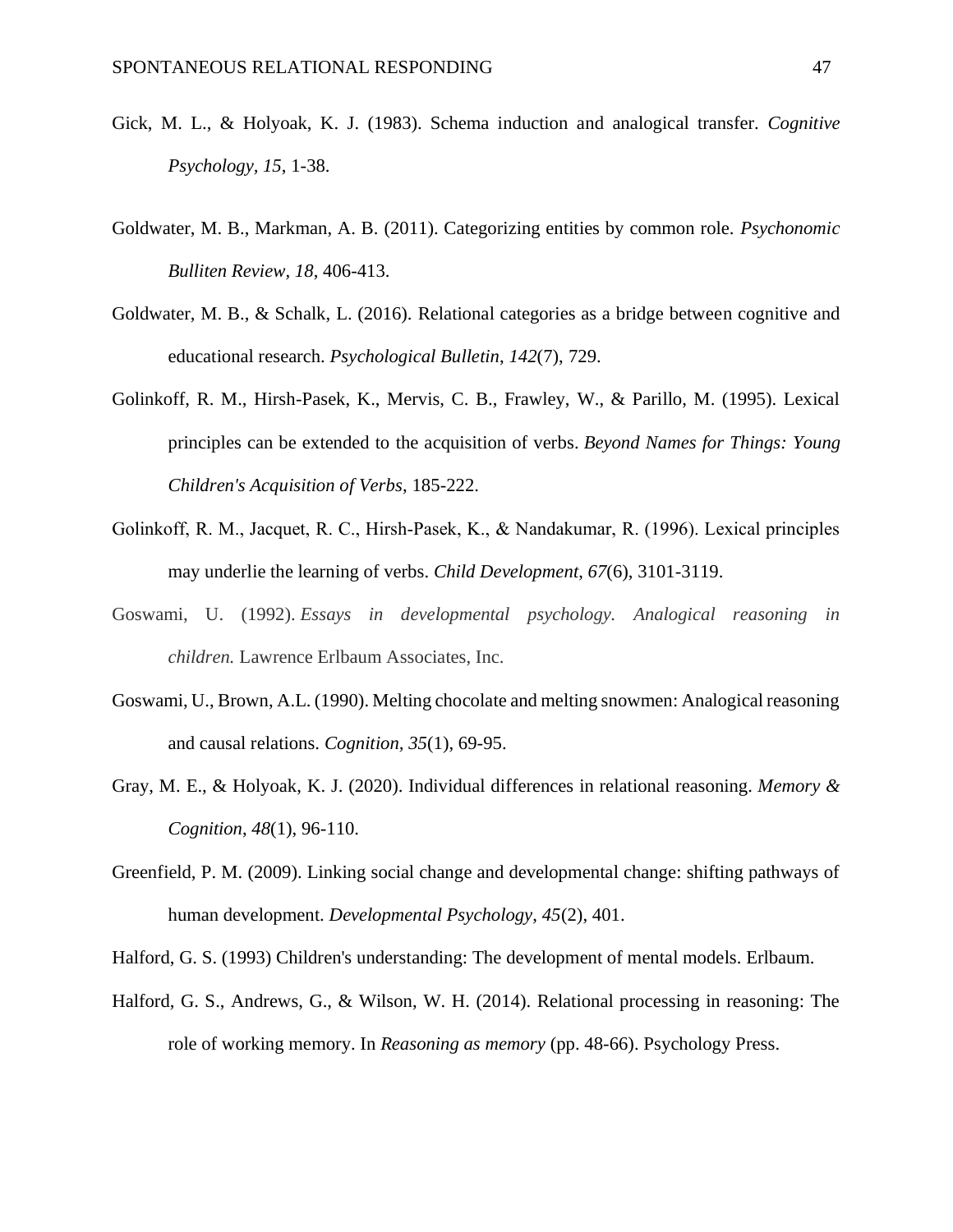- Holyoak, K.J., & Thagard, P. (1995). Mental leaps: Analogy in creative thought. Cambridge, MA: MIT Press.
- Ji, L. J. (2008). The leopard cannot change his spots, or can he? Culture and the development of lay theories of change. *Personality and Social Psychology Bulletin*, *34*(5), 613-622.
- Kuwabara, M., & Smith, L. B. (2012). Cross-cultural differences in cognitive development: Attention to relations and objects. *Journal of Experimental Child Psychology*, *113*(1), 20- 35.
- Kuwabara, M., & Smith, L. B. (2016). Cultural differences in visual object recognition in 3-yearold children. J*ournal of Experimental Child Psychology*, *147*, 22-38.
- Kuwabara, M., Son, J. Y., & Smith, L. B. (2011). Attention to context: US and Japanese children's emotional judgments. *Journal of Cognition and Development*, *12*(4), 502-517.
- Lockhart, K. L., Nakashima, N., Inagaki, K., & Keil, F. C. (2008). From ugly duckling to swan?: Japanese and American beliefs about the stability and origins of traits. *Cognitive Development*, *23*(1), 155-179.
- Loewenstein, J., Thompson, L., & Gentner, D. (1999). Analogical encoding facilitates knowledge transfer in negotiation. *Psychonomic Bulletin and Review*, *6*(4), 586- 597.
- Luciana, M., Nelson, C.A. (1998). The functional emergence of prefrontally-guided working memory systems in four-to eight-year-old children. *Neuropsychologia, 36*(3), 273-293.
- Markman, A. B., & Gentner, D. (1993). Structural alignment during similarity comparisons. *Cognitive Psychology*, *25*, 431-467.
- Masuda, T., & Nisbett, R. E. (2001). Attending holistically versus analytically: comparing the context sensitivity of Japanese and Americans. *Journal of Personality and Social Psychology*, *81*(5), 922.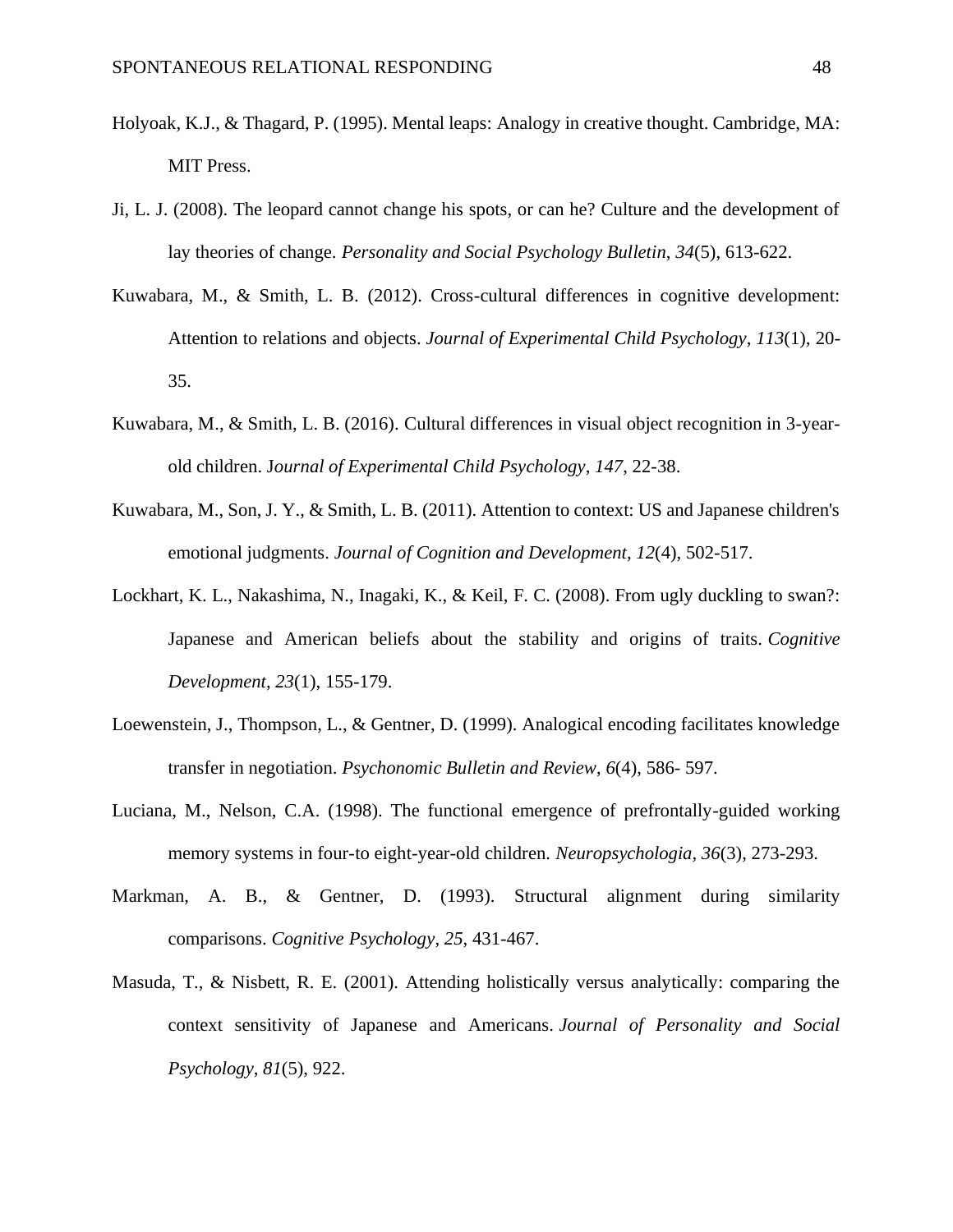- Morrison, R.G. (2005). Thinking in working memory. In K.J. Holyoak, & R.G. Morrison (Eds.). *The Cambridge Handbook of Thinking and Reasoning* (pp. 457-473). New York: Cambridge University Press.
- Morrison, R.G., Krawczyk, D., Holyoak, K.J., Hummel, J.E., Chow, T., Miller, B., & Knowlton, B.J. (2004). A neurocomputational model of analogical reasoning and its breakdown in frontotemporal dementia. *Journal of Cognitive Neuroscience, 16,* 260-271.
- National Research Council. (2013). *Education for life and work: Developing transferable knowledge and skills in the 21st century*. National Academies Press.
- Nisbett, R. (2003), *The Geography of Thought: How Asians and Westerners think differently ... and why*. Free Press.
- Rattermann, M. J., & Gentner, D. (1998). More evidence for a relational shift in the development of analogy: Children's performance on a causal-mapping task. *Cognitive Development*, *13*(4), 453-478.
- Richland, L. E. (2015). Linking gestures: Cross-cultural variation during instructional analogies. *Cognition and Instruction*, *33*(4), 295-321.
- Richland, L. E., & Begolli, K. N. (2016). Analogy and higher order thinking: learning mathematics as an example. *Policy Insights from the Behavioral and Brain Sciences*, *3*(2), 160-168.
- Richland, L.E., Burchinal, M.R. (2013). Early executive function predicts reasoning development. *Psychological Science, 24*(1), 87-92.
- Richland, L. E., Chan, T. K., Morrison, R. G., & Au, T. K. F. (2010). Young children's analogical reasoning across cultures: Similarities and differences. *Journal of Experimental Child Psychology*, *105*(1-2), 146-153.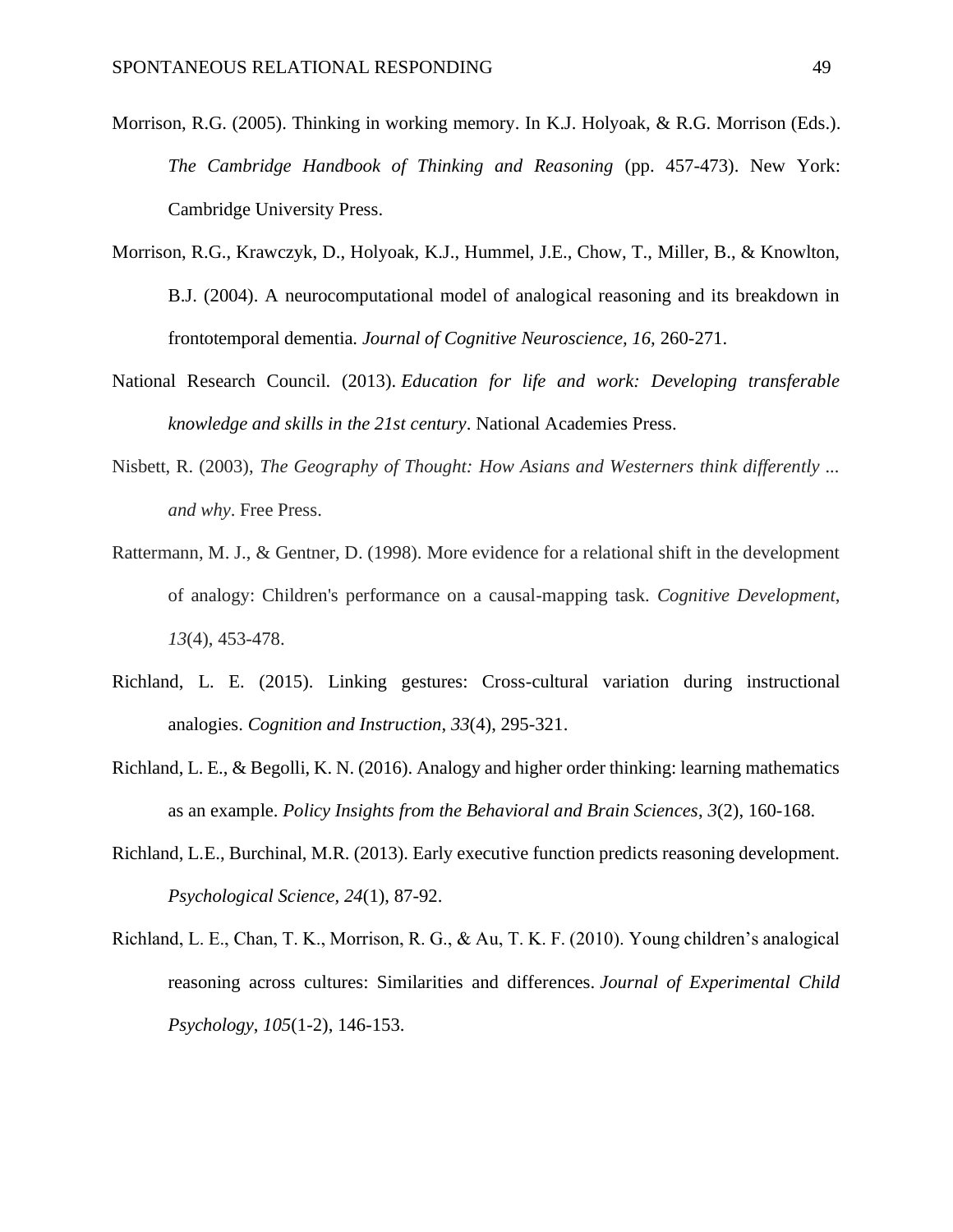- Richland, L. E., Morrison, R. G., & Holyoak, K. J. (2006). Children's development of analogical reasoning: Insights from scene analogy problems. *Journal of Experimental Child Psychology*, *94*(3), 249-273.
- Richland, L. E., & Simms, N. (2015). Analogy, higher order thinking, and education. *Wiley Interdisciplinary Reviews: Cognitive Science*, *6*(2), 177-192.
- Simms, N. K., Frausel, R. R., & Richland, L. E. (2018). Working memory predicts children's analogical reasoning. *Journal of Experimental Child Psychology*, *166*, 160-177.
- Simms, N. & Richland, L.E. (2019). Generating relations elicits a relational mindset in children. *Cognitive Science, 43*(10), 1-13.
- Spellman, B.A. & Holyoak, K. J. (1992). If Saddam is Hitler then who is George Bush? Analogical mapping between systems of social roles. *Journal of Personality and Social Psychology, 62*(6)*,* 913-933.
- Tardif, T., Gelman, S. A., & Xu, F. (1999). Putting the "noun bias" in context: A comparison of English and Mandarin. *Child Development*, *70*(3), 620-635.
- Thibaut, J.-P., French, R., & Vezneva, M. (2010). The development of analogy making in children: Cognitive load and executive functions. *Journal of Experimental Child Psychology, 106,* 1–19.
- Todd, J.M., Andrews, G., Conlon, E. G. (2019). Relational thinking in later adulthood. *Psychology and Aging, 34*(4), 486-501.
- Treagust, D. F., Duit, R., Joslin, P., Lindauer, I. (1992). Science teachers' use of analogies: Observations from classroom practice. *International Journal of Science Education, 14*(4), 413-422.